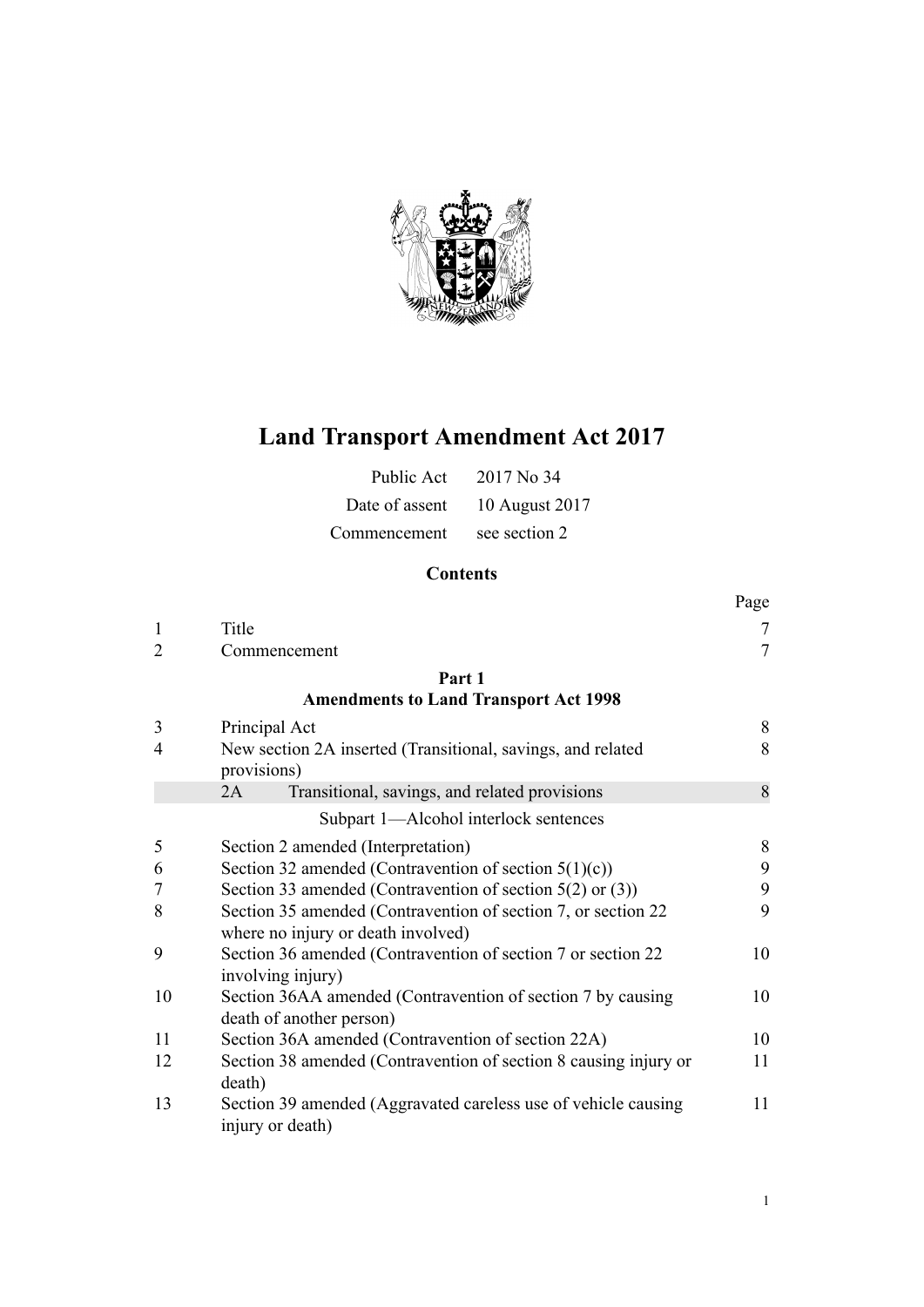|    |                | <b>Land Transport Amendment Act 2017</b>                                                                                                             | 2017 No 34 |
|----|----------------|------------------------------------------------------------------------------------------------------------------------------------------------------|------------|
| 14 | devices)       | Section 55A amended (Offences concerning alcohol interlock                                                                                           | 11         |
| 15 | alcohol limit) | Section 56 amended (Contravention of specified breath or blood-                                                                                      | 11         |
| 16 |                | Section 57 amended (Contravention of specified breath or blood-<br>alcohol limit by person younger than 20)                                          | 12         |
| 17 |                | Section 57AA amended (Contravention of specified breath or<br>blood alcohol limit by holder of alcohol interlock licence or zero<br>alcohol licence) | 12         |
| 18 |                | Section 57A amended (Driving while impaired and with blood that<br>contains evidence of use of qualifying drug)                                      | 12         |
| 19 |                | Section 58 amended (Contravention of section 12)                                                                                                     | 13         |
| 20 |                | Section 60 amended (Failure or refusal to permit blood specimen<br>to be taken or to undergo compulsory impairment test)                             | 14         |
| 21 |                | Section 61 amended (Person in charge of motor vehicle causing<br>injury or death)                                                                    | 14         |
| 22 |                | Section 62 amended (Causing injury or death in circumstances to<br>which section 61 does not apply)                                                  | 14         |
| 23 |                | Section 63 amended (Further penalty in certain cases where person<br>driving vehicle used in transport service)                                      | 15         |
| 24 |                | Cross-heading above section 65 replaced                                                                                                              | 15         |
|    |                | Mandatory disqualification and assessment for repeat<br>offences                                                                                     |            |
| 25 |                | Section 65 amended (Mandatory penalties for repeat offences<br>involving use of alcohol or drugs)                                                    | 15         |
| 26 |                | Section 65A replaced (Alcohol interlock requirements for repeat<br>offences or certain first time offences involving use of alcohol)                 | 15         |
|    |                | Mandatory alcohol interlock sentence for repeat offences<br>and certain first offences                                                               |            |
|    | 65AB           | Qualifying offences                                                                                                                                  | 16         |
|    | 65AC           | Alcohol interlock sentence                                                                                                                           | 16         |
|    | 65AD           | Injury or death                                                                                                                                      | 17         |
|    | 65AE           | Period of disqualification                                                                                                                           | 17         |
|    | 65AF           | Alcohol interlock sentence disqualifies person from<br>driving except under alcohol interlock licence                                                | 18         |
|    | 65AG           | Alcohol interlock licence requirements                                                                                                               | 18         |
|    | 65AH           | When court may take alcohol interlock sentence into<br>account                                                                                       | 18         |
|    | 65AI           | Exceptions: persons who are not to be given alcohol<br>interlock sentence                                                                            | 19         |
|    | 65AJ           | Effect of subsequent qualifying offences on alcohol<br>interlock sentence                                                                            | 19         |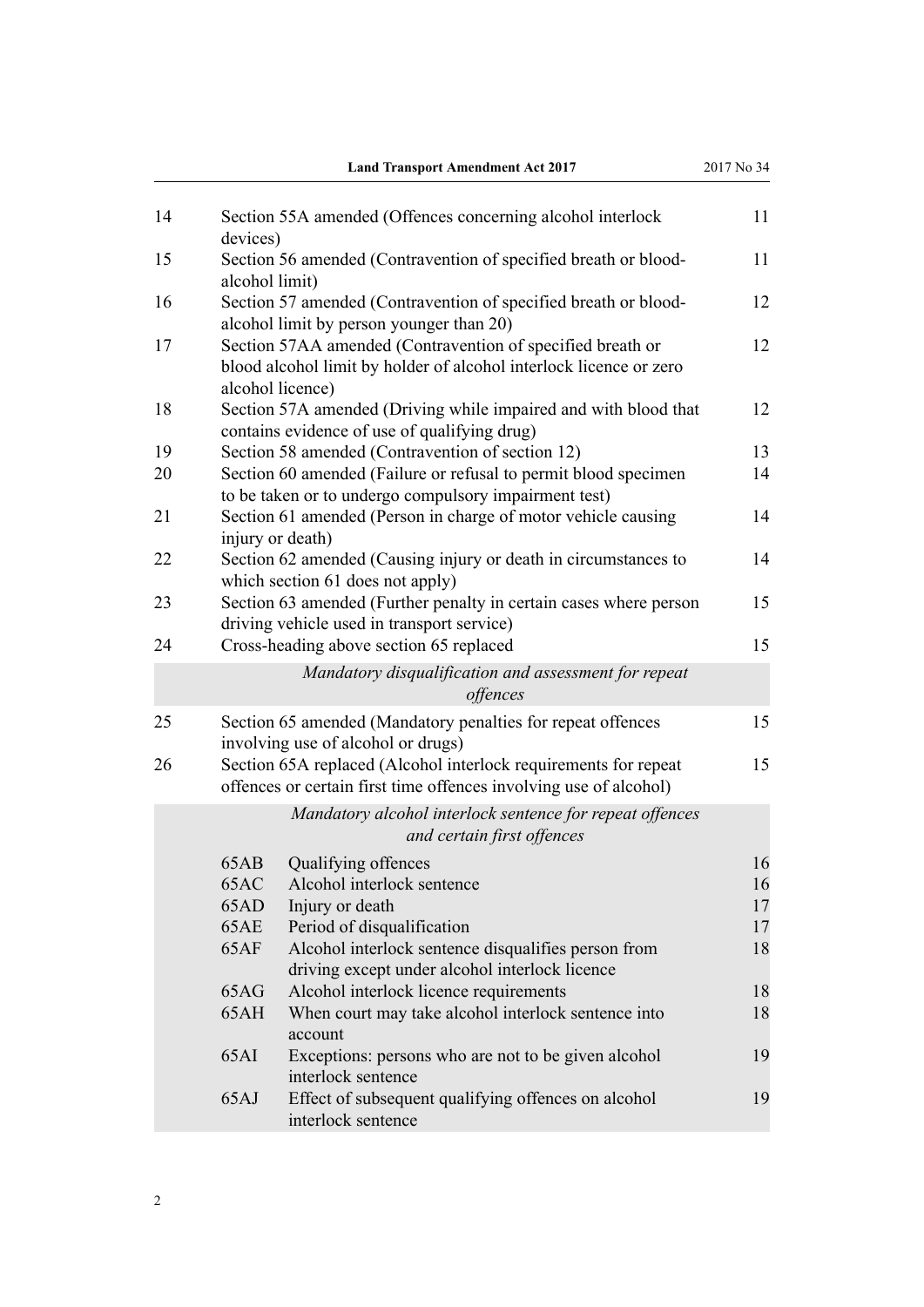#### 2017 No 34 **Land Transport Amendment Act 2017**

|    | 65AK              | Effect of other subsequent offences on alcohol interlock<br>licence                                         | 19 |
|----|-------------------|-------------------------------------------------------------------------------------------------------------|----|
|    |                   | Mandatory zero alcohol requirements for repeat offences                                                     |    |
| 27 |                   | Section 65B amended (Mandatory zero alcohol requirements for<br>repeat offences involving use of alcohol)   | 20 |
| 28 | disqualification) | Section 81 amended (Provisions relating to mandatory                                                        | 20 |
| 29 | disqualified)     | Section 86 amended (Term of disqualification if person already                                              | 21 |
| 30 |                   | Section 87 amended (Particulars of certain court orders to be sent<br>to Agency and offender)               | 21 |
| 31 |                   | Section 94 amended (Substitution of community-based sentences)                                              | 21 |
| 32 |                   | Section 99 amended (Court may reduce disqualification)                                                      | 21 |
| 33 |                   | Section 100 amended (Agency to remove certain disqualifications)                                            | 21 |
| 34 | requirements)     | Section 100A replaced (Agency to remove alcohol interlock                                                   | 21 |
|    | 100A              | Agency may authorise removal of alcohol interlock                                                           | 21 |
|    |                   | device and certify that requirements of alcohol interlock                                                   |    |
|    |                   | sentence have been fulfilled                                                                                |    |
|    | 100B              | Court may cancel alcohol interlock sentence and                                                             | 22 |
|    |                   | disqualify driver instead                                                                                   |    |
|    | 100C              | Court may impose alcohol interlock sentence if exception<br>no longer applies                               | 22 |
| 35 | licence)          | Section 103 amended (Persons who may apply to court for limited                                             | 22 |
| 36 | disqualification) | Section 108 replaced (Appeal against Agency's refusal to remove                                             | 22 |
|    | 108               | Appeal against Agency's refusal to remove                                                                   | 23 |
|    |                   | disqualification or replace alcohol interlock licence with<br>zero alcohol licence                          |    |
|    |                   | Subpart 2—Fare evasion                                                                                      |    |
| 37 | service fares)    | Section 79M replaced (Penalties for failure to pay passenger                                                | 23 |
|    | 79M               | Penalties for failure to pay service fares, etc.                                                            | 23 |
| 38 |                   | New section 128F inserted (Powers of enforcement officers in<br>relation to public transport service fares) | 24 |
|    | 128F              | Powers of enforcement officers in relation to public<br>transport service fares                             | 24 |
|    |                   | Subpart 3—Fleeing drivers                                                                                   |    |
| 39 |                   | Section 36AB repealed (Contravention of sections 7 and 114)                                                 | 24 |
| 40 |                   | Section 52 amended (Contravening notices, requirements, etc.                                                | 24 |
|    |                   | given or imposed by enforcement officers)                                                                   |    |
| 41 |                   | New section 52A inserted (Contravention of section 114)                                                     | 24 |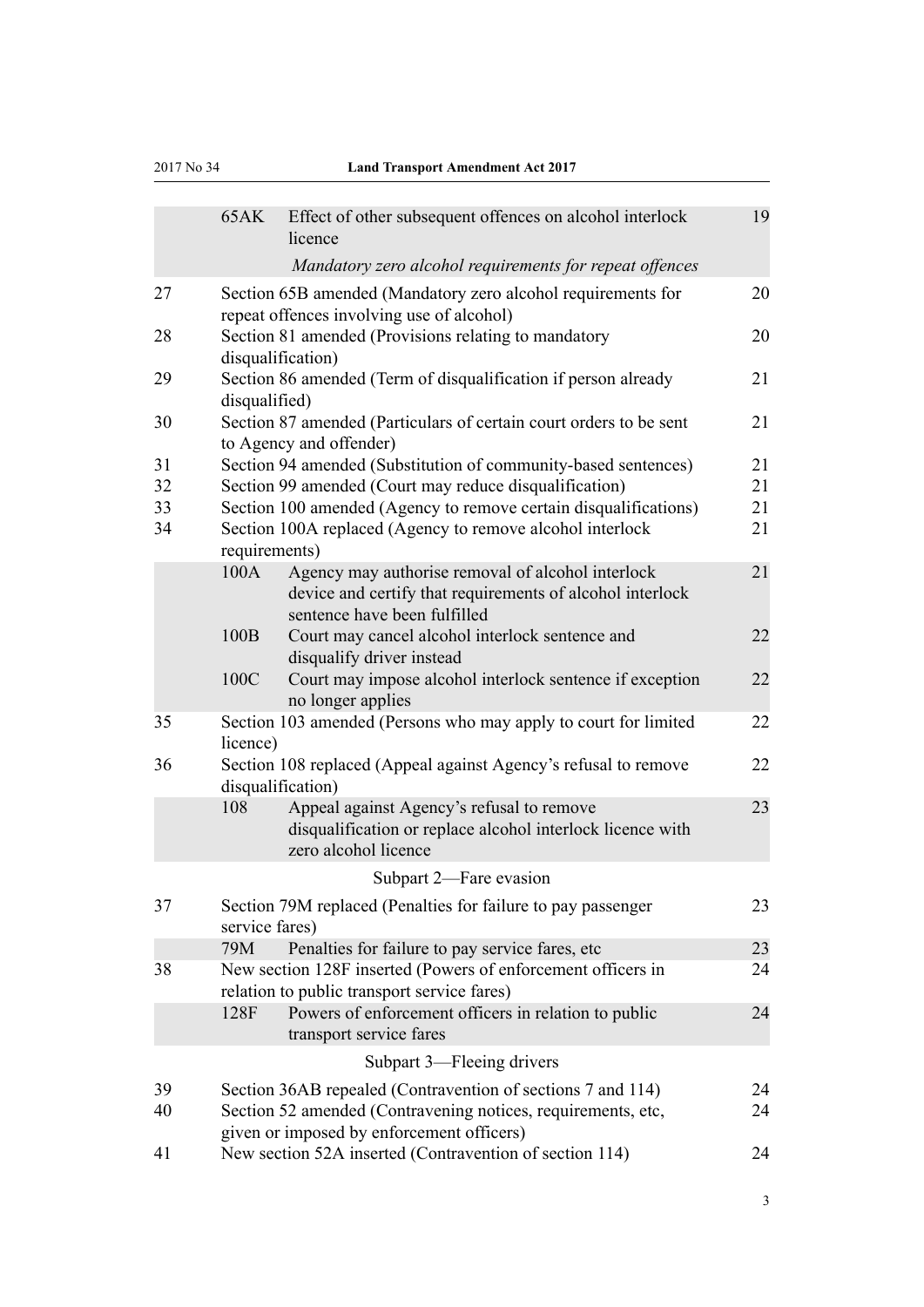|  | <b>Land Transport Amendment Act 2017</b> |  |
|--|------------------------------------------|--|
|--|------------------------------------------|--|

|    | Contravention of section 114<br>52A                                                                                                                                 | 24 |
|----|---------------------------------------------------------------------------------------------------------------------------------------------------------------------|----|
| 42 | Section 96 amended (Vehicle seized and impounded for 28 days in<br>certain circumstances)                                                                           | 25 |
| 43 | Section 102 amended (Appeal to Police against impoundment of<br>vehicle)                                                                                            | 26 |
| 44 | Section 118 amended (Owner or hirer or licence holder to give<br>information as to identity of driver or passenger)                                                 | 26 |
| 45 | Section 123 amended (Enforcement officer may seize and impound<br>vehicle for up to 7 days where serious accident or hit and run<br>offence or for failure to stop) | 27 |
|    | Subpart 4—Heavy vehicles                                                                                                                                            |    |
| 46 | Section 2 amended (Interpretation)                                                                                                                                  | 27 |
| 47 | Section 6 amended (Vehicles to be safe and operated in compliance<br>with rules)                                                                                    | 28 |
| 48 | Section 16 replaced (Heavy motor vehicles not to be overloaded)                                                                                                     | 28 |
|    | 16<br>Heavy motor vehicles not to be overloaded or in breach<br>of dimension requirements                                                                           | 28 |
| 49 | Section 16A replaced (Restriction of heavy traffic on roads)                                                                                                        | 28 |
|    | Temporary restriction of heavy traffic on roads<br>16A                                                                                                              | 28 |
| 50 | Section 300 amended (Term of transport service licence)                                                                                                             | 29 |
| 51 | Section 43 replaced (Overloading offences)                                                                                                                          | 29 |
|    | Overloading and over-dimension offences<br>43                                                                                                                       | 29 |
| 52 | Section 113A amended (Power to inspect records)                                                                                                                     | 29 |
| 53 | Section 125 amended (Stopping, inspection, and weighing of<br>heavy vehicles and certain transport service vehicles)                                                | 29 |
| 54 | Section 126 amended (Off-loading of overweight vehicle)                                                                                                             | 30 |
| 55 | Section 147 amended (Evidence of accuracy of weighing devices<br>and sites)                                                                                         | 30 |
| 56 | New section 147A inserted (Certification of accuracy of alternative<br>weighing technology)                                                                         | 30 |
|    | Certification of accuracy of alternative weighing<br>147A<br>technology                                                                                             | 30 |
| 57 | Section 152 amended (Power of Minister to make ordinary rules)                                                                                                      | 31 |
| 58 | Section 164 amended (Matters to have regard to when making or<br>recommending rules)                                                                                | 31 |
| 59 | Section 166 amended (Agency may grant exemptions)                                                                                                                   | 31 |
| 60 | Section 167 amended (Regulations)                                                                                                                                   | 31 |
|    | Subpart 5—Small passenger services                                                                                                                                  |    |
| 61 | Section 2 amended (Interpretation)                                                                                                                                  | 31 |
| 62 | Section 30A amended (Requirements for vehicles)                                                                                                                     | 33 |
| 63 | Section 30B repealed (Provision of identification information in<br>Braille)                                                                                        | 34 |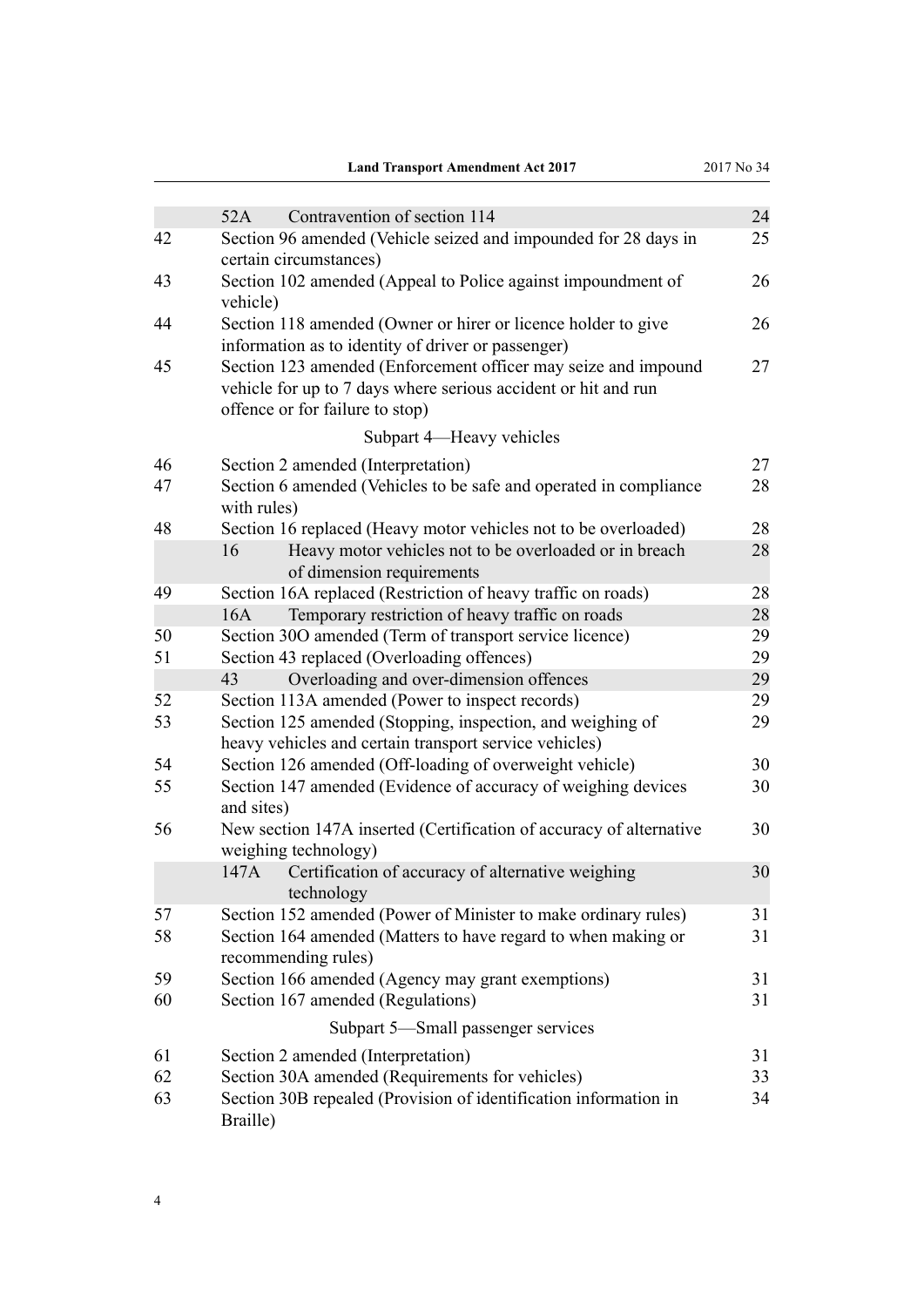| 2017 No 34 | <b>Land Transport Amendment Act 2017</b>                                                          |    |
|------------|---------------------------------------------------------------------------------------------------|----|
| 64         | Section 30D amended (Additional criteria for small passenger                                      | 34 |
|            | service vehicles and vehicle recovery service)                                                    |    |
| 65         | Section 30E amended (Additional criteria for large passenger<br>service vehicles)                 | 34 |
| 66         | Section 30J replaced (Transport service operators may not carry on                                | 34 |
|            | certain transport services unless licensed to do so)                                              |    |
|            | 30J<br>Transport service operators must be licensed                                               | 34 |
| 67         | Section 30L amended (Grant of licence)                                                            | 34 |
| 68         | Section 30M amended (Conditions of transport service licences)                                    | 35 |
| 69         | Sections 30P to 30R replaced                                                                      | 35 |
|            | 30P<br>Driver must have or drive under transport service licence                                  | 35 |
|            | Records to be kept by facilitator of facilitated cost-<br>30Q<br>sharing arrangement              | 35 |
| 70         | Section 30S amended (When Agency may revoke transport service                                     | 36 |
|            | licence)                                                                                          |    |
| 71         | Section 30T amended (Procedure Agency must follow before<br>revoking transport service licence)   | 36 |
| 72         | Section 30U amended (Suspension of transport service licence)                                     | 36 |
| 73         | Section 30V amended (Interpretation)                                                              | 36 |
| 74         | Section 30Z replaced (Application of Part)                                                        | 37 |
|            | Application of Part<br>30Z                                                                        | 37 |
| 75         | Section 30ZB amended (Application of subpart)                                                     | 37 |
| 76         | Section 30ZD amended (Records must be kept)                                                       | 37 |
| 77         | Section 30ZE amended (Application of subpart)                                                     | 38 |
| 78         | Section 30ZH amended (Duties regarding logbooks)                                                  | 38 |
| 79         | Section 79A amended (Offence to carry on transport service<br>without licence)                    | 38 |
| 80         | New section 79AB inserted (Offence to drive vehicle used in<br>transport service without licence) | 38 |
|            | Offence to drive vehicle used in transport service without<br>79AB<br>licence                     | 38 |
| 81         | Section 79C amended (Failure to present vehicle for inspection)                                   | 39 |
| 82         | Section 79E amended (Liability of persons who use unlicensed<br>transport service)                | 39 |
| 83         | Section 79H amended (Contravention of section 128A)                                               | 39 |
| 84         | New section 79HA inserted (Failure to keep or produce records)                                    | 39 |
|            | Failure to keep or produce records<br>79HA                                                        | 39 |
| 85         | Section 87B amended (Disqualification of holder of transport                                      | 39 |
|            | service licence from holding transport service licence)                                           |    |
| 86         | Section 128A amended (Enforcement officer's powers in respect                                     | 39 |
|            | of non-complying small passenger service vehicles)                                                |    |
| 87         | Section 158 amended (Rules concerning licensing, standard-                                        | 39 |
|            | setting, etc)                                                                                     |    |
| 88         | Section 199A amended (Register of transport service licences)                                     | 40 |
|            |                                                                                                   |    |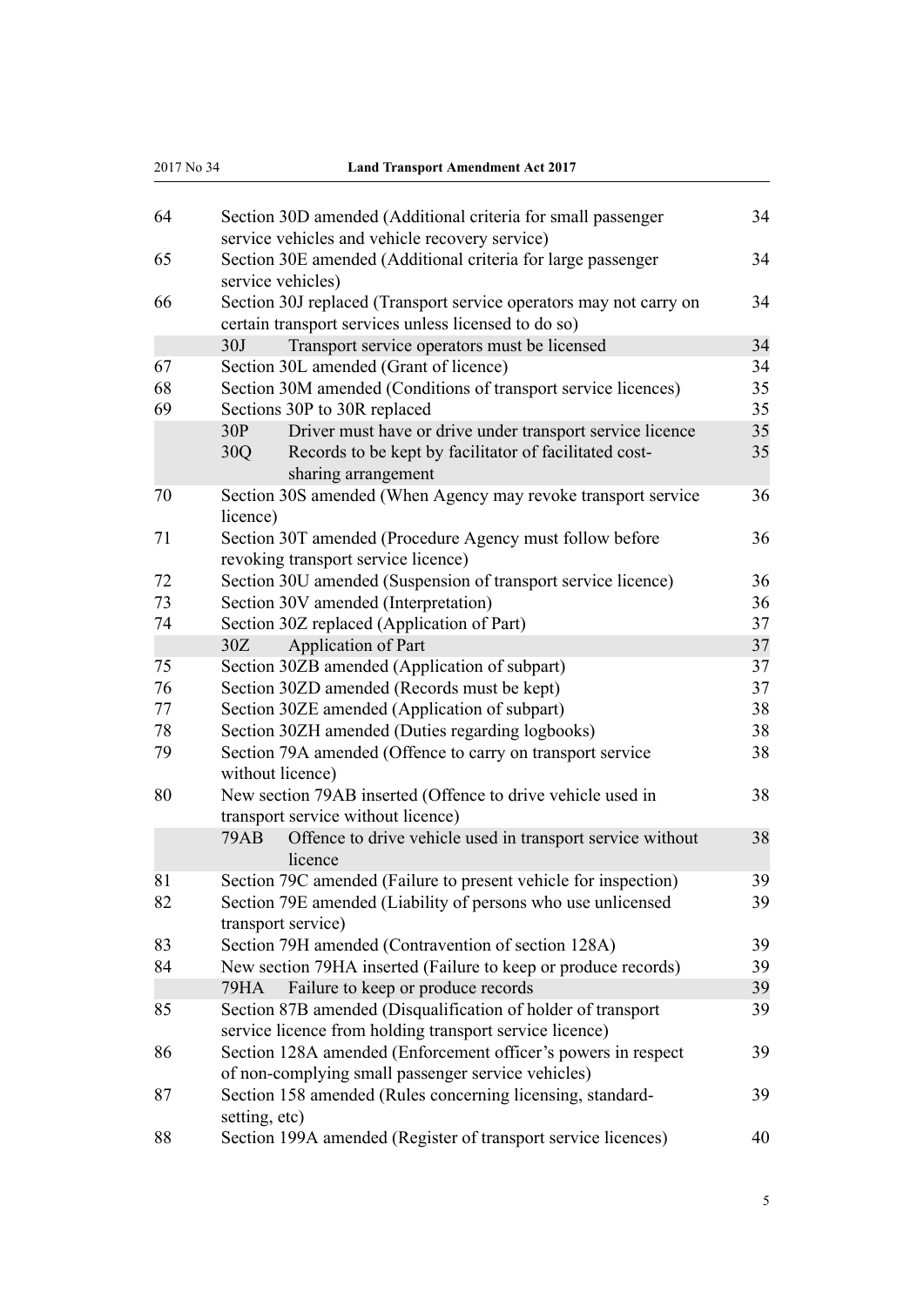|     | Subpart 6-Miscellaneous amendments                                                                                       |    |
|-----|--------------------------------------------------------------------------------------------------------------------------|----|
| 89  | Section 2 amended (Interpretation)                                                                                       | 40 |
| 90  | Section 22AB amended (Road controlling authorities may make<br>certain bylaws)                                           | 40 |
| 91  | Section 90 amended (Suspension of licence or disqualification<br>from driving under demerit points system)               | 40 |
| 92  | Section 95 amended (Mandatory 28-day suspension of driver<br>licence in certain circumstances)                           | 41 |
| 93  | Section 121 amended (Enforcement officer may immobilise<br>vehicle, etc, in specified circumstances)                     | 41 |
| 94  | Section 129 amended (Vehicles may be inspected and directed to<br>remain stopped for contravening dangerous goods rules) | 41 |
| 95  | Section 132 amended (Inspection powers concerning dangerous<br>goods)                                                    | 42 |
| 96  | Section 139 amended (Issue of infringement notice)                                                                       | 42 |
| 97  | Section 140 amended (Contents of infringement and reminder<br>notices)                                                   | 42 |
| 98  | New section 166A inserted (Agency may grant exemptions to New<br>Zealand Defence Force)                                  | 42 |
|     | Agency may grant exemptions to New Zealand Defence<br>166A<br>Force                                                      | 42 |
| 99  | Section 168 amended (Regulations relating to fees and charges for<br>land transport)                                     | 43 |
| 100 | Section 242 amended (Motor vehicles must be registered and<br>licensed)                                                  | 43 |
| 101 | Section 269 amended (Regulations)                                                                                        | 43 |
|     | Part 2                                                                                                                   |    |
|     | Related and consequential amendments                                                                                     |    |
|     | <b>Amendment to Government Roading Powers Act 1989</b>                                                                   |    |
| 102 | Amendment to Government Roading Powers Act 1989                                                                          | 44 |
|     | Amendment to Land Transport (Road Safety and Other Matters)<br>Amendment Act 2011                                        |    |
| 103 | Amendment to Land Transport (Road Safety and Other Matters)<br>Amendment Act 2011                                        | 44 |
|     | Amendment to Road User Charges Act 2012                                                                                  |    |
| 104 | Amendment to Road User Charges Act 2012                                                                                  | 44 |
|     | Amendments to Sentencing Act 2002                                                                                        |    |
| 105 | Amendments to Sentencing Act 2002                                                                                        | 45 |
|     | Amendments to Heavy Motor Vehicle Regulations 1974                                                                       |    |
| 106 | Amendments to Heavy Motor Vehicle Regulations 1974                                                                       | 45 |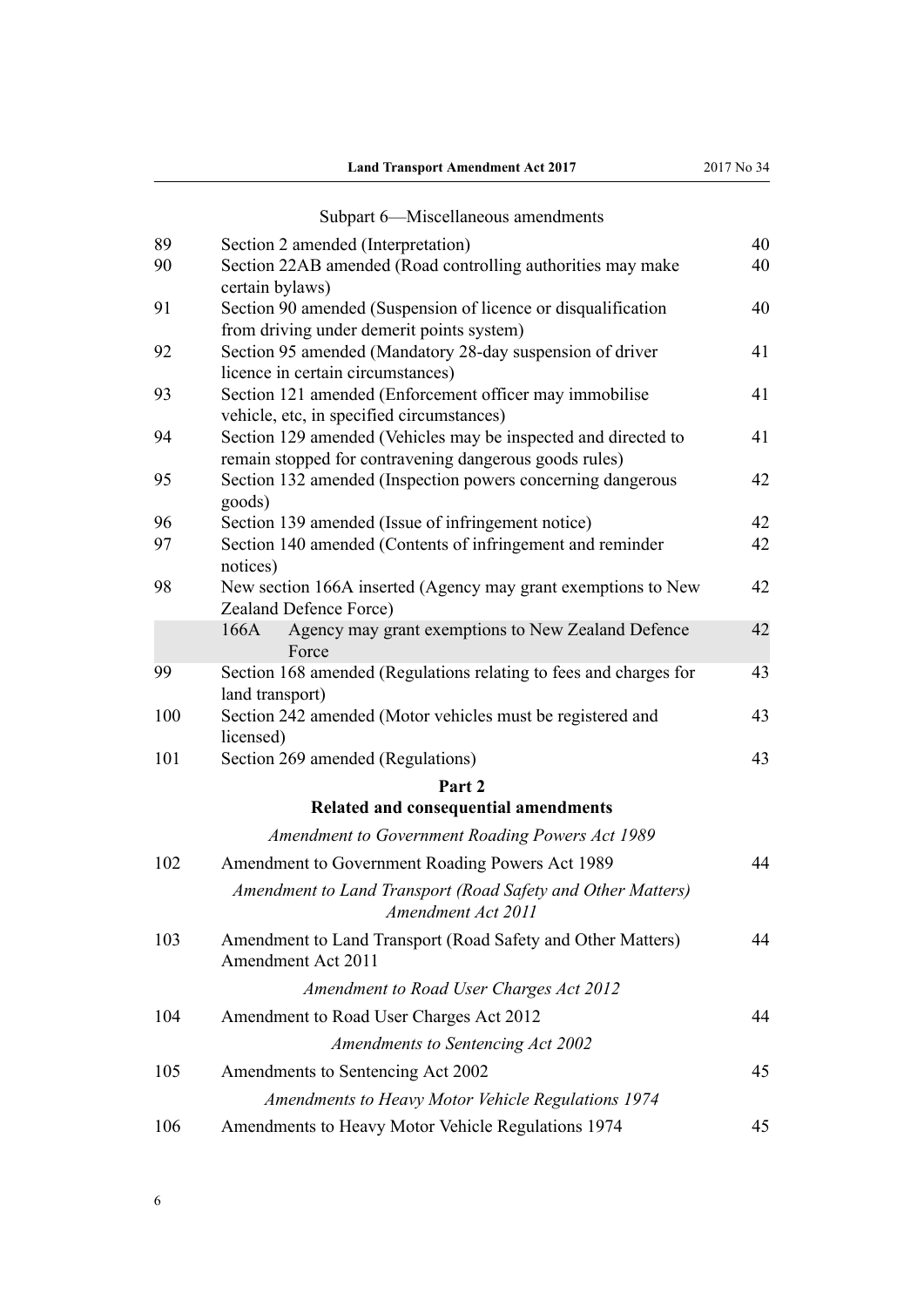<span id="page-6-0"></span>

| 2017 No 34 | <b>Land Transport Amendment Act 2017</b>                                         | s <sub>2</sub> |
|------------|----------------------------------------------------------------------------------|----------------|
|            | Amendments to Land Transport (Offences and Penalties)<br><b>Regulations 1999</b> |                |
| 107        | Amendments to Land Transport (Offences and Penalties)<br>Regulations 1999        | 46             |
|            | Amendment to Land Transport (Road User) Rule 2004                                |                |
| 108        | Amendment to Land Transport (Road User) Rule 2004                                | 47             |
|            | Washing of vehicles<br>11.6A                                                     | 47             |
|            | Transitional, savings, and related provisions                                    |                |
| 109        | New Schedule 1 inserted and amended                                              | 47             |
|            | Consequential amendments to enactments                                           |                |
| 110        | Consequential amendments to enactments                                           | 50             |
|            | <b>Schedule 1</b><br><b>New Schedule 1 inserted</b>                              | 51             |
|            | <b>Schedule 2</b><br><b>Consequential amendments to Acts</b>                     | 52             |
|            | <b>Schedule 3</b><br>Consequential amendments to other enactments                | 55             |

## **The Parliament of New Zealand enacts as follows:**

## **1 Title**

This Act is the Land Transport Amendment Act 2017.

# **2 Commencement**

*Commencement of amendments relating to alcohol interlock sentences*

- (1) [Subpart 1](#page-7-0) of Part 1 and [sections 109\(2\)](#page-46-0) and [110\(1\) and \(4\)](#page-49-0) come into force—
	- (a) on 1 July 2018; or
	- (b) on an earlier date appointed by the Governor-General by Order in Council, and 1 or more orders may be made appointing different dates for different provisions and for different purposes.

*Commencement of amendments relating to small passenger vehicles*

- (2) [Subpart 5](#page-30-0) of Part 1 and [sections 109\(3\)](#page-46-0) and [110\(3\) and \(8\)](#page-49-0) come into force—
	- (a) on a date appointed by the Governor-General by Order in Council, and 1 or more orders may be made appointing different dates for different provisions and for different purposes; and
	- (b) to the extent not previously brought into force under paragraph (a), on 1 October 2017.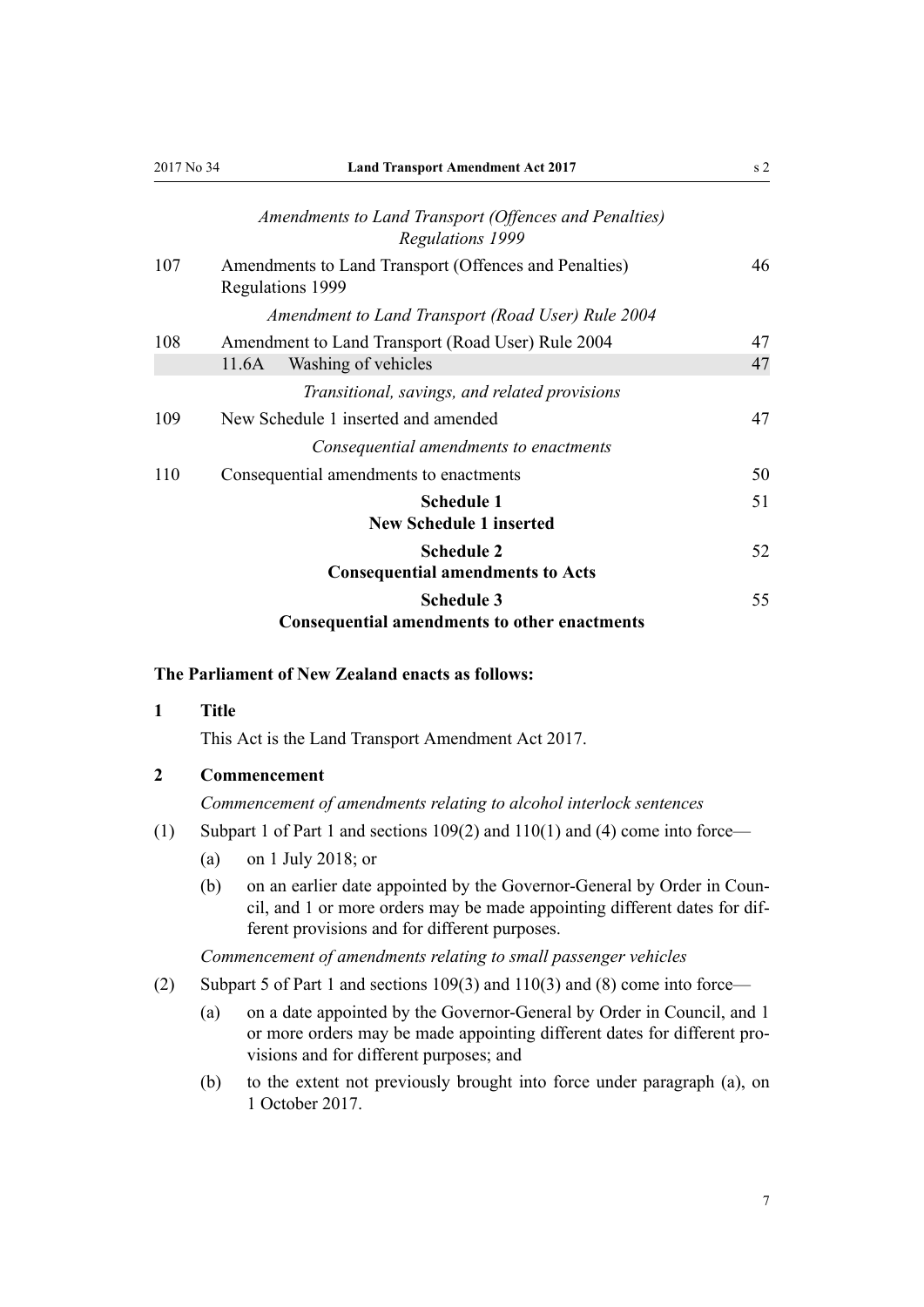<span id="page-7-0"></span>

*Commencement of the rest of this Act*

(3) The rest of this Act comes into force on the day after the date on which it receives the Royal assent.

# **Part 1 Amendments to Land Transport Act 1998**

## **3 Principal Act**

This Part amends the [Land Transport Act 1998](http://prd-lgnz-nlb.prd.pco.net.nz/pdflink.aspx?id=DLM433612) (the **principal Act**).

# **4 New section 2A inserted (Transitional, savings, and related provisions)**

After [section 2,](http://prd-lgnz-nlb.prd.pco.net.nz/pdflink.aspx?id=DLM433619) insert:

### **2A Transitional, savings, and related provisions**

The transitional, savings, and related provisions set out in Schedule 1 have effect according to their terms.

Subpart 1—Alcohol interlock sentences

## **5 Section 2 amended (Interpretation)**

- (1) In [section 2\(1\),](http://prd-lgnz-nlb.prd.pco.net.nz/pdflink.aspx?id=DLM433619) definition of **alcohol interlock device**, paragraph (c), replace "section 65A" with "sections 65AB to 65AK".
- (2) In [section 2\(1\)](http://prd-lgnz-nlb.prd.pco.net.nz/pdflink.aspx?id=DLM433619), definition of **alcohol interlock licence**, replace "section 65A(2)" with "section 65AC".
- (3) In [section 2\(1\),](http://prd-lgnz-nlb.prd.pco.net.nz/pdflink.aspx?id=DLM433619) definition of **zero alcohol licence**, paragraph (a), replace "made under section 65B(2)" with "referred to in section 65B(1)".
- (4) In [section 2\(1\)](http://prd-lgnz-nlb.prd.pco.net.nz/pdflink.aspx?id=DLM433619), insert in their appropriate alphabetical order:

**alcohol interlock sentence** has the meaning given in section 65AC **concurrent offence** means an offence—

- (a) that is not a qualifying offence; and
- (b) that occurred as part of the same series of events as the facts that gave rise to the person's conviction for a qualifying offence; and
- (c) for which the offender may or must be disqualified from holding or obtaining a driver licence under this Act or under section 124 of the Sentencing Act 2002

**non-serviced area** means an area that is identified on an Internet site maintained by or on behalf of the Agency and—

- (a) is 70 km or more from an approved provider's service centre or is on an island without an approved provider's service centre; and
- (b) is not able to be serviced by an approved provider via remote technology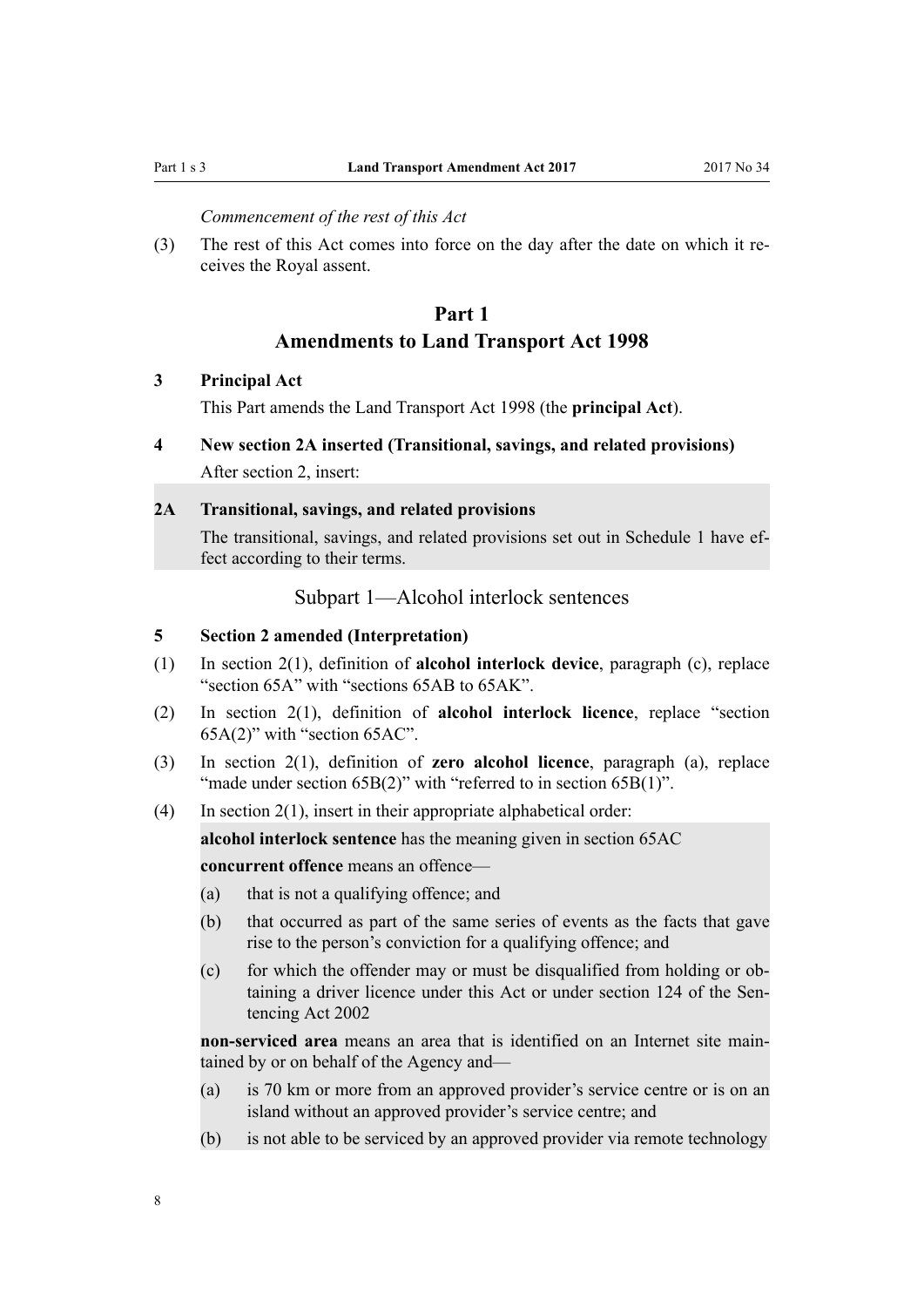#### <span id="page-8-0"></span>**qualifying offence** is an offence described in section 65AB(1)

#### **6 Section 32 amended (Contravention of section 5(1)(c))**

- (1) After [section 32\(3\),](http://prd-lgnz-nlb.prd.pco.net.nz/pdflink.aspx?id=DLM434641) insert:
- (3A) If an offence against subsection (1) is a concurrent offence in relation to a qualifying offence for an alcohol interlock sentence, then the mandatory disqualification in subsection (3)(b) does not apply and section  $65AH(3)$ (b) applies.
- (2) After [section 32\(4\),](http://prd-lgnz-nlb.prd.pco.net.nz/pdflink.aspx?id=DLM434641) insert:
- (4A) If an offence against subsection (1) is a concurrent offence in relation to a qualifying offence for an alcohol interlock sentence, then the mandatory disqualification in subsection (4)(b) does not apply and section  $65AH(3)$ (b) applies.
- (3) Replace [section 32\(6\)](http://prd-lgnz-nlb.prd.pco.net.nz/pdflink.aspx?id=DLM434641) with:
- (6) The imposition of a mandatory disqualification under this section is subject to section 81 (which allows a court not to order disqualification for special reasons relating to the offence).

# **7 Section 33 amended (Contravention of section 5(2) or (3))**

- (1) After [section 33\(1\),](http://prd-lgnz-nlb.prd.pco.net.nz/pdflink.aspx?id=DLM434645) insert:
- (1A) Subsection (1) does not apply in relation to—
	- (a) an application for an alcohol interlock licence made in accordance with an alcohol interlock sentence; or
	- (b) an application for a zero alcohol licence made in accordance with section 65B.
- (2) After [section 33\(2\),](http://prd-lgnz-nlb.prd.pco.net.nz/pdflink.aspx?id=DLM434645) insert:
- (2A) If an offence against subsection (1) is a concurrent offence in relation to a qualifying offence for an alcohol interlock sentence, then the mandatory disqualification in subsection (2)(b) does not apply and section  $65AH(3)$ (b) applies.
- (3) Replace [section 33\(3\)](http://prd-lgnz-nlb.prd.pco.net.nz/pdflink.aspx?id=DLM434645) with:
- (3) The imposition of a mandatory disqualification under this section is subject to section 81 (which allows a court not to order disqualification for special reasons relating to the offence).

# **8 Section 35 amended (Contravention of section 7, or section 22 where no injury or death involved)**

- (1) After [section 35\(2\),](http://prd-lgnz-nlb.prd.pco.net.nz/pdflink.aspx?id=DLM434650) insert:
- (2A) If an offence against subsection (1) is a concurrent offence in relation to a qualifying offence for an alcohol interlock sentence, then the mandatory dis-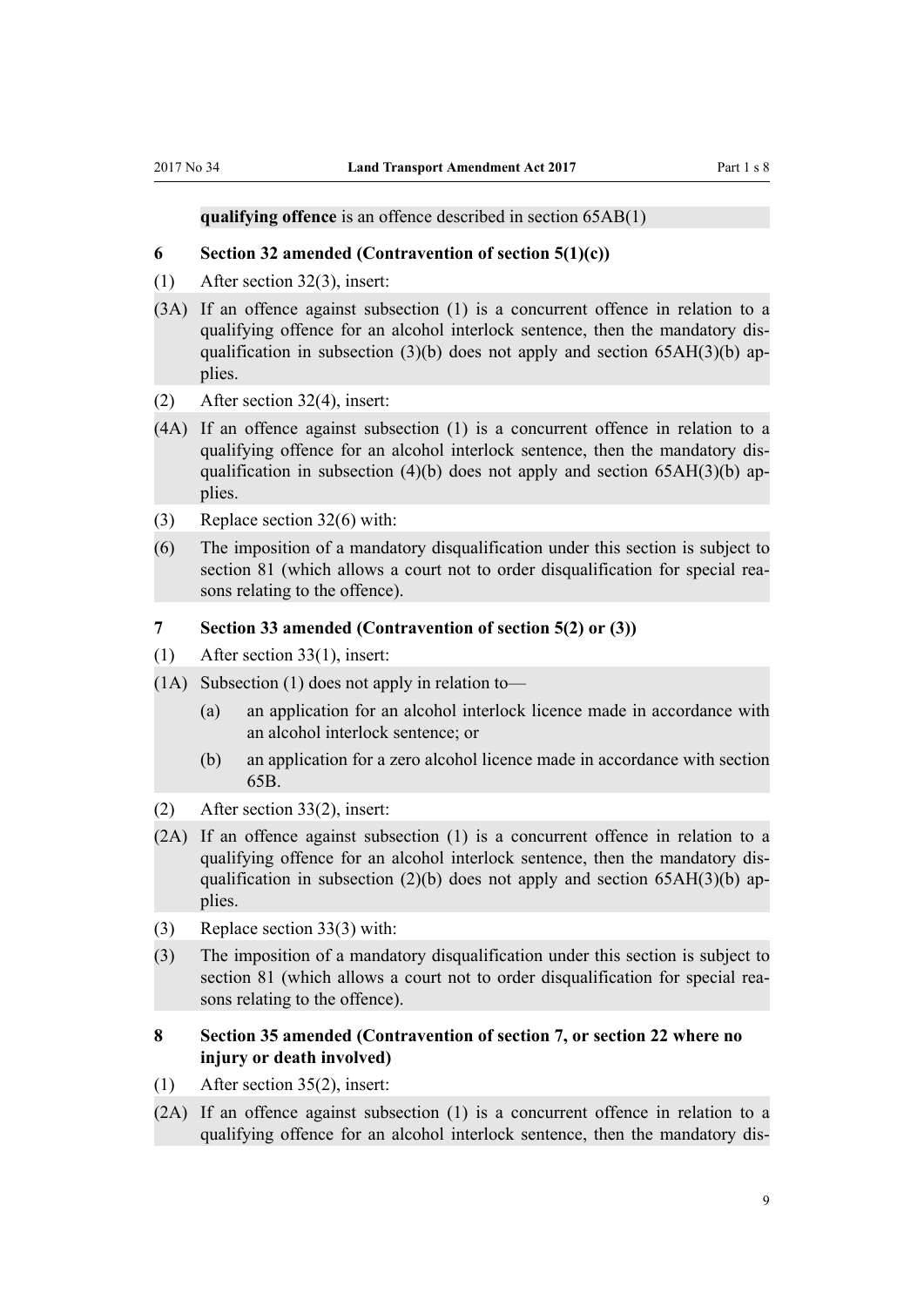<span id="page-9-0"></span>

qualification in subsection (2)(b) does not apply and section  $65AH(3)(b)$  applies.

- (2) Replace [section 35\(3\)](http://prd-lgnz-nlb.prd.pco.net.nz/pdflink.aspx?id=DLM434650) with:
- (3) The imposition of a mandatory disqualification under this section is subject to section 81 (which allows a court not to order disqualification for special reasons relating to the offence).

# **9 Section 36 amended (Contravention of section 7 or section 22 involving injury)**

- (1) After [section 36\(2\),](http://prd-lgnz-nlb.prd.pco.net.nz/pdflink.aspx?id=DLM434651) insert:
- (2A) If an offence against subsection (1) is a concurrent offence in relation to a qualifying offence for an alcohol interlock sentence, then the mandatory disqualification in subsection  $(2)(b)$  is the period of disqualification for the purposes of section 65AE(d) (*see* section 65AH(3)(a)).
- (2) Replace [section 36\(3\)](http://prd-lgnz-nlb.prd.pco.net.nz/pdflink.aspx?id=DLM434651) with:
- (3) The imposition of a mandatory disqualification under this section is subject to section 81 (which allows a court not to order disqualification for special reasons relating to the offence).

## **10 Section 36AA amended (Contravention of section 7 by causing death of another person)**

- (1) After [section 36AA\(2\)](http://prd-lgnz-nlb.prd.pco.net.nz/pdflink.aspx?id=DLM3820293), insert:
- (2A) If an offence against subsection (1) is a concurrent offence in relation to a qualifying offence for an alcohol interlock sentence, then the mandatory disqualification in subsection (2)(b) is the period of disqualification for the purposes of section 65AE(d) (*see* section 65AH(3)(a)).
- (2) Replace [section 36AA\(3\)](http://prd-lgnz-nlb.prd.pco.net.nz/pdflink.aspx?id=DLM3820293) with:
- (3) The imposition of a mandatory disqualification under this section is subject to section 81 (which allows a court not to order disqualification for special reasons relating to the offence).

### **11 Section 36A amended (Contravention of section 22A)**

- (1) After [section 36A\(2\)](http://prd-lgnz-nlb.prd.pco.net.nz/pdflink.aspx?id=DLM434653), insert:
- (2A) If an offence against subsection (1) is a concurrent offence in relation to a qualifying offence for an alcohol interlock sentence, then the mandatory disqualification in subsection  $(2)(b)$  is the period of disqualification for the purposes of section 65AE(d) (*see* section 65AH(3)(a)).
- (2) After [section 36A\(3\)](http://prd-lgnz-nlb.prd.pco.net.nz/pdflink.aspx?id=DLM434653), insert:
- (3A) If an offence against subsection (1) is a concurrent offence in relation to a qualifying offence for an alcohol interlock sentence, then the mandatory dis-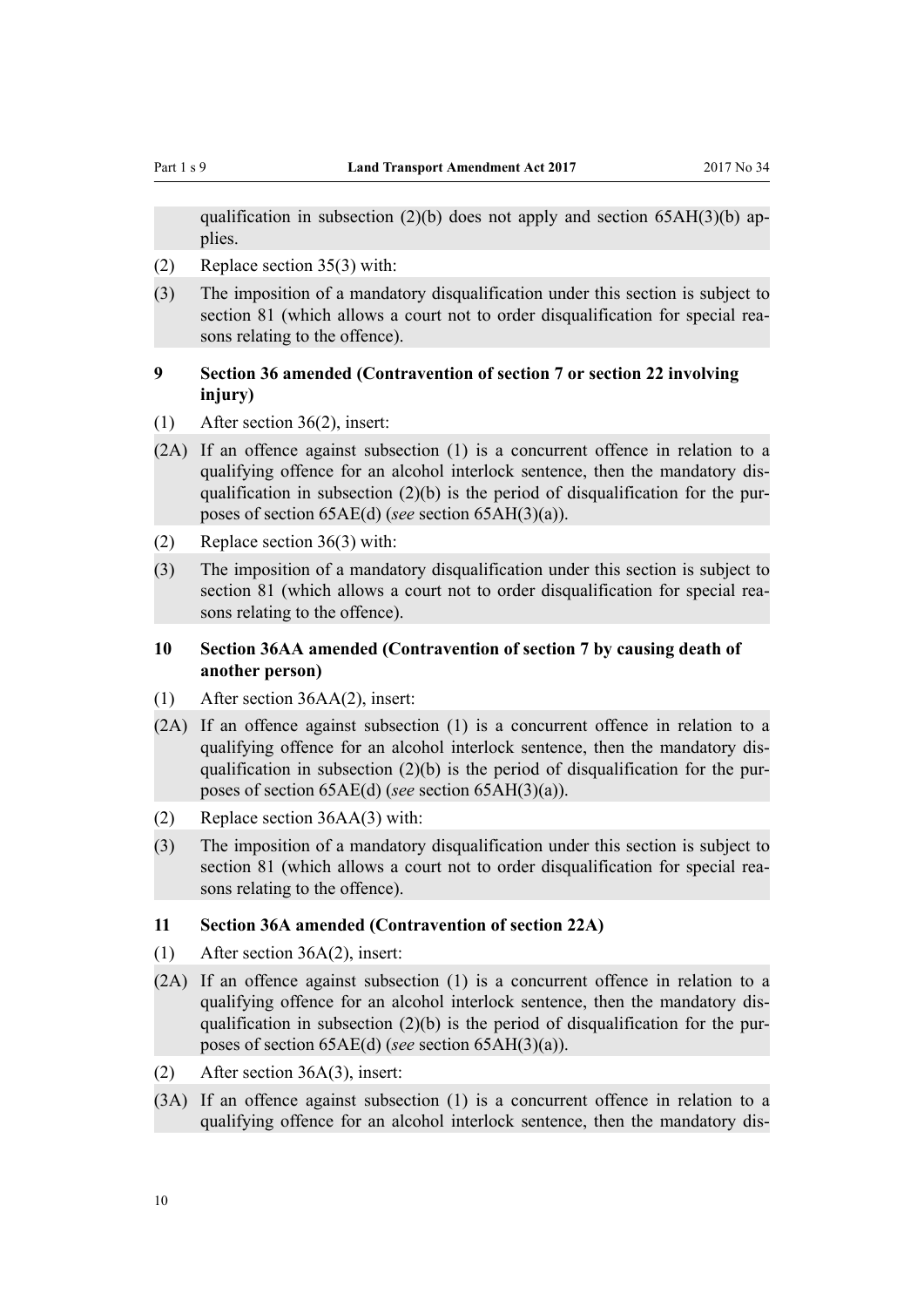<span id="page-10-0"></span>qualification in subsection  $(3)(b)$  is the period of disqualification for the purposes of section 65AE(d) (*see* section 65AH(3)(a)).

- (3) In [section 36A\(4\)](http://prd-lgnz-nlb.prd.pco.net.nz/pdflink.aspx?id=DLM434653), after "and section  $35(2)$ ", insert ",  $(2A)$ ,".
- (4) Replace [section 36A\(6\)](http://prd-lgnz-nlb.prd.pco.net.nz/pdflink.aspx?id=DLM434653) with:
- (6) The imposition of a mandatory disqualification under this section is subject to section 81 (which allows a court not to order disqualification for special reasons relating to the offence).

## **12 Section 38 amended (Contravention of section 8 causing injury or death)**

- (1) After [section 38\(2\),](http://prd-lgnz-nlb.prd.pco.net.nz/pdflink.aspx?id=DLM434659) insert:
- (2A) If an offence against subsection (1) or (1A) is a concurrent offence in relation to a qualifying offence for an alcohol interlock sentence, then the mandatory disqualification in subsection (2)(b) is the period of disqualification for the purposes of section 65AE(d) (*see* section 65AH(3)(a)).
- (2) Replace [section 38\(3\)](http://prd-lgnz-nlb.prd.pco.net.nz/pdflink.aspx?id=DLM434659) with:
- (3) The imposition of a mandatory disqualification under this section is subject to section 81 (which allows a court not to order disqualification for special reasons relating to the offence).

# **13 Section 39 amended (Aggravated careless use of vehicle causing injury or death)**

- (1) After [section 39\(2\),](http://prd-lgnz-nlb.prd.pco.net.nz/pdflink.aspx?id=DLM434662) insert:
- (2A) If an offence against subsection (1) is a concurrent offence in relation to a qualifying offence for an alcohol interlock sentence, then the mandatory disqualification in subsection  $(2)(b)$  is the period of disqualification for the purposes of section 65AE(d) (*see* section 65AH(3)(a)).
- (2) Replace [section 39\(3\)](http://prd-lgnz-nlb.prd.pco.net.nz/pdflink.aspx?id=DLM434662) with:
- (3) The imposition of a mandatory disqualification under this section is subject to section 81 (which allows a court not to order disqualification for special reasons relating to the offence).

## **14 Section 55A amended (Offences concerning alcohol interlock devices)**

- (1) In [section 55A\(1\),](http://prd-lgnz-nlb.prd.pco.net.nz/pdflink.aspx?id=DLM4738716) replace "order made by a court under section 65A(2)" with "alcohol interlock sentence".
- (2) In [section 55A\(2\) and \(3\)](http://prd-lgnz-nlb.prd.pco.net.nz/pdflink.aspx?id=DLM4738716), replace "order made under section 65A(2)" with "alcohol interlock sentence".
- **15 Section 56 amended (Contravention of specified breath or blood-alcohol limit)**
- (1) After [section 56\(3\),](http://prd-lgnz-nlb.prd.pco.net.nz/pdflink.aspx?id=DLM434692) insert:
- $(3A)$  The mandatory disqualification in subsection  $(3)(b)$  does not apply if—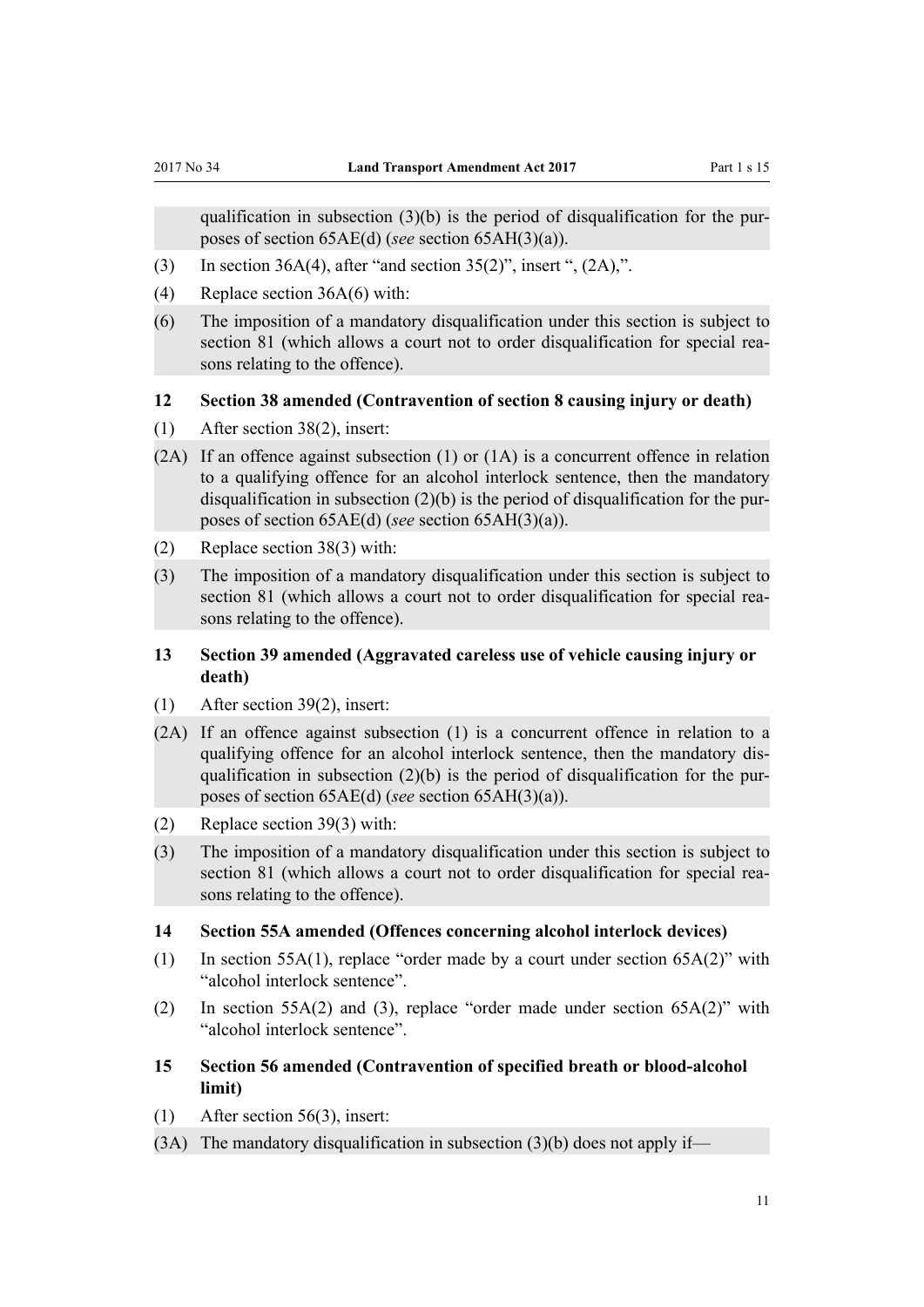- <span id="page-11-0"></span>(a) an order is made under section 65; or
- (b) an alcohol interlock sentence is ordered under section 65AC(1).
- (2) Replace [section 56\(4A\)](http://prd-lgnz-nlb.prd.pco.net.nz/pdflink.aspx?id=DLM434692) with:
- (4A) The mandatory disqualification in subsection  $(4)(b)$  does not apply if—
	- (a) an order is made under section 65; or
	- (b) an alcohol interlock sentence is ordered under section 65AC(1).
- (3) Replace [section 56\(6\)](http://prd-lgnz-nlb.prd.pco.net.nz/pdflink.aspx?id=DLM434692) with:
- (6) The imposition of a mandatory disqualification under this section is subject to section 81 (which allows a court not to order disqualification for special reasons relating to the offence).
- **16 Section 57 amended (Contravention of specified breath or blood-alcohol limit by person younger than 20)**

Replace [section 57\(4\)](http://prd-lgnz-nlb.prd.pco.net.nz/pdflink.aspx?id=DLM434696) with:

- (4) The mandatory disqualification in subsection  $(3)(b)$  does not apply if—
	- (a) an order is made under section 65; or
	- (b) an alcohol interlock sentence is ordered under section 65AC(1).
- (5) The imposition of a mandatory disqualification under this section is subject to section 81 (which allows a court not to order disqualification for special reasons relating to the offence).
- **17 Section 57AA amended (Contravention of specified breath or blood alcohol limit by holder of alcohol interlock licence or zero alcohol licence)**
- (1) After [section 57AA\(3\)](http://prd-lgnz-nlb.prd.pco.net.nz/pdflink.aspx?id=DLM4738719), insert:
- (3A) The mandatory disqualification in subsection  $(3)(b)$  does not apply if—
	- (a) an order is made under section 65; or
	- (b) an alcohol interlock sentence is ordered under section 65AC(1).
- (2) Replace [section 57AA\(7\)](http://prd-lgnz-nlb.prd.pco.net.nz/pdflink.aspx?id=DLM4738719) with:
- (7) The mandatory disqualification in subsection  $(6)(b)$  does not apply if—
	- (a) an order is made under section 65; or
	- (b) an alcohol interlock sentence is ordered under section 65AC(1).
- (8) The imposition of a mandatory disqualification under this section is subject to section 81 (which allows a court not to order disqualification for special reasons relating to the offence).
- **18 Section 57A amended (Driving while impaired and with blood that contains evidence of use of qualifying drug)**
- (1) After [section 57A\(2\)](http://prd-lgnz-nlb.prd.pco.net.nz/pdflink.aspx?id=DLM2507342), insert: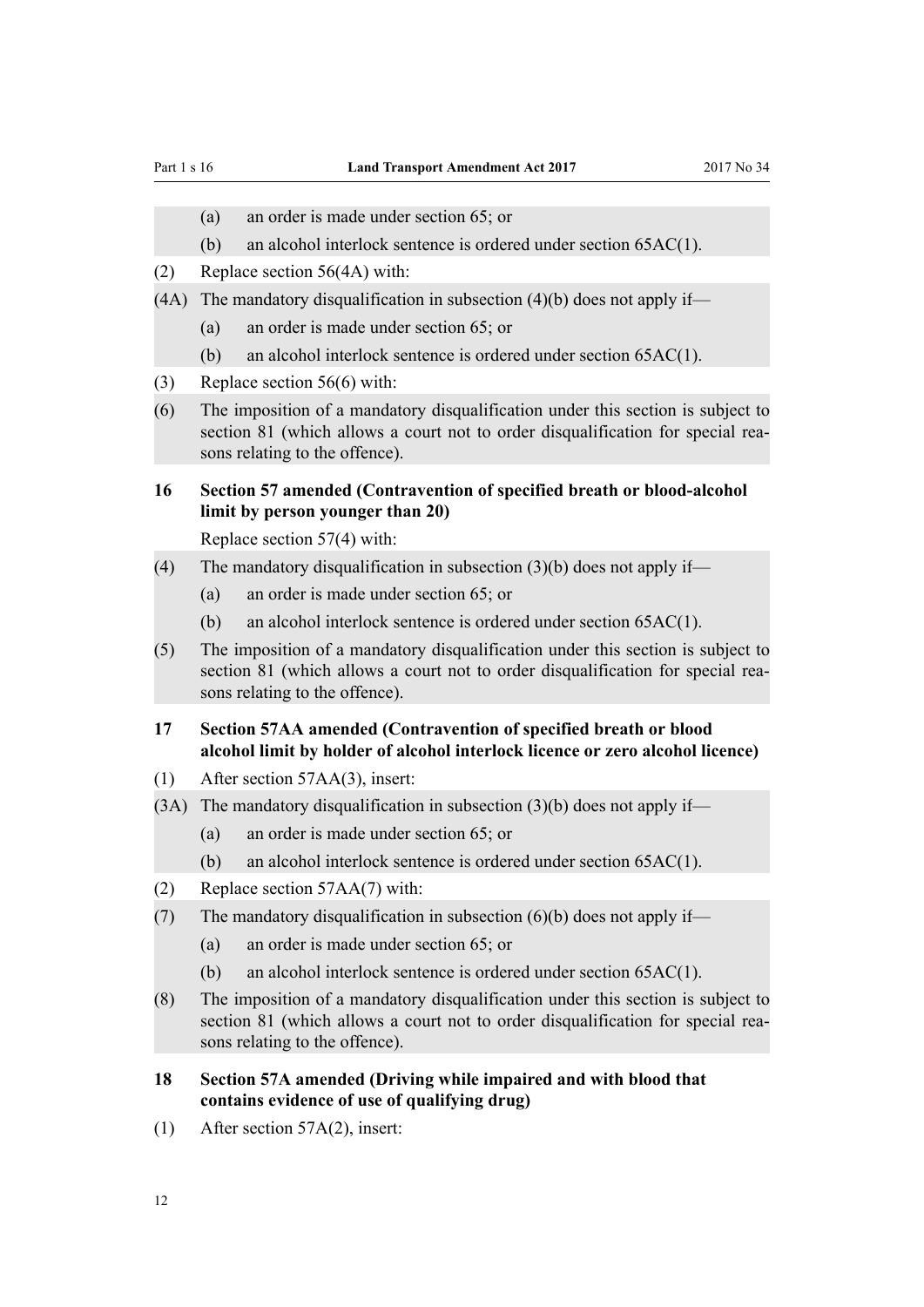- <span id="page-12-0"></span>(2A) If an offence against subsection (1) is a concurrent offence in relation to a qualifying offence for an alcohol interlock sentence, then the mandatory disqualification in subsection (2)(b) does not apply and section  $65AH(3)$ (b) applies.
- (2) After [section 57A\(3\)](http://prd-lgnz-nlb.prd.pco.net.nz/pdflink.aspx?id=DLM2507342), insert:
- (3A) If an offence against subsection (1) is a concurrent offence in relation to a qualifying offence for an alcohol interlock sentence, then the mandatory disqualification in subsection  $(3)(b)$  does not apply and section  $65AH(3)(b)$  applies.
- (3) Replace [section 57A\(6\)](http://prd-lgnz-nlb.prd.pco.net.nz/pdflink.aspx?id=DLM2507342) with:
- (6) The imposition of a mandatory disqualification under this section is subject to section 81 (which allows a court not to order disqualification for special reasons relating to the offence).

#### **19 Section 58 amended (Contravention of section 12)**

- (1) After [section 58\(2\),](http://prd-lgnz-nlb.prd.pco.net.nz/pdflink.aspx?id=DLM434697) insert:
- $(2A)$  The mandatory disqualification in subsection  $(2)(b)$  does not apply to an offence against subsection  $(1)(a)$  that is a qualifying offence if—
	- (a) an order is made under section 65; or
	- (b) an alcohol interlock sentence is ordered under section 65AC(1).
- (2B) If an offence against subsection (1) is a concurrent offence in relation to a qualifying offence for an alcohol interlock sentence, then the mandatory disqualification in subsection (3)(b) does not apply and section  $65AH(3)$ (b) applies.
- (2) Replace [section 58\(3A\)](http://prd-lgnz-nlb.prd.pco.net.nz/pdflink.aspx?id=DLM434697) with:
- (3A) The mandatory disqualification in subsection (3)(b) does not apply to an offence against subsection  $(1)(a)$  that is a qualifying offence if—
	- (a) an order is made under section 65; or
	- (b) an alcohol interlock sentence is ordered under section 65AC(1).
- (3B) If an offence against subsection (1) is a concurrent offence in relation to a qualifying offence for an alcohol interlock sentence, then the mandatory disqualification in subsection  $(3)(b)$  does not apply and section  $65AH(3)(b)$  applies.
- (3) Replace [section 58\(5\)](http://prd-lgnz-nlb.prd.pco.net.nz/pdflink.aspx?id=DLM434697) with:
- (5) The imposition of a mandatory disqualification under this section is subject to section 81 (which allows a court not to order disqualification for special reasons relating to the offence).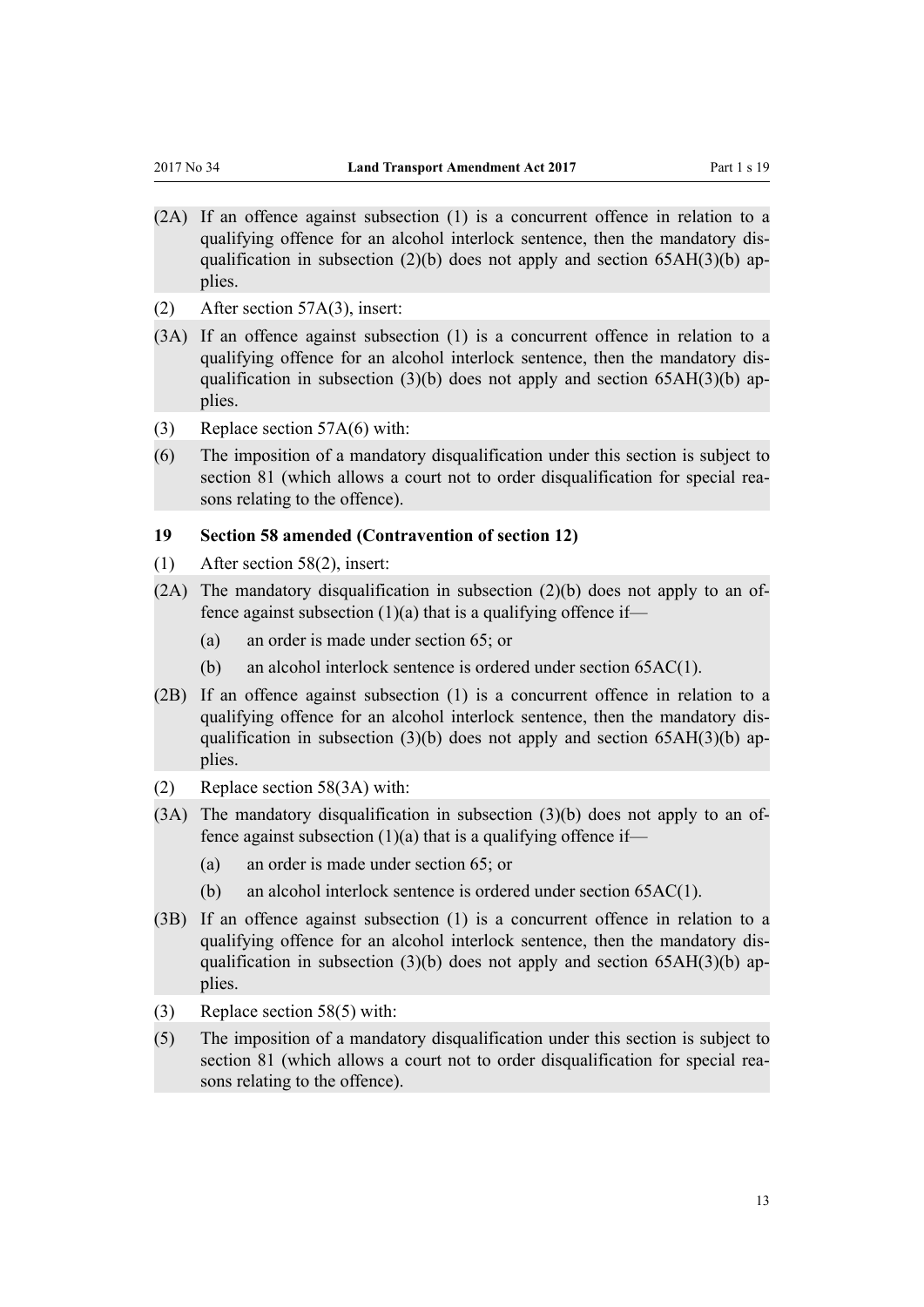# <span id="page-13-0"></span>**20 Section 60 amended (Failure or refusal to permit blood specimen to be taken or to undergo compulsory impairment test)**

- (1) After [section 60\(2\),](http://prd-lgnz-nlb.prd.pco.net.nz/pdflink.aspx?id=DLM434802) insert:
- (2A) The mandatory disqualification in subsection  $(2)(b)$  does not apply if—
	- (a) an order is made under section 65; or
	- (b) an alcohol interlock sentence is ordered under section 65AC(1).
- (2) Replace [section 60\(3A\)](http://prd-lgnz-nlb.prd.pco.net.nz/pdflink.aspx?id=DLM434802) with:
- $(3A)$  The mandatory disqualification in subsection  $(3)(b)$  does not apply if—
	- (a) an order is made under section 65; or
	- (b) an alcohol interlock sentence is ordered under section 65AC(1).
- (3) Replace [section 60\(5\)](http://prd-lgnz-nlb.prd.pco.net.nz/pdflink.aspx?id=DLM434802) with:
- (5) The imposition of a mandatory disqualification under this section is subject to section 81 (which allows a court not to order disqualification for special reasons relating to the offence).

# **21 Section 61 amended (Person in charge of motor vehicle causing injury or death)**

- (1) After [section 61\(3B\)](http://prd-lgnz-nlb.prd.pco.net.nz/pdflink.aspx?id=DLM434807), insert:
- (3BA) If an alcohol interlock sentence is ordered under section  $65AC(1)$  for an offence against subsection (1) or  $(2)(a)$  that is a qualifying offence, then the mandatory disqualification in subsection (3)(b), (3AA)(b), or (3A) (whichever applies) is the period of disqualification for the purposes of section 65AE(d) (*see* section 65AD).
- (3BB) If an offence against subsection (2) is a concurrent offence in relation to a qualifying offence for an alcohol interlock sentence, then the mandatory disqualification in subsection  $(3)(b)$ ,  $(3AA)(b)$ , or  $(3A)$  (whichever applies) is the period of disqualification for the purposes of section 65AE(d) (*see* section 65AH(3)(a)).
- (2) Replace [section 61\(4\)](http://prd-lgnz-nlb.prd.pco.net.nz/pdflink.aspx?id=DLM434807) with:
- (4) The imposition of a mandatory disqualification under this section is subject to section 81 (which allows a court not to order disqualification for special reasons relating to the offence).

# **22 Section 62 amended (Causing injury or death in circumstances to which section 61 does not apply)**

Replace [section 62\(3\)](http://prd-lgnz-nlb.prd.pco.net.nz/pdflink.aspx?id=DLM434811) with:

- (3) Subsection (2)(b) does not apply if an order is made under section 65.
- (4) If an alcohol interlock sentence is ordered under section 65AC(1) for an offence described in subsection  $(1)(a)$  that is a qualifying offence, then the man-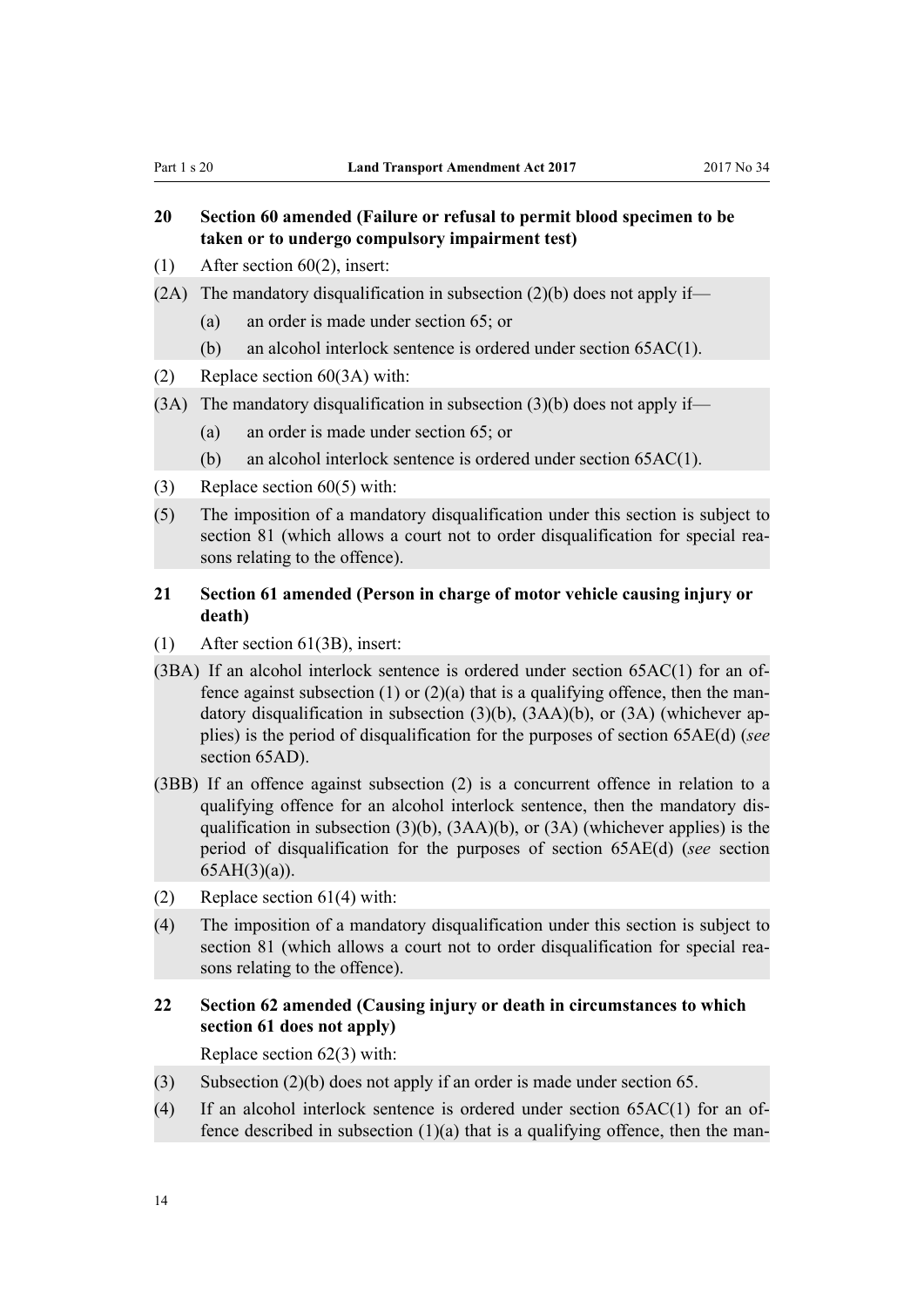<span id="page-14-0"></span>datory disqualification in subsection (2)(b) is the period of disqualification for the purposes of section 65AE(d) (*see* section 65AD).

- (5) If an offence against subsection (1) or (1B) is a concurrent offence in relation to a qualifying offence for an alcohol interlock sentence, then the mandatory disqualification in subsection (2)(b) is the period of disqualification for the purposes of section 65AE(d) (*see* section 65AH(3)(a)).
- (6) The imposition of a mandatory disqualification under this section is subject to section 81 (which allows a court not to order disqualification for special reasons relating to the offence).

# **23 Section 63 amended (Further penalty in certain cases where person driving vehicle used in transport service)**

In [section 63\(3\)](http://prd-lgnz-nlb.prd.pco.net.nz/pdflink.aspx?id=DLM434812), replace "(which relates to community-based sentences)" with "(which allows a court to substitute disqualification with a community-based sentence)".

#### **24 Cross-heading above section 65 replaced**

Replace the cross-heading above [section 65](http://prd-lgnz-nlb.prd.pco.net.nz/pdflink.aspx?id=DLM434820) with:

*Mandatory disqualification and assessment for repeat offences*

- **25 Section 65 amended (Mandatory penalties for repeat offences involving use of alcohol or drugs)**
- (1) Replace the heading to [section 65](http://prd-lgnz-nlb.prd.pco.net.nz/pdflink.aspx?id=DLM434820) with "**Mandatory disqualification and assessment for repeat offences**".
- (2) After [section 65\(3\),](http://prd-lgnz-nlb.prd.pco.net.nz/pdflink.aspx?id=DLM434820) insert:
- (3A) The mandatory disqualification in subsection (2) is replaced by any alcohol interlock sentence ordered under section 65AC(1) (whether or not the alcohol interlock sentence is ordered at the same time as, or after, the order made under subsection  $(2)$ ).
- (3) After [section 65\(4\),](http://prd-lgnz-nlb.prd.pco.net.nz/pdflink.aspx?id=DLM434820) insert:
- (4A) The mandatory disqualification in subsection (4) is replaced by any alcohol interlock sentence ordered under section 65AC(1) (whether or not the alcohol interlock sentence is ordered at the same time as, or after, the order made under subsection  $(4)$ ).

# **26 Section 65A replaced (Alcohol interlock requirements for repeat offences or certain first time offences involving use of alcohol)**

Replace [section 65A](http://prd-lgnz-nlb.prd.pco.net.nz/pdflink.aspx?id=DLM4738730) with: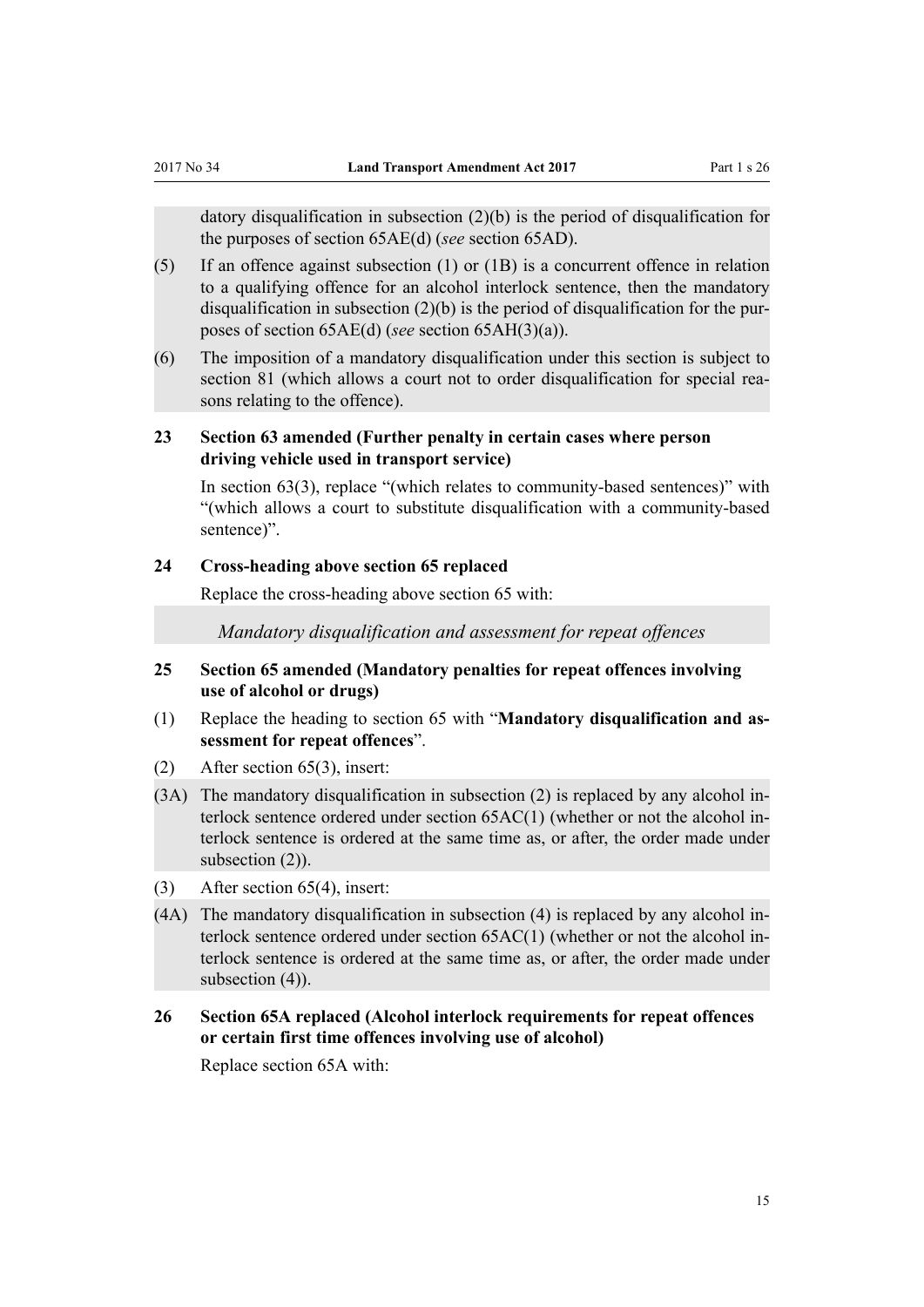# <span id="page-15-0"></span>*Mandatory alcohol interlock sentence for repeat offences and certain first offences*

## **65AB Qualifying offences**

- (1) Section 65AC applies if a court convicts a person of an offence in relation to alcohol against any of sections  $56(1)$ ,  $56(2)$ ,  $57(1)$ ,  $57(2)$ ,  $57AA$ ,  $58(1)(a)$ , 60(1)(a) to (c), 61(1), 61(2)(a), and 62(1)(a) and either—
	- (a) the person convicted has previously been convicted of such an offence committed within 5 years of the date of the commission of the offence being dealt with by the court (whether or not section 65(2) or (4) also applies); or
	- (b) the offence for which the person is convicted involves either or both of the following:
		- (i) the proportion of alcohol in the person's breath, as ascertained by an evidential breath test subsequently undergone by the person under section 69, is or exceeds 800 micrograms of alcohol per litre of breath:
		- (ii) the proportion of alcohol in the person's blood, as ascertained from an analysis of a blood specimen subsequently taken from the person under section 72 or 73, is or exceeds 160 milligrams of alcohol per 100 millilitres of blood.
- (2) However, section 65AI applies instead of section 65AC if a person described in subsection (1)—
	- (a) has a medical condition (as certified by an appropriately qualified health practitioner) that renders him or her incapable of providing a valid breath sample to activate an alcohol interlock device; or
	- (b) usually lives in a non-serviced area and is not prepared to drive to a serviced area for an initial installation and any necessary service; or
	- (c) has never held a New Zealand licence; or
	- (d) holds a licence that has been revoked or is suspended (except one that is suspended under section 90, 95, or 95A); or
	- (e) is not likely, during the term of any alcohol interlock sentence that would otherwise apply, to—
		- (i) have lawful possession of a motor vehicle to the extent of being able to use it and fit it with an alcohol interlock device; or
		- (ii) have the type of possession described in subparagraph (i) of a motor vehicle that is technically able to be fitted with an alcohol interlock device.

# **65AC Alcohol interlock sentence**

(1) If this section applies, the court must order an alcohol interlock sentence.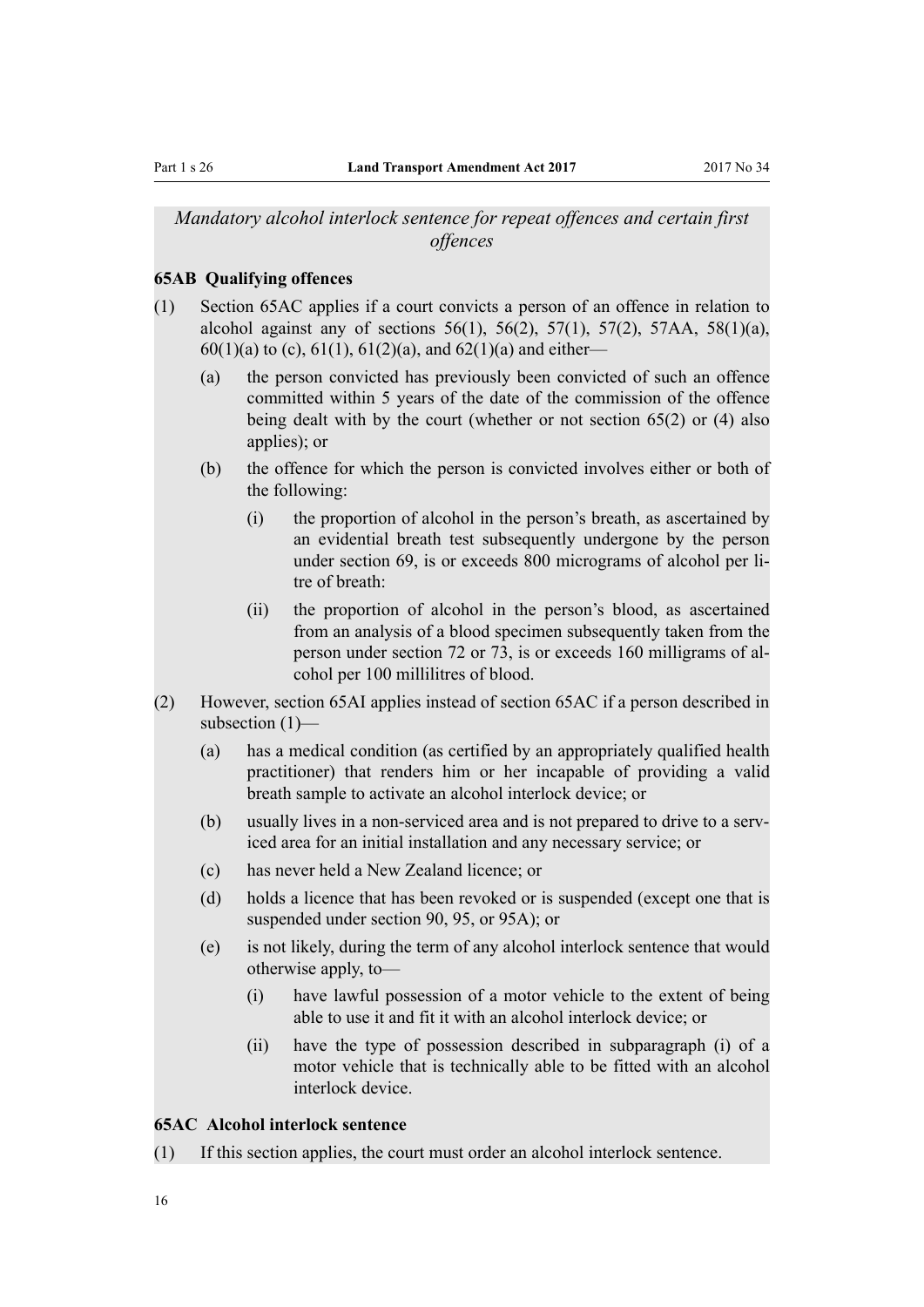- <span id="page-16-0"></span>(2) An alcohol interlock sentence—
	- (a) disqualifies the person from holding or obtaining a driver licence for the period required by section 65AE; and
	- (b) authorises the person to apply for an alcohol interlock licence at the end of that period; and
	- (c) disqualifies the person from holding or obtaining any licence except an alcohol interlock licence; and
	- (d) authorises the person, after complying with the alcohol interlock licence requirements, to apply to replace the alcohol interlock licence with a zero alcohol licence.
- (3) Subsection (1) applies unless for special reasons relating to the qualifying offence the court thinks fit to order otherwise and, if so,—
	- (a) section 94 may apply (and a reference to disqualification in section 94 must be treated as if it referred to an alcohol interlock sentence); but
	- (b) an alcohol interlock sentence may not otherwise be substituted by a community-based sentence.

#### **65AD Injury or death**

If a qualifying offence resulted in injury or death, the court must disqualify the person from holding or obtaining a driver licence for the period of disqualification that is appropriate under the provision relating to the qualifying offence.

### **65AE Period of disqualification**

The period of disqualification for an alcohol interlock sentence is the greatest of the following periods:

- (a) 28 days; and
- (b) any period when the person's licence is expired or suspended under section 90, 95, or 95A; and
- (c) any period when the person is in prison (because of the qualifying offence or otherwise); and
- (d) any period when the person is disqualified from holding or obtaining a driver licence, including—
	- (i) under section 65AD; or
	- (ii) under section 65AH(3); or
	- (iii) because of an existing disqualification (except a disqualification under section 65(2) or (4): *see* section 65(3A) and (4A)).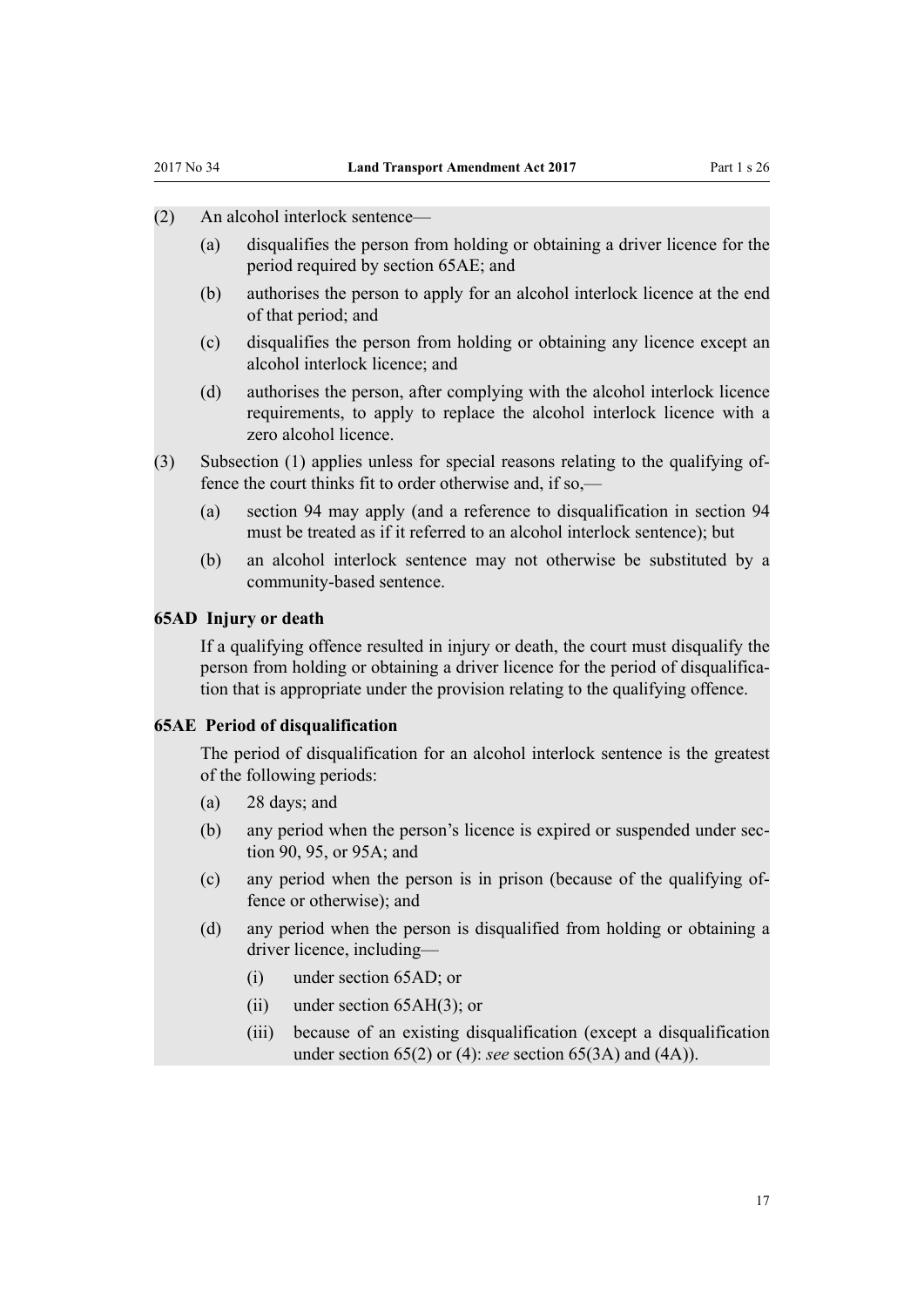# <span id="page-17-0"></span>**65AF Alcohol interlock sentence disqualifies person from driving except under alcohol interlock licence**

A person who is subject to an alcohol interlock sentence and who does not apply for an alcohol interlock licence is disqualified from holding or obtaining a driver licence.

#### **65AG Alcohol interlock licence requirements**

- (1) An alcohol interlock licence replaces any licence held by a person.
- (2) An alcohol interlock licence requires a person holding it to drive only a motor vehicle or vehicles to which an alcohol interlock device is fitted.
- (3) A person may apply under section 100A to replace an alcohol interlock licence with a zero alcohol licence if—
	- (a) every motor vehicle the person has driven for 12 months (or more) had an alcohol interlock device fitted and operating; and
	- (b) in relation to a person who is required to attend an assessment centre under section 65 (or any other section), the person has attended and been assessed as being a fit person to hold a driver licence; and
	- (c) during the previous 6 months, the person—
		- (i) has not attempted to drive while the person's breath contained a proportion of alcohol above the level to which the device is set; and
		- (ii) has not committed a qualifying offence or an offence against section 55A; and
		- (iii) has complied with any relevant regulations made under this Act.
- (4) The 6-month period referred to in subsection  $(3)(c)$  may be reduced to 3 months if the person has been assessed at an assessment centre (whether the attendance was voluntary or ordered by a court) as a fit person to hold a driver licence.

#### **65AH When court may take alcohol interlock sentence into account**

*Fines, imprisonment, assessments, or community-based sentences*

- (1) A court must order any fine, imprisonment, assessment, or community-based sentence that is appropriate for a qualifying offence or a concurrent offence regardless of the requirement to impose an alcohol interlock sentence.
- (2) However, the court may take into account the cost of an alcohol interlock sentence and may discount the amount of any fine.

*Disqualifications*

(3) For a concurrent offence,—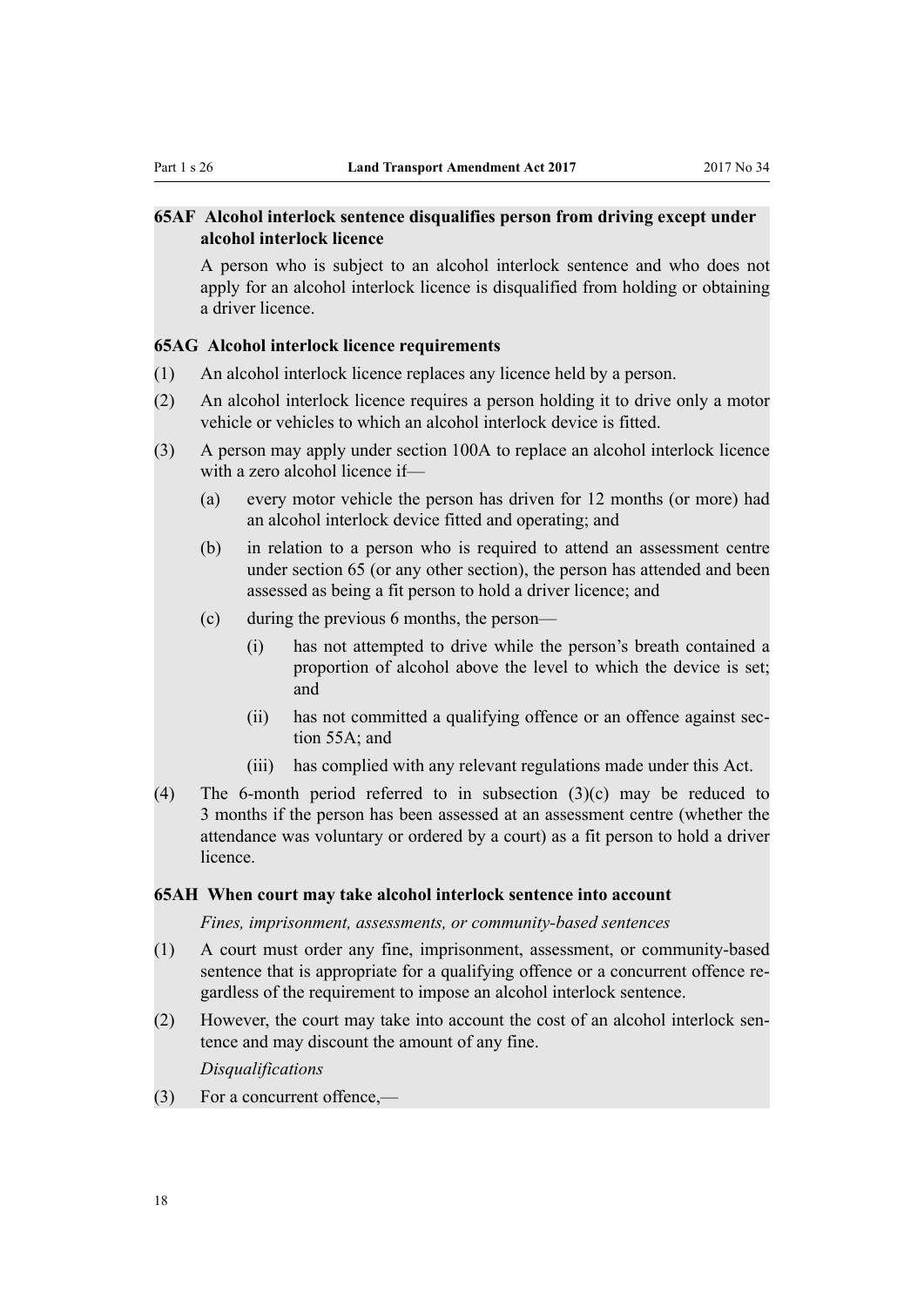#### *Injury or death*

<span id="page-18-0"></span>(a) that resulted in injury or death, the court must disqualify the person from holding or obtaining a driver licence for the period of disqualification that is appropriate under the provision relating to the concurrent offence:

*No injury or death*

(b) that did not result in injury or death, the court may, taking into account the alcohol interlock sentence that must be ordered for the qualifying offence under section 65AC, choose not to order any disqualification that might otherwise apply to the concurrent offence.

#### **65AI Exceptions: persons who are not to be given alcohol interlock sentence**

If this section applies because an exception described in section 65AB(2) applies to the person, a court must—

- (a) disqualify the person from holding or obtaining a driver licence for the period that is appropriate under the provision relating to the qualifying offence; and
- (b) order any fine, imprisonment, assessment, or community-based sentence that is appropriate for the qualifying offence; and
- (c) if a disqualification is ordered, authorise the person to apply for a zero alcohol licence at the end of the period of disqualification.

### **65AJ Effect of subsequent qualifying offences on alcohol interlock sentence**

- (1) This section applies to a person with an alcohol interlock sentence who is convicted of a subsequent qualifying offence.
- (2) The court must replace the alcohol interlock sentence with a new alcohol interlock sentence under section 65AC unless—
	- (a) section 65AC(3) applies to the subsequent qualifying offence; or
	- (b) an exception described in section 65AB(2) now applies to the person (in which case, section 65AI applies).
- (3) Sections 65AC to 65AI apply to the new alcohol interlock sentence as if a reference to a qualifying offence in those sections were a reference to the subsequent qualifying offence.

#### **65AK Effect of other subsequent offences on alcohol interlock licence**

- (1) This section applies to a person with an existing alcohol interlock licence—
	- (a) who is convicted of a subsequent offence that is not a qualifying offence; and
	- (b) who is disqualified under this Act or under section 124 of the Sentencing Act 2002 from holding or obtaining a driver licence for that subsequent offence.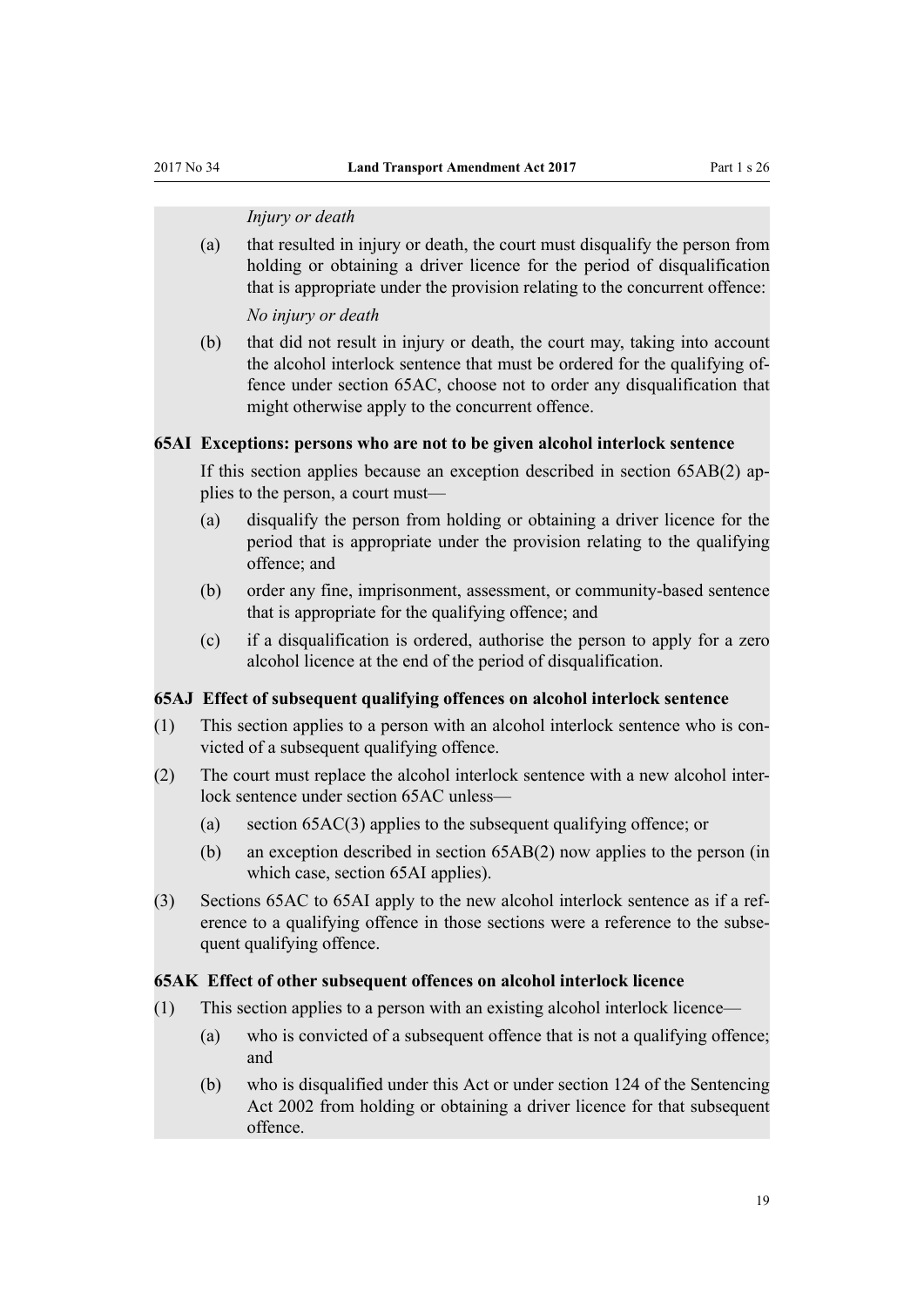- <span id="page-19-0"></span>(2) In order to continue the existing alcohol interlock licence, the court must authorise the person to apply for a new alcohol interlock licence at the end of the disqualification referred to in subsection  $(1)(b)$ .
- (3) Sections 65AG, 65AJ, and this section continue to apply to the new alcohol interlock licence as if it were the previous alcohol interlock licence and the previous alcohol interlock licence had not been interrupted by the disqualification.
- (4) When the person applies under section 100A(1) in relation to the new alcohol interlock licence, the Agency must accept any compliance with the requirements of section 65AG in relation to the person's previous alcohol interlock licence as compliance with the requirements of section 65AG in relation to the person's new alcohol interlock licence.

*Mandatory zero alcohol requirements for repeat offences*

- **27 Section 65B amended (Mandatory zero alcohol requirements for repeat offences involving use of alcohol)**
- (1) In the heading to [section 65B,](http://prd-lgnz-nlb.prd.pco.net.nz/pdflink.aspx?id=DLM4738731) replace "**involving use of alcohol**" with "**and certain first offences**".
- (2) Replace [section 65B\(1\) and \(2\)](http://prd-lgnz-nlb.prd.pco.net.nz/pdflink.aspx?id=DLM4738731) with:
- (1) This section applies if a court has authorised a person to apply for a zero alcohol licence under any of the following sections:
	- (a) section  $65AC(2)(d)$ :
	- (b) section  $65AI(c)$ :
	- (c) section  $100B(2)(b)$ .
- (2) A zero alcohol licence has effect for a period of 3 years from the date the licence is issued.
- (3) In [section 65B\(3\)](http://prd-lgnz-nlb.prd.pco.net.nz/pdflink.aspx?id=DLM4738731), replace "authorised under subsection (2)" with "authorised under a section referred to in subsection (1)".
- (4) In [section 65B\(3\)\(b\)](http://prd-lgnz-nlb.prd.pco.net.nz/pdflink.aspx?id=DLM4738731), replace "order made under section 65A(2)(b)" with "alcohol interlock sentence".
- (5) Replace [section 65B\(4\)](http://prd-lgnz-nlb.prd.pco.net.nz/pdflink.aspx?id=DLM4738731) with:
- (4) A person who has been authorised to apply for a zero alcohol licence and who does not apply for a zero alcohol licence is disqualified from holding or obtaining a driver licence.
- **28 Section 81 amended (Provisions relating to mandatory disqualification)**
- (1) Replace the heading to [section 81](http://prd-lgnz-nlb.prd.pco.net.nz/pdflink.aspx?id=DLM434887) with "**Mandatory disqualification: court's discretion if special reasons relating to offence**".
- (2) In [section 81\(3\)](http://prd-lgnz-nlb.prd.pco.net.nz/pdflink.aspx?id=DLM434887), replace "(which relates to community-based sentences)" with "(which allows a court to substitute disqualification with a community-based sentence)".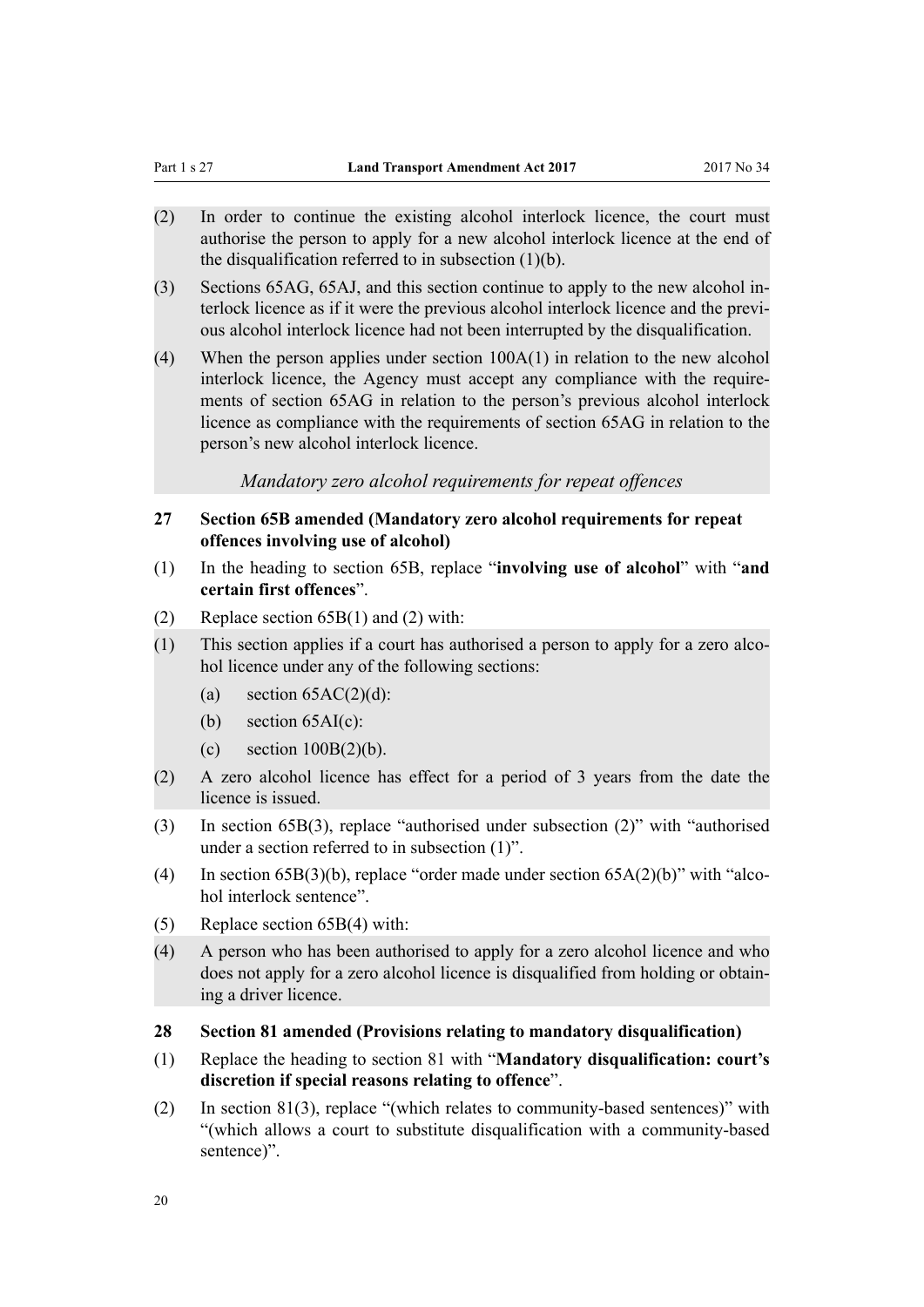# <span id="page-20-0"></span>**29 Section 86 amended (Term of disqualification if person already disqualified)**

After [section 86\(1\),](http://prd-lgnz-nlb.prd.pco.net.nz/pdflink.aspx?id=DLM434896) insert:

- (1A) Subsection (1) does not apply if an alcohol interlock sentence is ordered under section  $65AC(1)$ .
- **30 Section 87 amended (Particulars of certain court orders to be sent to Agency and offender)**
- (1) In [section 87\(1\)\(b\)](http://prd-lgnz-nlb.prd.pco.net.nz/pdflink.aspx?id=DLM434897), replace "under section  $65A(2)(b)(i)$ " with "under section 65AC".
- (2) Replace section  $87(1)(c)$  with:
	- (c) an order authorising the person to apply for a zero alcohol licence under section  $65AC(2)(d)$ ,  $65AI(c)$ , or  $100B(2)(b)$ :

# **31 Section 94 amended (Substitution of community-based sentences)**

After [section 94\(4\)\(a\)](http://prd-lgnz-nlb.prd.pco.net.nz/pdflink.aspx?id=DLM435018), insert:

(aa) an alcohol interlock sentence has been ordered under section 65AC(1); or

#### **32 Section 99 amended (Court may reduce disqualification)**

In [section 99\(7\)](http://prd-lgnz-nlb.prd.pco.net.nz/pdflink.aspx?id=DLM435051), after "person who is subject to", insert "an alcohol interlock sentence or to".

- **33 Section 100 amended (Agency to remove certain disqualifications)** After [section 100\(3\)](http://prd-lgnz-nlb.prd.pco.net.nz/pdflink.aspx?id=DLM435064), insert:
- (4) If the Agency decides not to remove the disqualification under subsection (1), the Agency must refer the applicant to the right of appeal under section 108.
- **34 Section 100A replaced (Agency to remove alcohol interlock requirements)** Replace [section 100A](http://prd-lgnz-nlb.prd.pco.net.nz/pdflink.aspx?id=DLM4740418) with:

# **100A Agency may authorise removal of alcohol interlock device and certify that requirements of alcohol interlock sentence have been fulfilled**

- (1) If satisfied that the holder of an alcohol interlock licence (the **applicant**) is a fit person to hold a driver licence and has complied with section 65AG, the Agency must—
	- (a) authorise the removal of the alcohol interlock device from every motor vehicle or vehicle the person drives; and
	- (b) certify that the requirements of the alcohol interlock sentence have been fulfilled.
- (2) If the Agency acts under subsection (1), every order made under section 65AC(1) that applies to the applicant must be treated as having expired.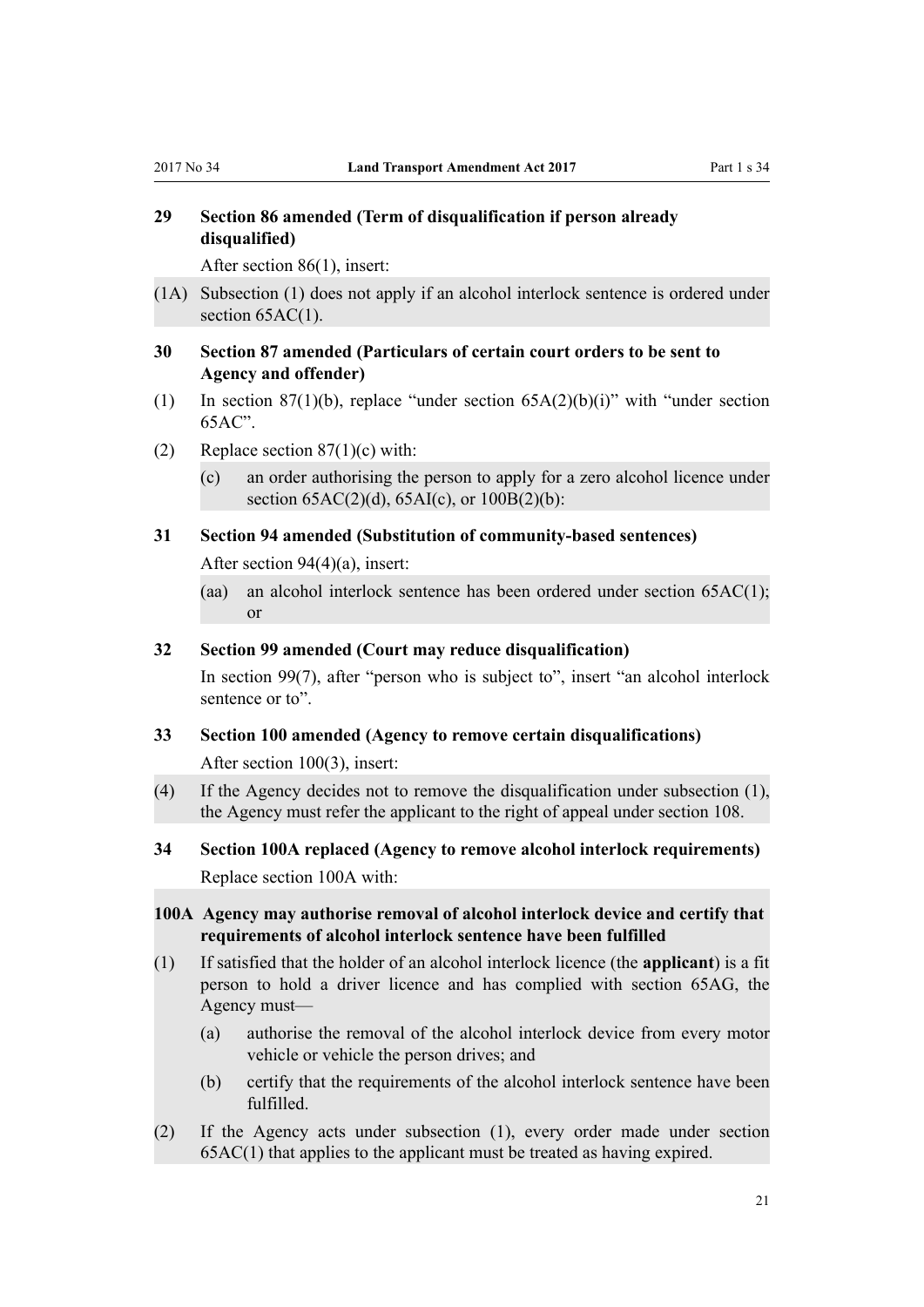<span id="page-21-0"></span>(3) If the Agency does not act under subsection (1), the Agency must refer the applicant to the right of appeal under section 108(1).

**100B Court may cancel alcohol interlock sentence and disqualify driver instead**

- (1) A person may apply to a court seeking the cancellation of an alcohol interlock sentence if the person's personal circumstances have changed significantly.
- (2) The court may cancel an alcohol interlock sentence, and if it does so, the court must—
	- (a) disqualify the person from holding or obtaining a driver licence for the period that is appropriate under the provision relating to the qualifying offence that would have applied under section 65AI if an exception described in section 65AB(2) had applied to the person; and
	- (b) authorise the person to apply for a zero alcohol licence at the end of the period of disqualification.
- (3) The court may set the length of the disqualification imposed under subsection (2)(a) after having regard to—
	- (a) the length of time that has elapsed since the alcohol interlock sentence was imposed; and
	- (b) the person's compliance with section 65AG.

# **100C Court may impose alcohol interlock sentence if exception no longer applies**

- (1) A person may apply to a court seeking an alcohol interlock sentence if—
	- (a) an exception described in section 65AB(2) applied to the person and therefore the person was disqualified from holding or obtaining a driver licence in accordance with section 65AI; but
	- (b) the exception no longer applies.
- (2) The court may cancel the person's disqualification, and if it does so, the court must impose an alcohol interlock sentence.

### **35 Section 103 amended (Persons who may apply to court for limited licence)**

Replace [section 103\(2\)\(e\)](http://prd-lgnz-nlb.prd.pco.net.nz/pdflink.aspx?id=DLM435075) with:

- (e) a person who—
	- (i) is subject to an alcohol interlock sentence under section 65AC; or
	- (ii) would have been subject to an alcohol interlock sentence but an exception described in section 65AB(2) applied:

# **36 Section 108 replaced (Appeal against Agency's refusal to remove disqualification)**

Replace [section 108](http://prd-lgnz-nlb.prd.pco.net.nz/pdflink.aspx?id=DLM435087) with: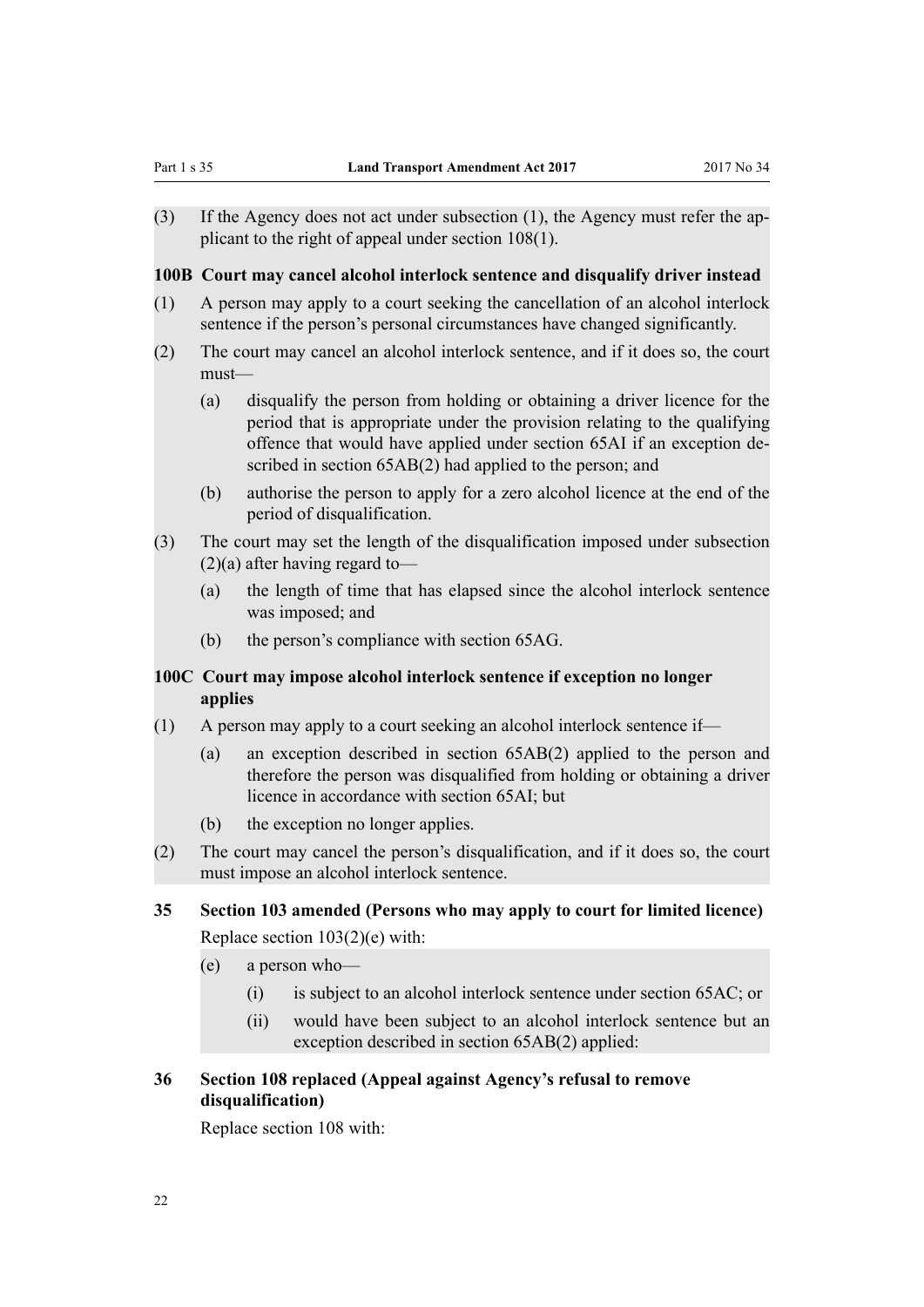# <span id="page-22-0"></span>**108 Appeal against Agency's refusal to remove disqualification or replace alcohol interlock licence with zero alcohol licence**

- (1) A person may appeal to the District Court against the refusal of the Agency to—
	- (a) remove a disqualification under section 100; or
	- (b) replace an alcohol interlock licence with a zero alcohol licence under section 100A.
- (2) In determining the appeal, the court may—
	- (a) direct the Agency to remove a disqualification or replace an alcohol interlock licence with a zero alcohol licence; or
	- (b) dismiss the appeal.

# Subpart 2—Fare evasion

**37 Section 79M replaced (Penalties for failure to pay passenger service fares)** Replace [section 79M](http://prd-lgnz-nlb.prd.pco.net.nz/pdflink.aspx?id=DLM434870) with:

## **79M Penalties for failure to pay service fares, etc**

- (1) A person who fails to pay a passenger service fare that the person is liable to pay commits an infringement offence.
- (2) A person commits an infringement offence if, in relation to a public transport service fare that the person is liable to pay, the person—
	- (a) fails to pay the fare; or
	- (b) fails to provide (in response to an enforcement officer's direction given in accordance with section 128F(1)) evidence of having paid the fare.
- (3) A person commits an offence if, in relation to a public transport service fare that the person is liable to pay, the person—
	- (a) fails to provide (in response to an enforcement officer's direction given in accordance with section  $128F(2)(a)$  the identifying particulars referred to in section  $128F(2)(a)$ ; or
	- (b) boards, or fails or refuses to disembark, the public transport service in contravention of an enforcement officer's direction given in accordance with section  $128F(2)(b)$ .
- (4) It is a defence to an offence against subsection (1) or  $(2)(a)$  or (b) if a person made reasonable attempts to pay the fare and there were no available means of paying.
- (5) The maximum penalty on conviction for an offence against subsection (1) or  $(2)(a)$  or (b) is a fine not exceeding \$500.
- (6) The maximum penalty on conviction for an offence against subsection  $(3)(a)$  or (b) is a fine not exceeding \$1,000.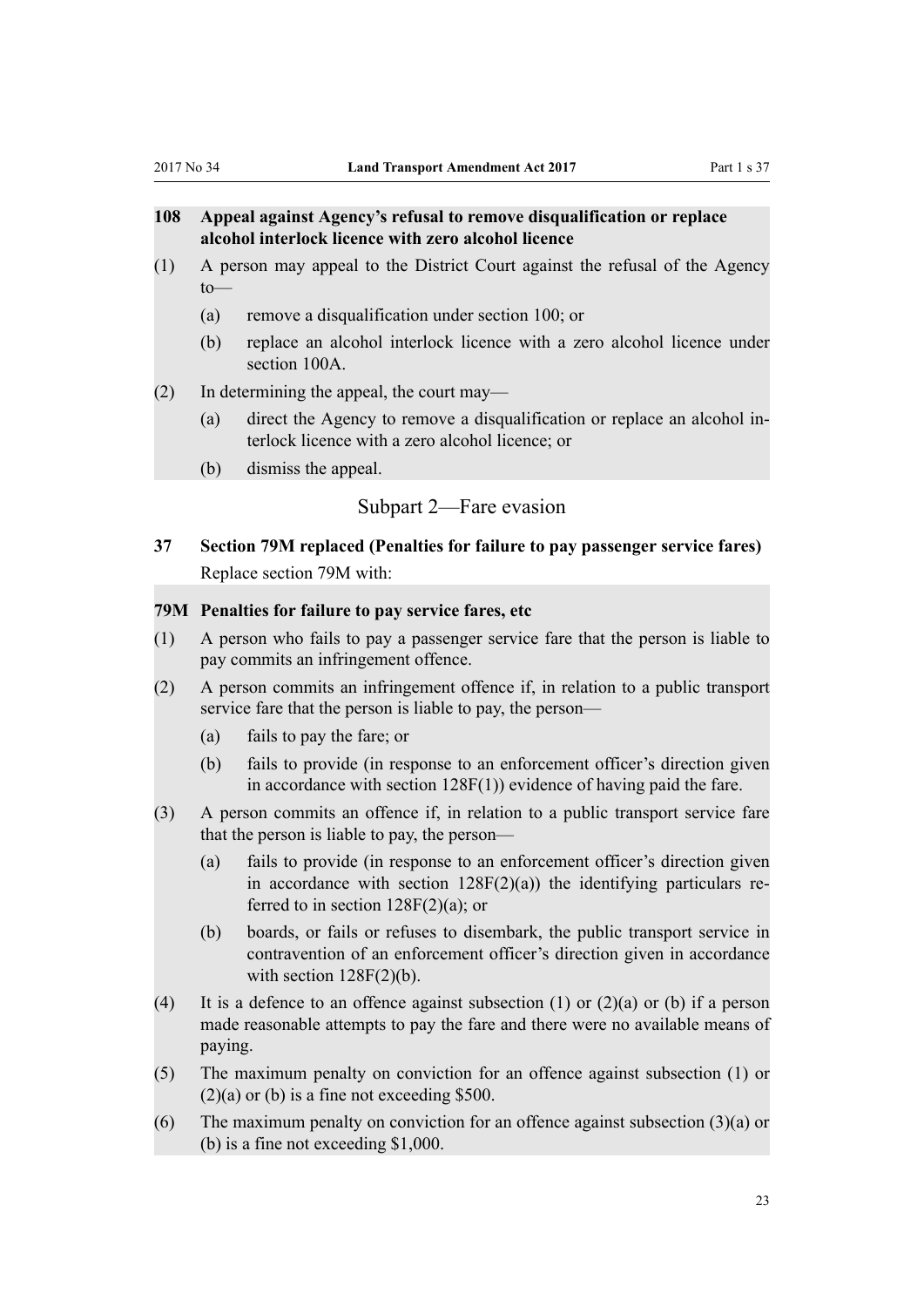<span id="page-23-0"></span>(7) For the purposes of this section, **public transport service** has the same meaning as in section 5 of the Land Transport Management Act 2003.

# **38 New section 128F inserted (Powers of enforcement officers in relation to public transport service fares)**

After [section 128E](http://prd-lgnz-nlb.prd.pco.net.nz/pdflink.aspx?id=DLM3812421), insert:

#### **128F Powers of enforcement officers in relation to public transport service fares**

- (1) An enforcement officer may direct a person to provide evidence that the person has paid a public transport service fare that the person is liable to pay.
- (2) If a person fails to provide evidence of payment after a direction is given under subsection (1), the enforcement officer may—
	- (a) direct the person to provide the person's full name, full address, telephone number, and date of birth; and
	- (b) direct the person not to board, or direct the person to disembark, the public transport service concerned.

## Subpart 3—Fleeing drivers

- **39 Section 36AB repealed (Contravention of sections 7 and 114)** Repeal [section 36AB.](http://prd-lgnz-nlb.prd.pco.net.nz/pdflink.aspx?id=DLM2609734)
- **40 Section 52 amended (Contravening notices, requirements, etc, given or imposed by enforcement officers)**
- (1) Repeal section  $52(1)(aa)$ ,  $(3)$ ,  $(4)$ , and  $(5)$ .
- (2) In [section 52\(1\)\(c\),](http://prd-lgnz-nlb.prd.pco.net.nz/pdflink.aspx?id=DLM434682) after "dangerous goods enforcement officer", insert "(except for any described in section 52A)".
- (3) Replace [section 52\(6\)](http://prd-lgnz-nlb.prd.pco.net.nz/pdflink.aspx?id=DLM434682) with:
- (6) A person commits an offence if the person, in response to any request for information by an enforcement officer under section 118 and without reasonable excuse,—
	- (a) fails or refuses to provide information; or
	- (b) provides false or misleading information.

#### **41 New section 52A inserted (Contravention of section 114)**

After [section 52](http://prd-lgnz-nlb.prd.pco.net.nz/pdflink.aspx?id=DLM434682), insert:

# **52A Contravention of section 114**

- (1) A person commits an offence if the person—
	- (a) is the driver of a vehicle that fails to stop—
		- (i) as soon as practicable when signalled or requested to stop under section  $114(1)$ ; or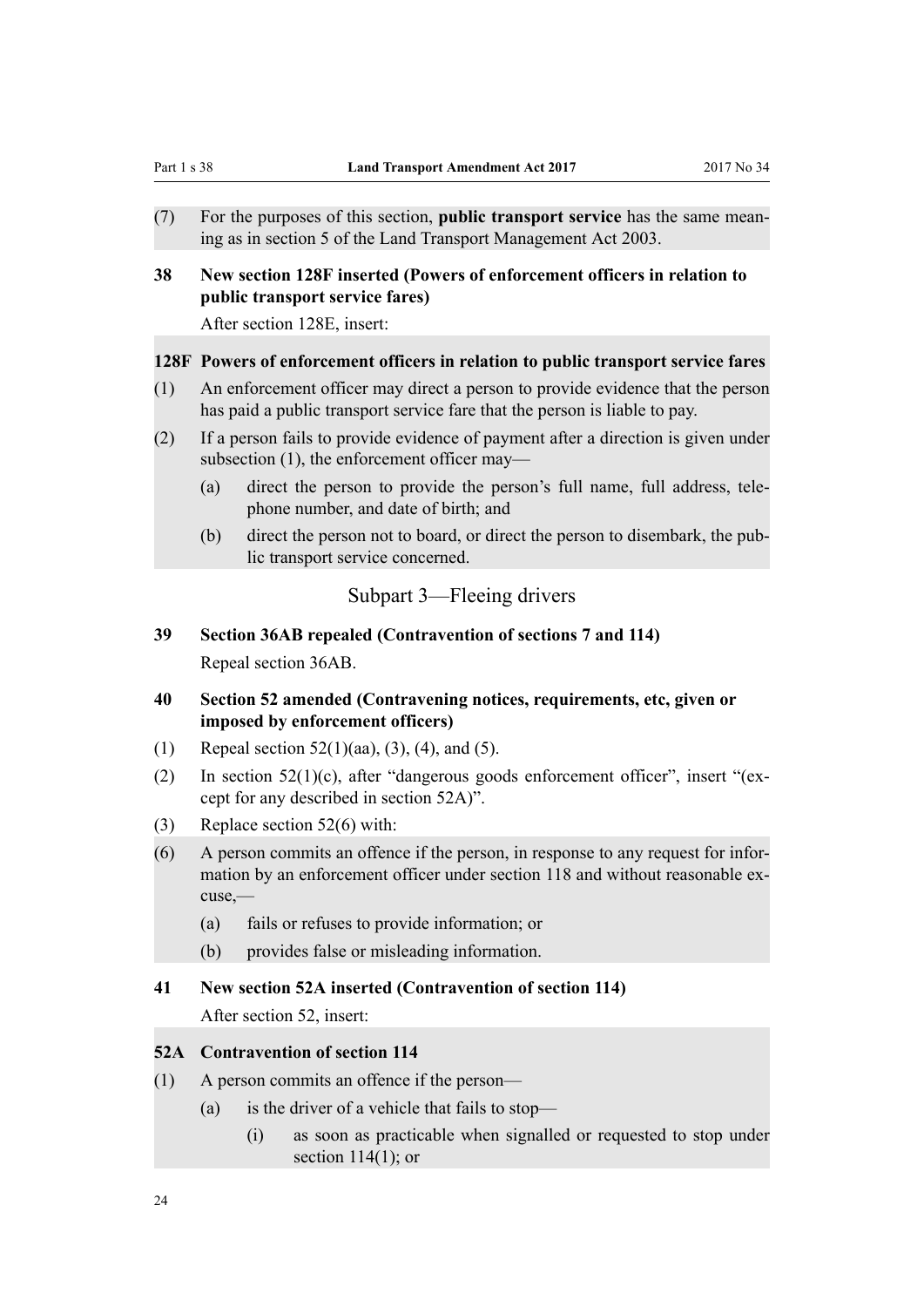(ii) when required to stop under section 114(2); or

- <span id="page-24-0"></span>(b) is the driver of a vehicle that is stopped and fails to remain stopped in accordance with section 114(2A) or (3)(a); or
- (c) fails or refuses to provide information or provides false or misleading information in response to a demand for information made by an enforcement officer under section 114(3)(b).
- (2) The maximum penalty on conviction for an offence against subsection (1) is a fine not exceeding \$10,000.

(3) If a person is convicted of a first offence against subsection (1)(a) or (b) and committed the offence while exceeding the applicable speed limit or operating a motor vehicle in an otherwise dangerous manner, a court must order the person to be disqualified from holding or obtaining a driver licence for 6 months.

- (4) If a person is convicted of a second offence against subsection (1), a court must order the person to be disqualified from holding or obtaining a driver licence for 1 year.
- (5) If a person is convicted for a third or subsequent offence against subsection  $(1)$ ,—
	- (a) the maximum penalty is imprisonment for a term not exceeding 3 months; and
	- (b) the court must order the person to be disqualified from holding or obtaining a driver licence for 2 years.
- (6) A disqualification ordered under subsection (3), (4), or (5) is cumulative on, and not concurrent with, any other disqualification that a court may order in respect of the facts that gave rise to the person's conviction for an offence described in subsection (1).
- (7) If an offence against subsection (1) is a concurrent offence in relation to a qualifying offence for an alcohol interlock sentence, then in relation to that alcohol interlock sentence—
	- (a) section 65AH(3) does not apply; and
	- (b) the mandatory disqualification in subsection (3), (4), or (5) is the period of disqualification for the purposes of section 65AE(d).
- (8) Subsection (6) does not apply to offending that occurs after the facts that gave rise to the person's conviction for an offence described in subsection (1).

# **42 Section 96 amended (Vehicle seized and impounded for 28 days in certain circumstances)**

- $(1)$  In [section 96\(1AB\)](http://prd-lgnz-nlb.prd.pco.net.nz/pdflink.aspx?id=DLM435033),—
	- (a) after "stop", insert "(or remain stopped)"; and
	- (b) replace "114(1) or (2)" with "114".
- (2) Replace section  $96(6)(a)$  with: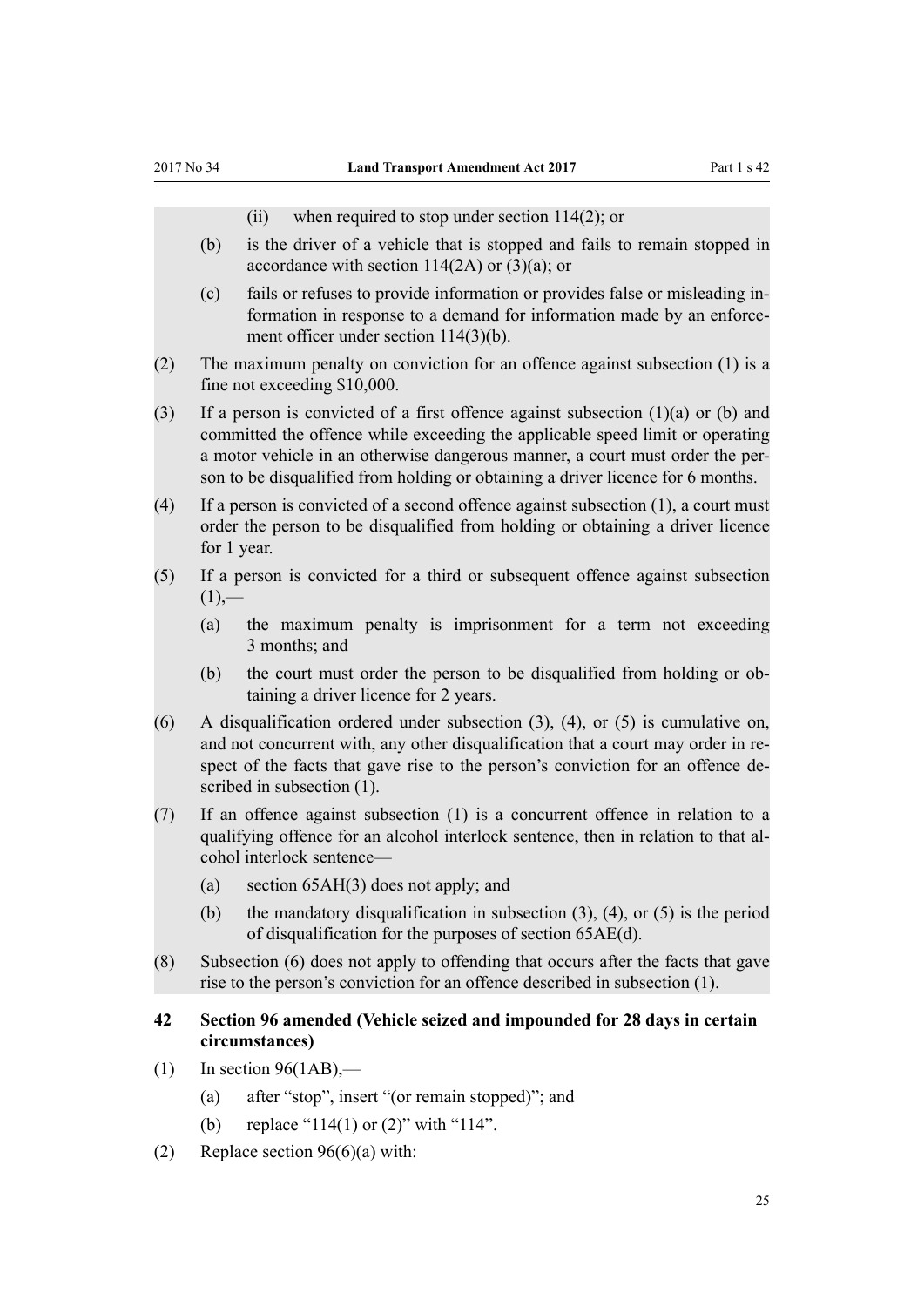- <span id="page-25-0"></span>(a) the Police have decided not to take any of the following proceedings (or if proceedings have been taken and the person is acquitted):
	- (i) proceedings against a person who drove the vehicle in circumstances referred to in subsection (1):
	- (ii) proceedings against a person who operated the vehicle in circumstances referred to in subsection (1AA) or (1A):
	- (iii) in relation to a vehicle driven by a person who failed to stop (or remain stopped) in the circumstances referred to in subsection (1AB), proceedings against that person:
	- (iv) in relation to a vehicle driven by a person who failed to stop (or remain stopped) in the circumstances referred to in subsection (1AB), proceedings against a person (if any) who has not provided the information requested under section 118(4); and
- (3) After [section 96\(6A\)](http://prd-lgnz-nlb.prd.pco.net.nz/pdflink.aspx?id=DLM435033), insert:
- (6B) A vehicle to which subsection (1AB) applies may be released to the owner if the owner—
	- (a) was not the person driving the vehicle when the vehicle failed to stop (or remain stopped); and
	- (b) has provided the information requested under section 118(4).

#### **43 Section 102 amended (Appeal to Police against impoundment of vehicle)**

- (1) In section  $102(1)(f)$ , replace "or  $114(1)$  or  $(2)$ " with "or  $114$ ".
- (2) In section  $102(1)(g)$ , replace "or  $114(1)$  or  $(2)$ " with "or  $114$ ".
- (3) After section  $102(1)(g)$ , insert:
	- (ga) if section  $96(1AB)$  applies, the owner—
		- (i) was not the person driving the vehicle when the vehicle failed to stop (or remain stopped); and
		- (ii) either—
			- (A) did not know, and could not reasonably have been expected to know, the identity of the driver; or
			- (B) has otherwise provided the information requested under section  $118(4)$ ; or
- **44 Section 118 amended (Owner or hirer or licence holder to give information as to identity of driver or passenger)**
- (1) Replace the heading to [section 118](http://prd-lgnz-nlb.prd.pco.net.nz/pdflink.aspx?id=DLM435112) with "**Requirement to give information as to identity of driver or passenger**".
- (2) In section  $118(4)$ ,—
	- (a) replace "vehicle has been used to flee a Police pursuit" with "vehicle failed to stop or remain stopped in contravention of section 114"; and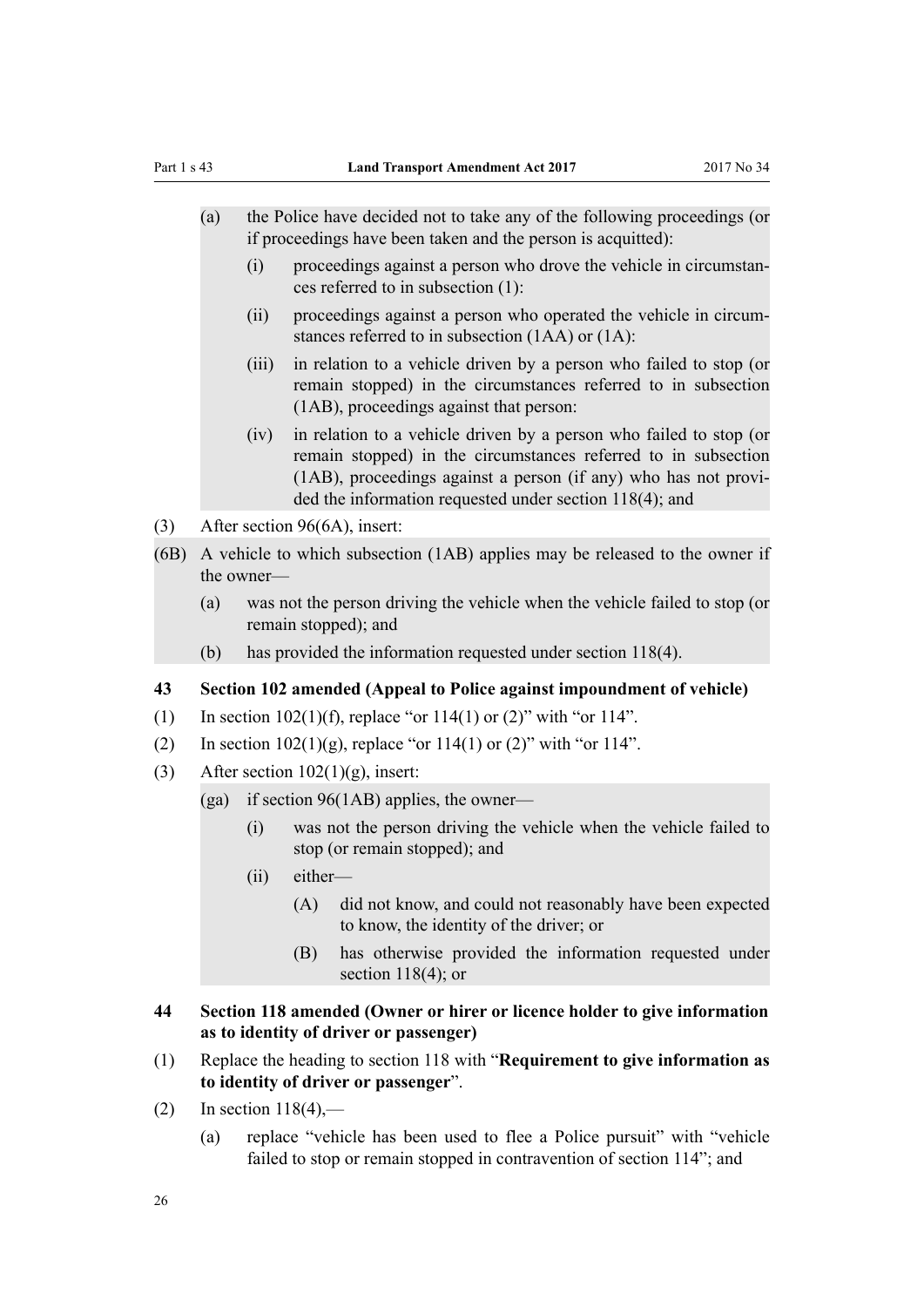- (b) after "owner", insert "or hirer" in each place.
- <span id="page-26-0"></span>(3) In [section 118\(5\)](http://prd-lgnz-nlb.prd.pco.net.nz/pdflink.aspx?id=DLM435112), after "owner", insert "or hirer".
- **45 Section 123 amended (Enforcement officer may seize and impound vehicle for up to 7 days where serious accident or hit and run offence or for failure to stop)**
- (1) In the heading to [section 123,](http://prd-lgnz-nlb.prd.pco.net.nz/pdflink.aspx?id=DLM435118) replace "**where serious accident or hit and run offence or for failure to stop**" with "**in relation to certain offences**".
- (2) Replace [section 123\(1\)\(b\)](http://prd-lgnz-nlb.prd.pco.net.nz/pdflink.aspx?id=DLM435118) with:
	- (b) a driver has failed to stop (or remain stopped) as signalled, requested, or required under section 114.

# Subpart 4—Heavy vehicles

#### **46 Section 2 amended (Interpretation)**

- (1) In [section 2\(1\)](http://prd-lgnz-nlb.prd.pco.net.nz/pdflink.aspx?id=DLM433619), definition of **goods service**, paragraphs (a) and (b), replace "gross laden weight" with "gross vehicle mass".
- (2) In [section 2\(1\)](http://prd-lgnz-nlb.prd.pco.net.nz/pdflink.aspx?id=DLM433619), repeal the definition of **gross laden weight**.
- (3) In section  $2(1)$ , insert in its appropriate alphabetical order:

**gross vehicle mass** means the maximum safe operating mass for a vehicle (including the mass of any accessories, crew, passengers, or load) that is derived from the design, capabilities, and capacities of the vehicle's construction, systems, and components, and that—

- (a) is determined by—
	- (i) the Agency; or
	- (ii) the manufacturer of the vehicle; or
	- (iii) if the vehicle is modified after manufacture, a certifier approved by the Agency; and
- (b) may be recorded in kilograms on the register of motor vehicles
- (4) In [section 2\(1\),](http://prd-lgnz-nlb.prd.pco.net.nz/pdflink.aspx?id=DLM433619) definition of **heavy motor vehicle**, replace "gross laden weight" with "gross vehicle mass".
- (5) In [section 2\(1\)](http://prd-lgnz-nlb.prd.pco.net.nz/pdflink.aspx?id=DLM433619), definition of **infringement offence**, paragraph (b), after "overloading", insert "or over-dimension".
- (6) In [section 2\(1\),](http://prd-lgnz-nlb.prd.pco.net.nz/pdflink.aspx?id=DLM433619) definition of **light rental service vehicle**, replace "gross laden weight" with "gross vehicle mass".
- $(7)$  In [section 2\(1\)](http://prd-lgnz-nlb.prd.pco.net.nz/pdflink.aspx?id=DLM433619), insert in its appropriate alphabetical order: **over-dimension offence** means an offence against any enactment that is speci-

fied as an over-dimension offence by the regulations

(8) In [section 2\(1\)](http://prd-lgnz-nlb.prd.pco.net.nz/pdflink.aspx?id=DLM433619), definition of **rental service**, paragraph (b), replace "gross laden weight" with "gross vehicle mass".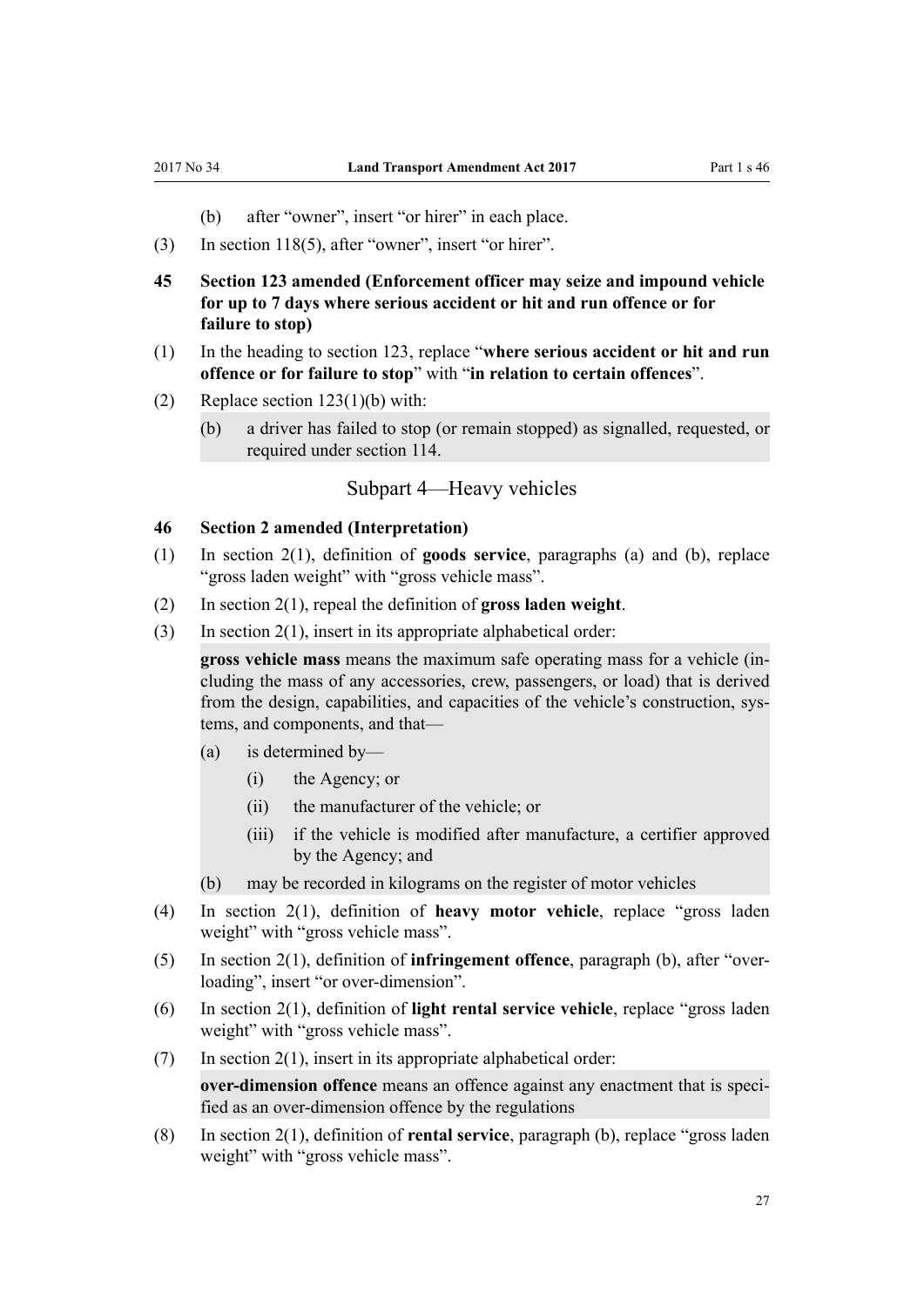# <span id="page-27-0"></span>**47 Section 6 amended (Vehicles to be safe and operated in compliance with rules)**

After [section 6\(4\),](http://prd-lgnz-nlb.prd.pco.net.nz/pdflink.aspx?id=DLM434510) insert:

(5) A certificate of loading must be displayed on the vehicle to which it applies if required by the rules.

# **48 Section 16 replaced (Heavy motor vehicles not to be overloaded)**

Replace [section 16](http://prd-lgnz-nlb.prd.pco.net.nz/pdflink.aspx?id=DLM434532) with:

# **16 Heavy motor vehicles not to be overloaded or in breach of dimension requirements**

- (1) A person operating a heavy motor vehicle or combination of vehicles must not operate the vehicle or combination of vehicles in breach of any of the following:
	- (a) the prescribed maximum mass limits for axles:
	- (b) the prescribed maximum mass limits for axle sets:
	- (c) the prescribed maximum mass limits for groups of axles:
	- (d) the prescribed maximum gross mass limits for motor vehicles.
- (2) A person must not operate a heavy motor vehicle or combination of vehicles if the vehicle or combination of vehicles exceeds the gross vehicle mass for that vehicle or vehicles.
- (3) A person must not operate a heavy motor vehicle or combination of vehicles if the vehicle or combination of vehicles breaches prescribed requirements in relation to dimensions.

#### **49 Section 16A replaced (Restriction of heavy traffic on roads)**

Replace [section 16A](http://prd-lgnz-nlb.prd.pco.net.nz/pdflink.aspx?id=DLM3820233) with:

# **16A Temporary restriction of heavy traffic on roads**

- (1) This section applies if a road controlling authority decides on reasonable grounds that there is an urgent risk of either or both of the following:
	- (a) damage to a road:
	- (b) danger to the safety of road users.
- (2) The road controlling authority may, for a specified period of no more than 6 months, by a road closure sign, direct that any heavy traffic, or any specified kind of heavy traffic, may not proceed between any 2 places by way of any specified road or roads.
- (3) A sign referred to in subsection (2) must be displayed in at least 1 prominent position on every road to which the sign applies.
- (4) A person commits an offence, and is liable on conviction to a fine not exceeding \$1,000, if the person contravenes the requirements of any sign described in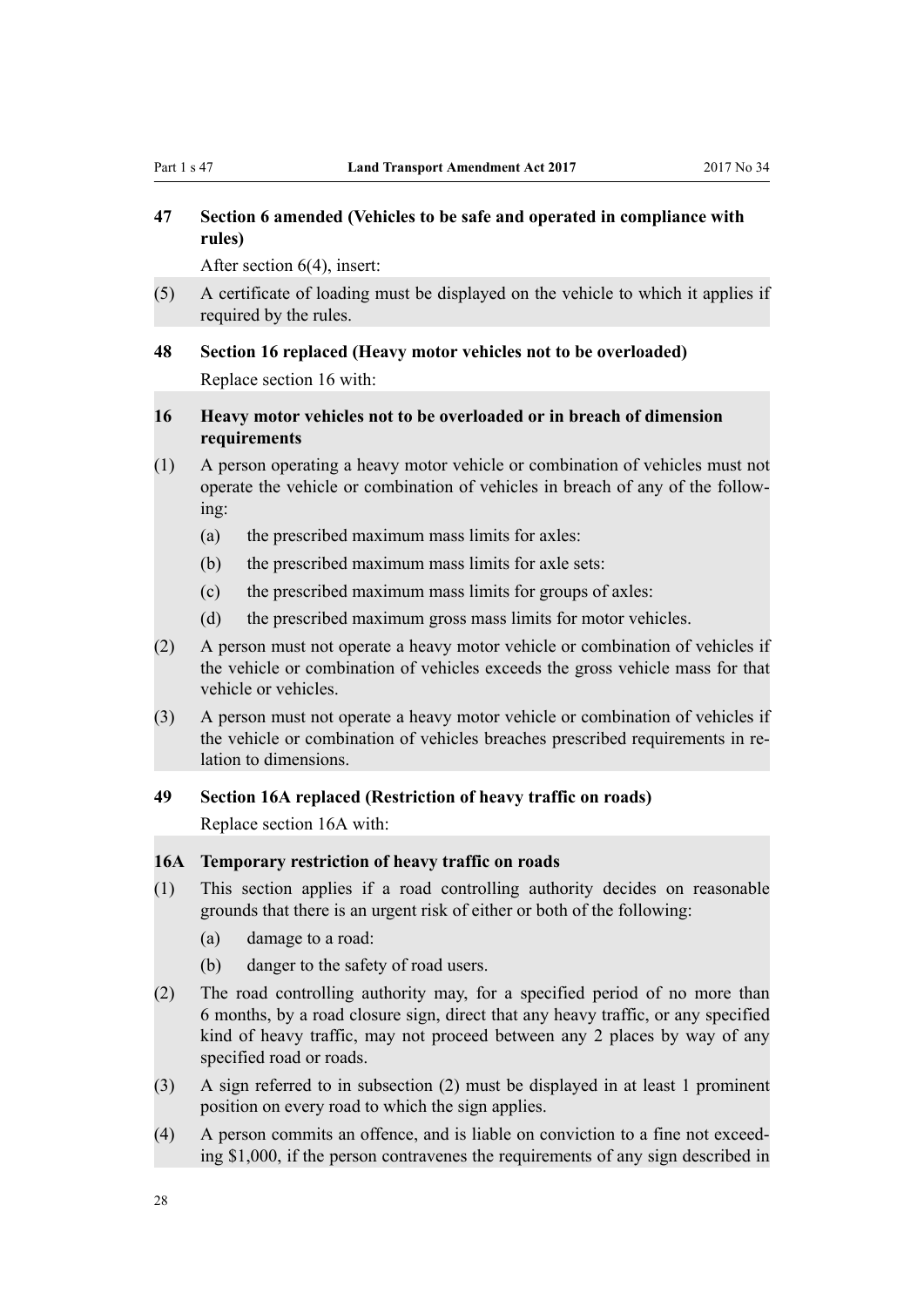<span id="page-28-0"></span>subsection (2) unless the person proves that there was no other way reasonably available for the traffic concerned to proceed.

# **50 Section 30O amended (Term of transport service licence)**

In [section 30O\(4\)\(a\),](http://prd-lgnz-nlb.prd.pco.net.nz/pdflink.aspx?id=DLM434607) replace "Armed Forces" with "New Zealand Defence Force".

#### **51 Section 43 replaced (Overloading offences)**

Replace [section 43](http://prd-lgnz-nlb.prd.pco.net.nz/pdflink.aspx?id=DLM434669) with:

# **43 Overloading and over-dimension offences**

- (1) A person operating a heavy motor vehicle or combination of vehicles commits an infringement offence if the vehicle or combination of vehicles breaches any of the following:
	- (a) the prescribed maximum mass limits for axles:
	- (b) the prescribed maximum mass limits for axle sets:
	- (c) the prescribed maximum mass limits for groups of axles:
	- (d) the prescribed maximum gross mass limits for motor vehicles.
- (2) Separate offences are committed in respect of every axle, axle set, group of axles, and the total number of axles of a heavy motor vehicle or combination of vehicles if the mass on that axle or those axles exceeds the relevant prescribed maximum gross mass limit or prescribed maximum mass limit.
- (3) A person operating a heavy motor vehicle or combination of vehicles commits an infringement offence if the vehicle or combination of vehicles breaches the prescribed requirements in relation to dimensions.
- (4) A person operating a heavy motor vehicle or combination of vehicles commits an infringement offence if the vehicle or combination of vehicles exceeds the gross vehicle mass for that vehicle or vehicles.
- (5) If a person commits an infringement offence against this section, the person must pay the penalty prescribed by the regulations.

### **52 Section 113A amended (Power to inspect records)**

In [section 113A\(1\),](http://prd-lgnz-nlb.prd.pco.net.nz/pdflink.aspx?id=DLM435104) after "(but not limited to)", insert "records kept under section 65 of the Road User Charges Act 2012,".

# **53 Section 125 amended (Stopping, inspection, and weighing of heavy vehicles and certain transport service vehicles)**

- (1) Replace section  $125(3)(b)$  with:
	- (b) more than 10 km, if the site where the vehicle has been brought to a stop is unsuitable for weighing the vehicle because—
		- (i) doing so may pose a safety risk to other road users or to the enforcement officer; or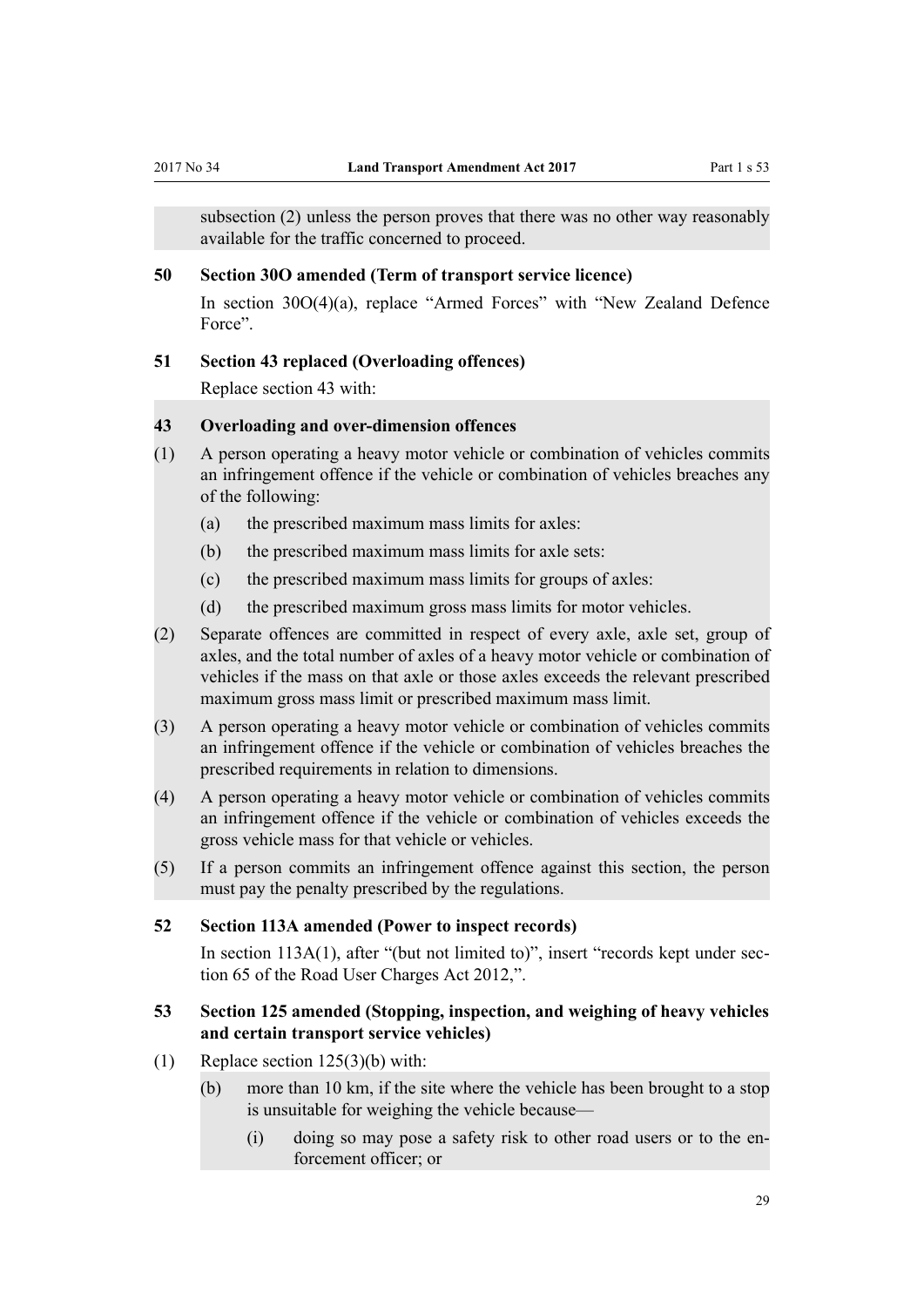(ii) the site is not level enough for accurate weighing.

<span id="page-29-0"></span>(2) In [section 125\(4\),](http://prd-lgnz-nlb.prd.pco.net.nz/pdflink.aspx?id=DLM435125) replace "by a sign displaying the words "ALL TRUCKS STOP"" with "by a sign specifying that that particular vehicle or vehicles of that vehicle's class must stop".

#### **54 Section 126 amended (Off-loading of overweight vehicle)**

- (1) In the heading to [section 126](http://prd-lgnz-nlb.prd.pco.net.nz/pdflink.aspx?id=DLM435126), replace "**overweight**" with "**overloaded**".
- (2) In [section 126](http://prd-lgnz-nlb.prd.pco.net.nz/pdflink.aspx?id=DLM435126), replace "weight" with "mass" in each place.
- (3) In [section 126\(1\)\(b\),](http://prd-lgnz-nlb.prd.pco.net.nz/pdflink.aspx?id=DLM435126) replace "exceeds by 10% or more" with "exceeds by at least 10% or by 2 000 kg (whichever is the lesser)".
- (4) In [section 126\(4\)\(b\),](http://prd-lgnz-nlb.prd.pco.net.nz/pdflink.aspx?id=DLM435126) replace "exceeds by 10% or more" with "exceeds by at least 10% or by 2 000 kg (whichever is the lesser)".

#### **55 Section 147 amended (Evidence of accuracy of weighing devices and sites)**

- (1) Repeal [section 147\(3\)](http://prd-lgnz-nlb.prd.pco.net.nz/pdflink.aspx?id=DLM435170).
- (2) After [section 147\(7\)](http://prd-lgnz-nlb.prd.pco.net.nz/pdflink.aspx?id=DLM435170), insert:
- (8) In this section, **site** does not include weigh-in-motion technology.

# **56 New section 147A inserted (Certification of accuracy of alternative weighing technology)**

After [section 147](http://prd-lgnz-nlb.prd.pco.net.nz/pdflink.aspx?id=DLM435170), insert:

### **147A Certification of accuracy of alternative weighing technology**

- (1) Alternative weighing technology may be certified as having been tested and found to be accurate if, on a specified date, it was tested and found to be accurate by—
	- (a) an Inspector of Weights and Measures; or
	- (b) an accredited person (within the meaning of the Weights and Measures Act 1987); or
	- (c) an employee of a laboratory for the time being approved for the purpose by the Science Minister by notice in the *Gazette*; or
	- (d) any other person who is approved for the purpose by the Minister by notice in the *Gazette*.
- (2) A certificate issued under subsection (1) sufficiently identifies the alternative weighing technology to which it refers if it contains the serial number of the technology or if it refers to the location of the technology.
- (3) For the purposes of this section, **alternative weighing technology** means technology that—
	- (a) is capable of measuring the mass of a vehicle or the mass on each axle of a vehicle; and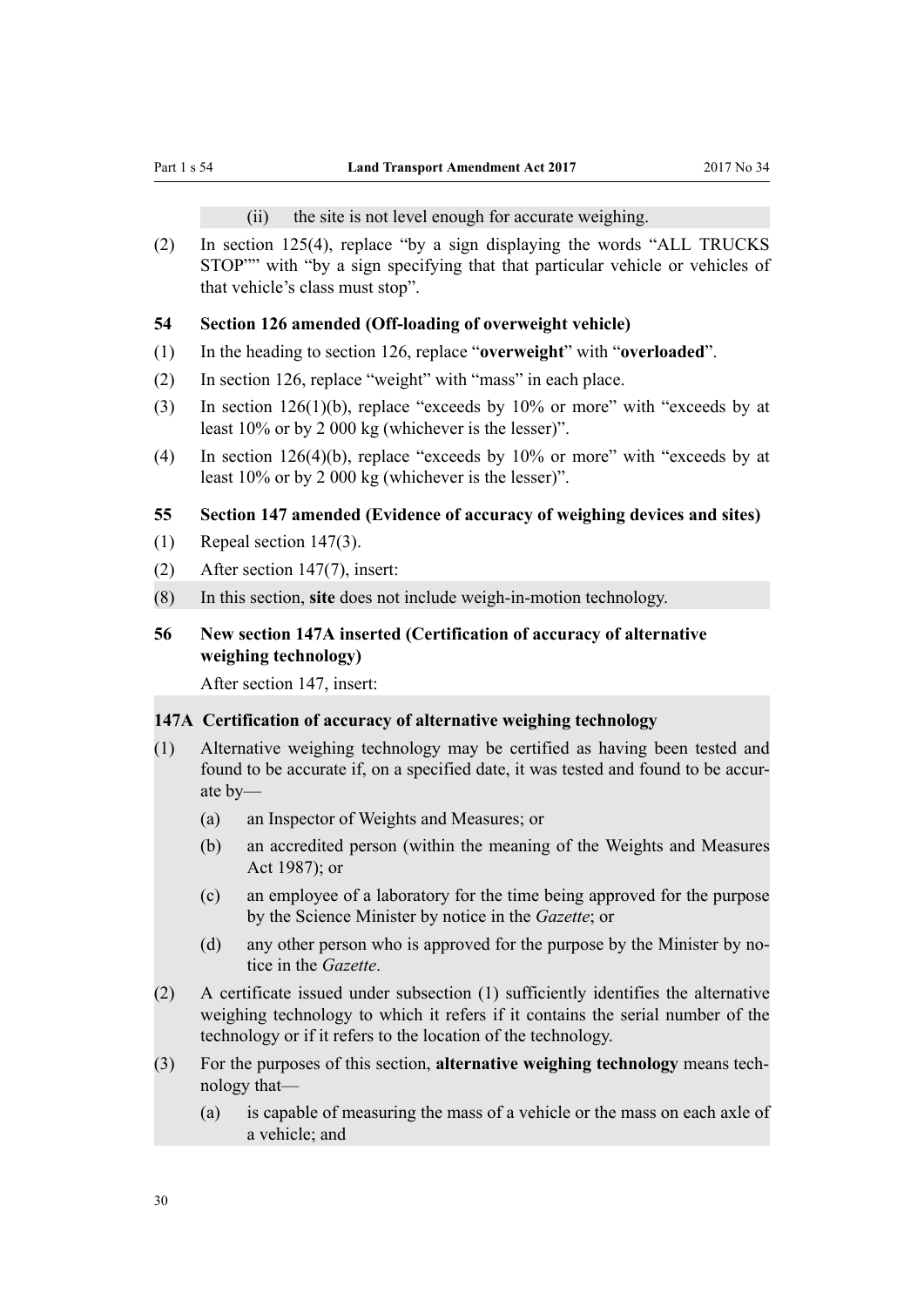- (b) is not described in section 147(4).
- <span id="page-30-0"></span>(4) If alternative weighing technology has been certified under subsection (1) on a date not more than 12 months earlier than the date of the use of the technology, the technology—
	- (a) may be used to assess whether to investigate a possible offence against this Act or an offence against the Road User Charges Act 2012 (or any regulations made under those Acts); or
	- (b) may be used to assess whether such an offence has been committed.

## **57 Section 152 amended (Power of Minister to make ordinary rules)**

After [section 152\(b\)](http://prd-lgnz-nlb.prd.pco.net.nz/pdflink.aspx?id=DLM435179), insert:

(ba) providing for the appropriate management of infrastructure:

## **58 Section 164 amended (Matters to have regard to when making or recommending rules)**

After [section 164\(2\)\(d\),](http://prd-lgnz-nlb.prd.pco.net.nz/pdflink.aspx?id=DLM435400) insert:

- (da) the appropriate management of infrastructure, including (but not limited  $to)$ —
	- (i) the impact of vehicles on infrastructure; and
	- (ii) whether the costs of the use of the infrastructure are greater than the economic value generated by its use:

# **59 Section 166 amended (Agency may grant exemptions)**

After [section 166\(2\)](http://prd-lgnz-nlb.prd.pco.net.nz/pdflink.aspx?id=DLM435404), insert:

(2A) In addition to the factors that must be considered under subsection (2), if the exemption relates to a heavy vehicle, the Agency must have regard to the potential impact on infrastructure (including, for example, potential damage to infrastructure such as roads and the cost of repairing the infrastructure).

#### **60 Section 167 amended (Regulations)**

- (1) In section  $167(1)(e)(iv)$ ,—
	- (a) after "overloading", insert "or over-dimension"; and
	- (b) replace "\$10,000" with "\$15,000".
- (2) In [section 167\(1\)\(f\)](http://prd-lgnz-nlb.prd.pco.net.nz/pdflink.aspx?id=DLM435407), after "overloading", insert "or over-dimension".

Subpart 5—Small passenger services

## **61 Section 2 amended (Interpretation)**

- (1) In [section 2\(1\)](http://prd-lgnz-nlb.prd.pco.net.nz/pdflink.aspx?id=DLM433619), repeal the definition of **approved taxi organisation**.
- (2) In [section 2\(1\)](http://prd-lgnz-nlb.prd.pco.net.nz/pdflink.aspx?id=DLM433619), definition of **control**,—
	- (a) delete "or a proposed or approved taxi organisation"; and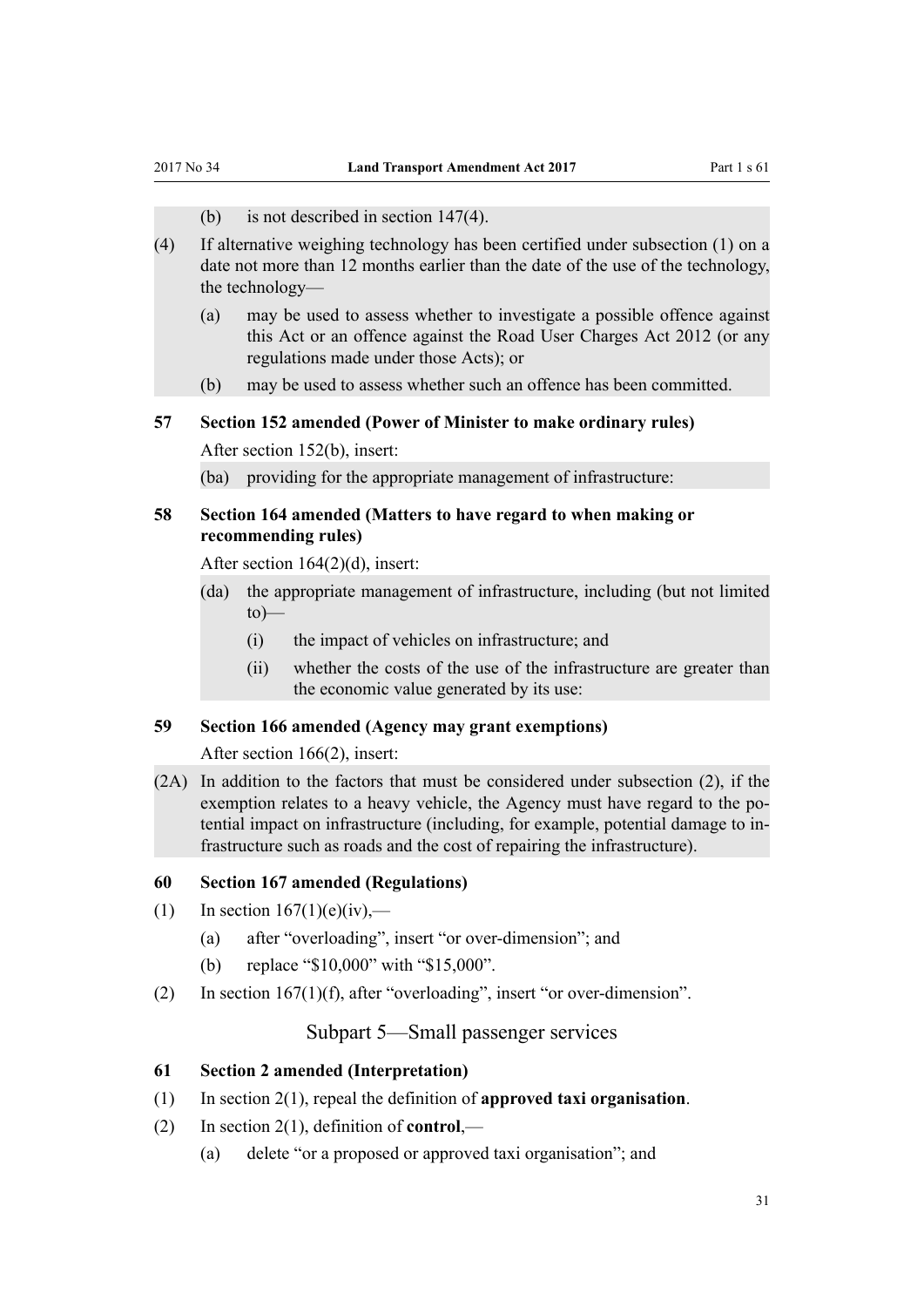- (b) delete "or taxi organisation" in each place; and
- (c) delete "or organisation".
- (3) In [section 2\(1\)](http://prd-lgnz-nlb.prd.pco.net.nz/pdflink.aspx?id=DLM433619), definition of **passenger service**, after paragraph (b)(ii), insert:
	- (iia) after a connection between a passenger and a small passenger service facilitated by a facilitator; or
- (4) In [section 2\(1\),](http://prd-lgnz-nlb.prd.pco.net.nz/pdflink.aspx?id=DLM433619) repeal the definitions of **passenger service licence**, **taxi**, and **taxi service**.
- (5) In [section 2\(1\)](http://prd-lgnz-nlb.prd.pco.net.nz/pdflink.aspx?id=DLM433619), replace the definition of **transport service licence** with:

**transport service licence** means any of the following licences granted or deemed to be granted under subpart 3 of Part 4A:

- (a) a goods service licence:
- (b) a large passenger service licence:
- (c) a rental service licence:
- (d) a small passenger service licence:
- (e) a vehicle recovery service licence
- (6) In [section 2\(1\)](http://prd-lgnz-nlb.prd.pco.net.nz/pdflink.aspx?id=DLM433619), replace the definition of **transport service operator** with: **transport service operator**—
	- (a) means a person who carries on a transport service; and
	- (b) includes, in relation to a small passenger service, a facilitator; but
	- (c) does not include any other person who is a driver in the transport service or who otherwise assists in the transport service
- $(7)$  In section  $2(1)$ , insert in their appropriate alphabetical order:

**facilitate**, in relation to a small passenger service,—

- (a) means to enable drivers and passengers to connect by electronic or any other means (for example, by telephone, Internet site, application, or software); but
- (b) does not include the mere provision of an answering or call centre service

**facilitated cost-sharing arrangement** means a small passenger service that is facilitated by a facilitator (whether or not the facilitator is paid) under which a passenger is carried in return for the driver's costs being reimbursed, which costs—

- (a) may be up to a maximum amount per kilometre set by the Minister by notice in the *Gazette* (for example, the costs of fuel and reasonable vehicle wear and tear); but
- (b) may not include—
	- (i) payment for the driver's driving or travelling time; or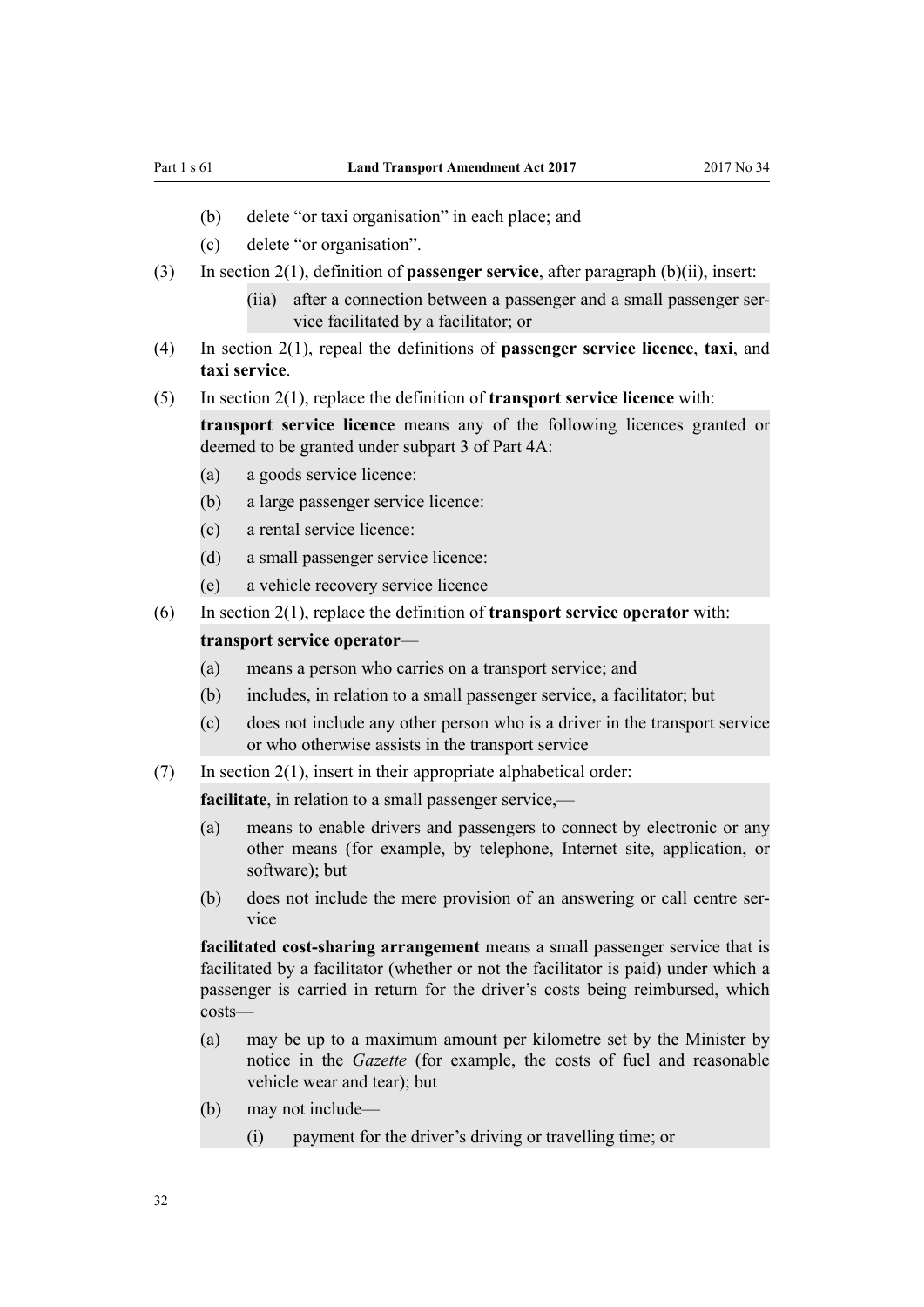- <span id="page-32-0"></span>(ii) any infringement fee incurred in the course of the journey; or
- (iii) registration and licensing costs for the driver or the driver's vehicle

**facilitator** means a person who facilitates a small passenger service

**large passenger service** means a passenger service provided in a large passenger service vehicle

**large passenger service licence** means a licence granted or deemed to be granted under subpart 3 of Part 4A that authorises its holder to carry on a large passenger service

**representative** means an agent authorised by a small passenger service operator to—

- (a) engage with the Agency on matters relating to the operator's compliance with the relevant requirements of this Act, the regulations, and the rules; and
- (b) accept service of legal documents on behalf of the operator

**small passenger service** means a passenger service provided in—

- (a) a small passenger service vehicle; or
- (b) a vehicle designed or adapted to carry 12 or fewer persons (including the driver) that is provided by one of the passengers being carried; or
- (c) a vehicle designed or adapted to carry 12 or fewer persons (including the driver) that is being used in a facilitated cost-sharing arrangement

**small passenger service licence** means a licence granted or deemed to be granted under subpart 3 of Part 4A that authorises its holder to carry on or facilitate a small passenger service

#### **small passenger service operator**—

- (a) means a person who carries on a small passenger service; and
- (b) includes a facilitator; but
- (c) does not include any other person who is a driver in the small passenger service or who otherwise assists in the small passenger service

#### **62 Section 30A amended (Requirements for vehicles)**

- (1) In [section 30A\(1\)\(a\) and \(b\),](http://prd-lgnz-nlb.prd.pco.net.nz/pdflink.aspx?id=DLM434589) delete "connection with".
- (2) In [section 30A\(2\),](http://prd-lgnz-nlb.prd.pco.net.nz/pdflink.aspx?id=DLM434589) replace "vehicle that is used in the service" with "transport service vehicle used in the service".
- (3) After [section 30A\(2\)](http://prd-lgnz-nlb.prd.pco.net.nz/pdflink.aspx?id=DLM434589), insert:
- (2A) The driver of a small passenger service vehicle must, whenever required to do so by the Agency, present the vehicle for inspection.
- (4) After [section 30A\(4\)](http://prd-lgnz-nlb.prd.pco.net.nz/pdflink.aspx?id=DLM434589), insert: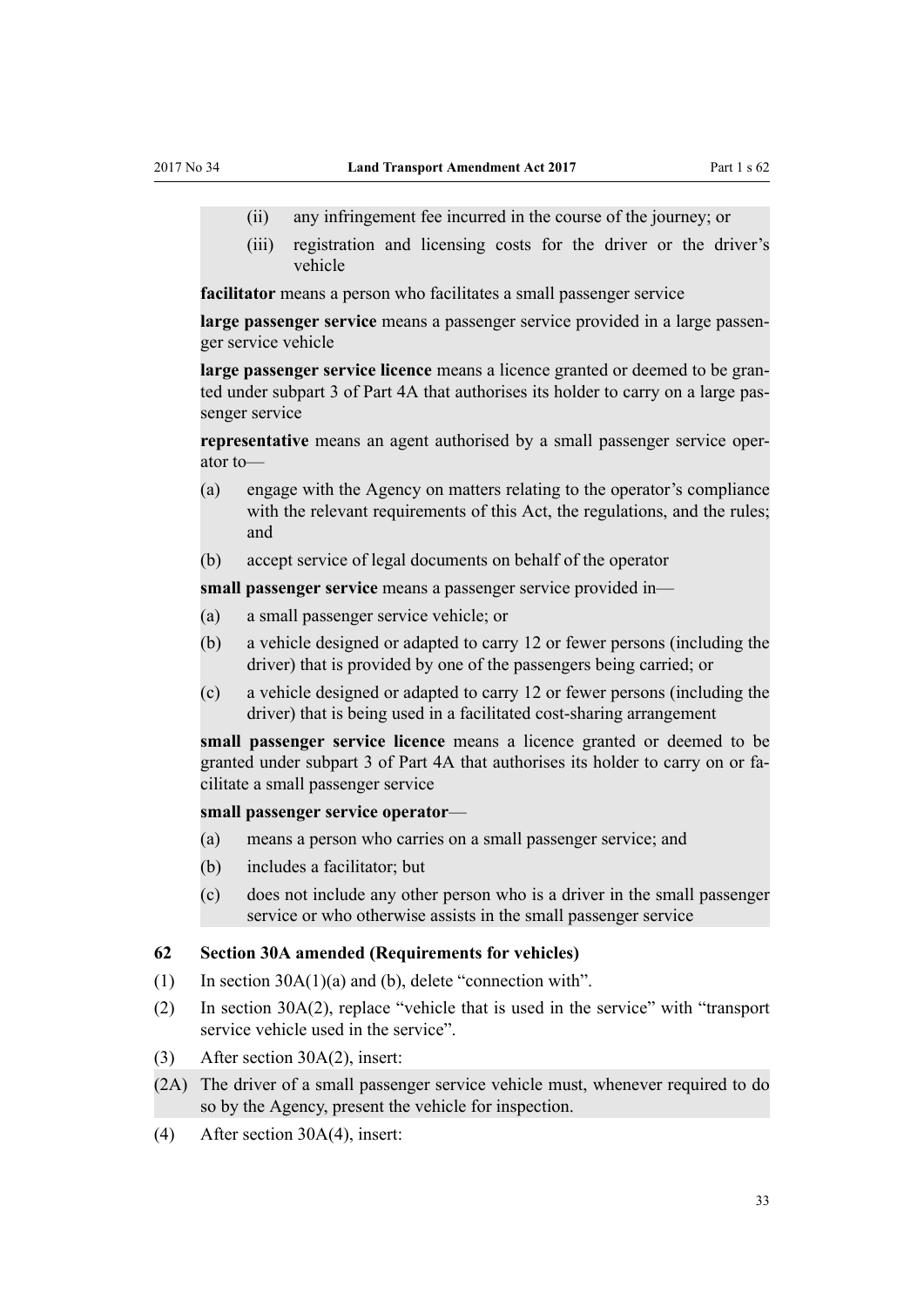- <span id="page-33-0"></span>(5) Nothing in subsection (1), (3), or (4) applies to a vehicle used in a small passenger service.
- (6) Nothing in this section applies to—
	- (a) the facilitator of a facilitated cost-sharing arrangement; or
	- (b) a vehicle used in a facilitated cost-sharing arrangement; or
	- (c) a vehicle designed or adapted to carry 12 or fewer persons (including the driver) provided by one of the passengers being carried.
- **63 Section 30B repealed (Provision of identification information in Braille)** Repeal [section 30B.](http://prd-lgnz-nlb.prd.pco.net.nz/pdflink.aspx?id=DLM434590)
- **64 Section 30D amended (Additional criteria for small passenger service vehicles and vehicle recovery service)**
- (1) In the heading to [section 30D,](http://prd-lgnz-nlb.prd.pco.net.nz/pdflink.aspx?id=DLM434594) delete "**vehicles**".
- (2) In [section 30D](http://prd-lgnz-nlb.prd.pco.net.nz/pdflink.aspx?id=DLM434594), replace "passenger service involving the use of small passenger service vehicles" with "small passenger service".
- **65 Section 30E amended (Additional criteria for large passenger service vehicles)**
- (1) In the heading to [section 30E,](http://prd-lgnz-nlb.prd.pco.net.nz/pdflink.aspx?id=DLM434595) delete "**vehicles**".
- (2) In [section 30E](http://prd-lgnz-nlb.prd.pco.net.nz/pdflink.aspx?id=DLM434595), replace "passenger service involving the use of large passenger service vehicles" with "large passenger service".
- **66 Section 30J replaced (Transport service operators may not carry on certain transport services unless licensed to do so)**

Replace [section 30J](http://prd-lgnz-nlb.prd.pco.net.nz/pdflink.aspx?id=DLM434602) with:

# **30J Transport service operators must be licensed**

A transport service operator may not carry on (or, in relation to a small passenger service operator, facilitate) any of the following transport services unless licensed to do so:

- (a) a goods service:
- (b) a large passenger service:
- (c) a rental service:
- (d) a small passenger service:
- (e) a vehicle recovery service.

## **67 Section 30L amended (Grant of licence)**

- (1) Replace [section 30L\(1\)](http://prd-lgnz-nlb.prd.pco.net.nz/pdflink.aspx?id=DLM434604) with:
- (1) After considering an application for a transport service licence, the Agency may grant the licence only if the Agency is satisfied that—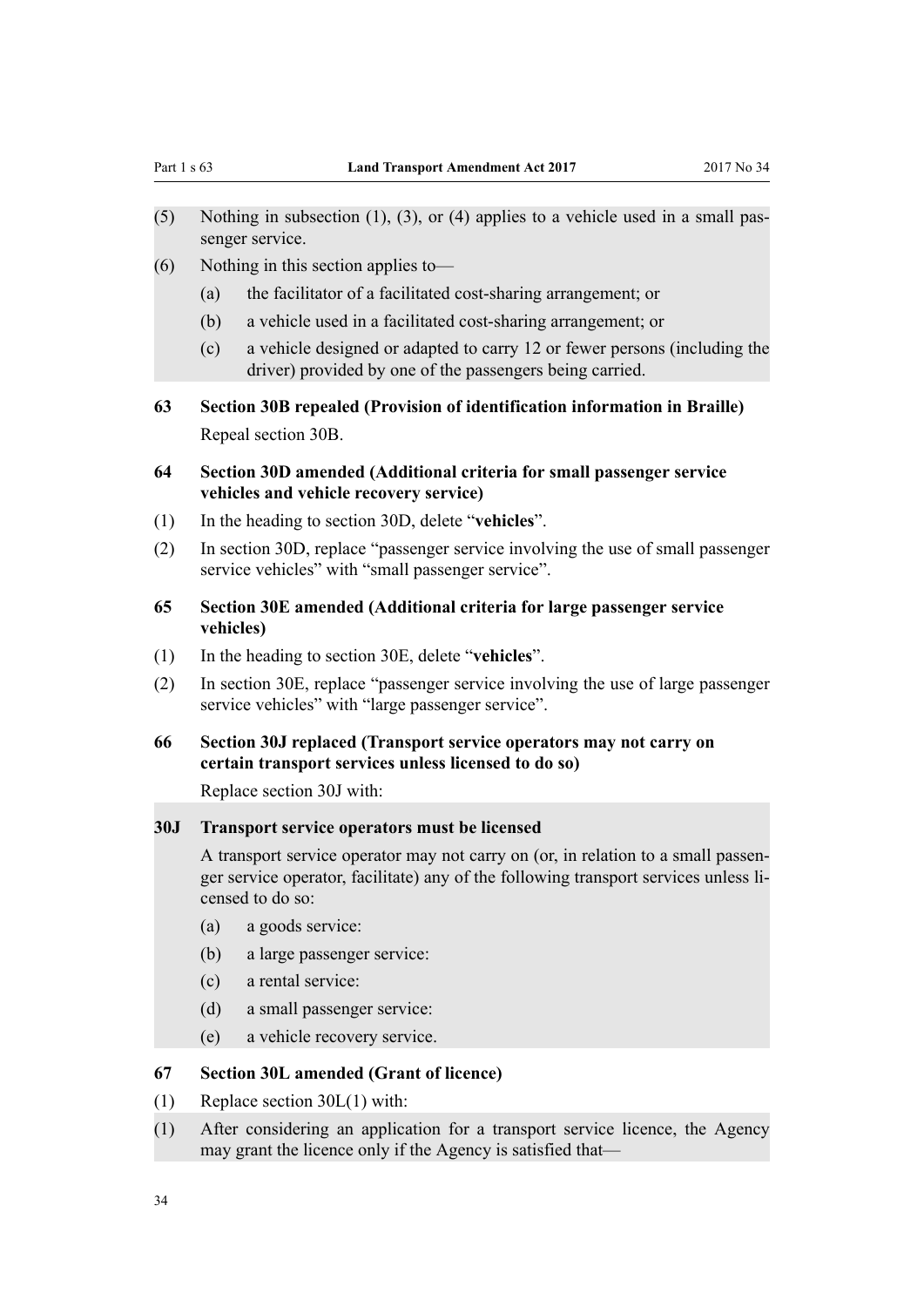- <span id="page-34-0"></span>(a) the applicant is a fit and proper person to hold a transport service licence; and
- (b) any person who is to have, or is likely to have, control of the transport service is a fit and proper person to have such control; and
- (c) any representative meeting the requirements of subsection  $(1A)(b)$  is a fit and proper person to be a representative; and
- (d) the applicant or any person who is to have control of the transport service is the holder of the appropriate certificate (if any) required by the regulations or the rules; and
- (e) all relevant requirements of this Act, the regulations, and the rules have been complied with.
- (1A) The Agency may grant a small passenger service licence only if the Agency is satisfied that—
	- (a) a person who is to have control of the small passenger service in New Zealand lives in New Zealand; or
	- (b) the small passenger service operator has a representative who lives in New Zealand.
- (2) In [section 30L\(2\)](http://prd-lgnz-nlb.prd.pco.net.nz/pdflink.aspx?id=DLM434604), replace "to operate, control, or have an involvement in, a transport service" with "in relation to any transport service".

## **68 Section 30M amended (Conditions of transport service licences)**

In the heading to [section 30M,](http://prd-lgnz-nlb.prd.pco.net.nz/pdflink.aspx?id=DLM434605) replace "**transport service licences**" with "**goods service licence**".

## **69 Sections 30P to 30R replaced**

Replace [sections 30P to 30R](http://prd-lgnz-nlb.prd.pco.net.nz/pdflink.aspx?id=DLM434608) with:

#### **30P Driver must have or drive under transport service licence**

A transport service driver must, when using a vehicle in a transport service,—

- (a) have the relevant transport service licence; or
- (b) drive on behalf of the holder of the relevant transport service licence; or
- (c) have been facilitated to connect with passengers by a facilitator who holds a small passenger service licence.

#### **30Q Records to be kept by facilitator of facilitated cost-sharing arrangement**

- (1) A facilitator of a facilitated cost-sharing arrangement must keep—
	- (a) all records of payments to the driver; and
	- (b) all records of payments made by passengers to the facilitator; and
	- (c) a record of the distance travelled on each trip.
- (2) The person who keeps the records required under subsection  $(1)$  must—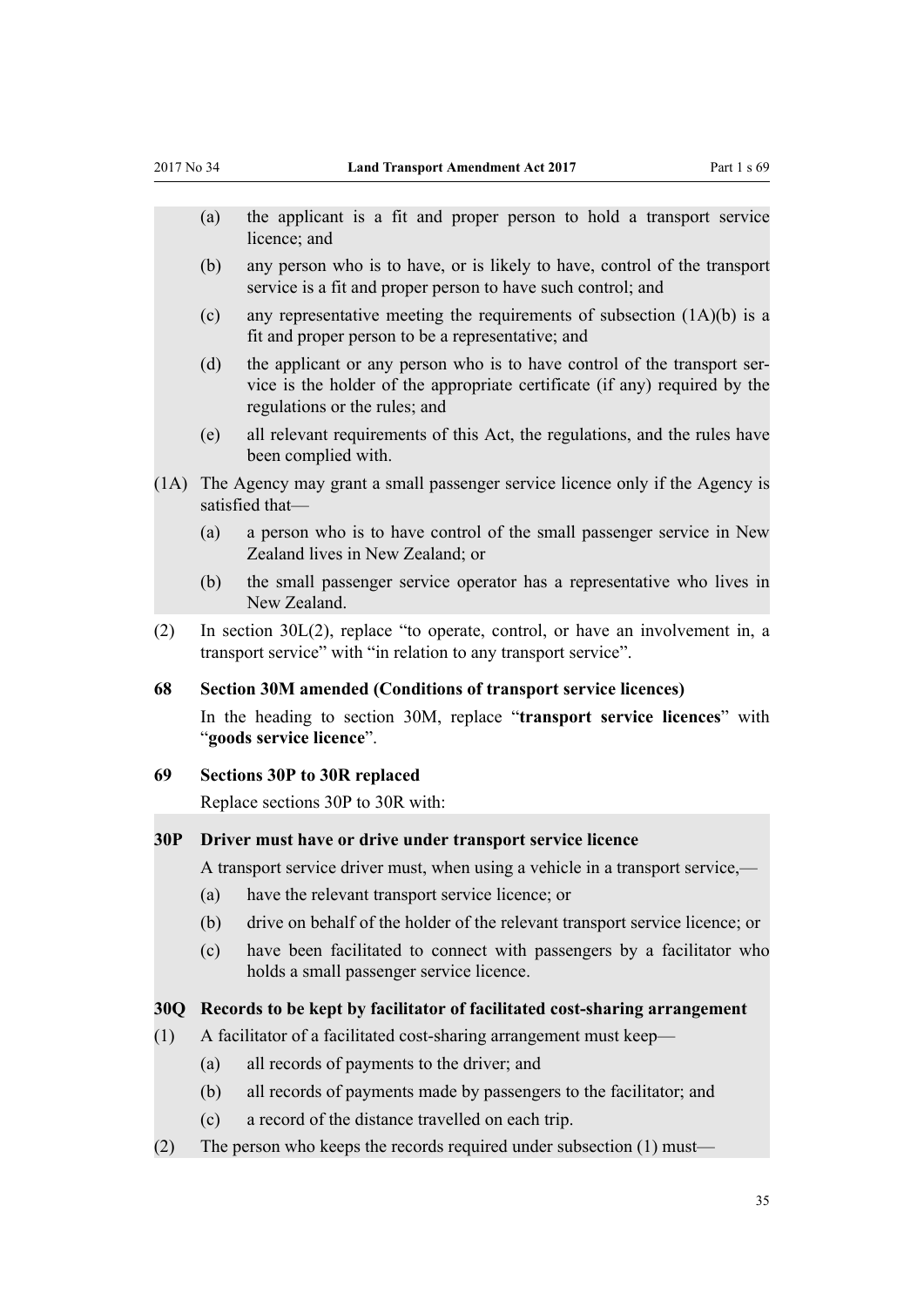- <span id="page-35-0"></span>(a) keep each record for 12 months from the date it is made; and
- (b) make all records referred to in subsection (1) in the possession or control of that person available for immediate inspection on demand at any reasonable time by the Agency.
- (3) A person employed by the Agency to whom records are made available for inspection under subsection (2)(b) is entitled to make copies of those records.

# **70 Section 30S amended (When Agency may revoke transport service licence)**

- (1) Replace [section 30S\(1\)\(b\)](http://prd-lgnz-nlb.prd.pco.net.nz/pdflink.aspx?id=DLM434612) with:
	- (b) any person who has control of the transport service is not a fit and proper person to have control of the service; or
	- (c) any representative who lives in New Zealand is not a fit and proper person to be a representative; or
	- (d) any driver is not a fit and proper person.
- (2) After [section 30S\(1\)](http://prd-lgnz-nlb.prd.pco.net.nz/pdflink.aspx?id=DLM434612), insert:
- (1A) Subsection (1)(c) does not apply in relation to drivers who are facilitated to connect with passengers under a facilitated cost-sharing arrangement.
- **71 Section 30T amended (Procedure Agency must follow before revoking transport service licence)**

In [section 30T,](http://prd-lgnz-nlb.prd.pco.net.nz/pdflink.aspx?id=DLM434613) replace "this section" with "section 30S".

### **72 Section 30U amended (Suspension of transport service licence)**

Replace [section 30U\(1\) and \(2\)](http://prd-lgnz-nlb.prd.pco.net.nz/pdflink.aspx?id=DLM434614) with:

- (1) The Agency may suspend a licence if—
	- (a) the holder of a transport service licence, or any person who has control of the service, does not hold a certificate required by the regulations or the rules; or
	- (b) the holder of a small passenger service licence, or any person who has control of the service, does not comply with the applicable requirements in this Part, Part 4B, the regulations, or the rules; or
	- (c) the holder of a small passenger service licence does not have—
		- (i) a person with control of the service in New Zealand who lives in New Zealand; or
		- (ii) a representative who lives in New Zealand.
- (2) A suspension ceases immediately when the Agency is satisfied that subsection  $(1)(a)$ ,  $(b)$ , or  $(c)$  no longer applies.

## **73 Section 30V amended (Interpretation)**

(1) In [section 30V,](http://prd-lgnz-nlb.prd.pco.net.nz/pdflink.aspx?id=DLM434616) replace the definition of **adverse decision** with: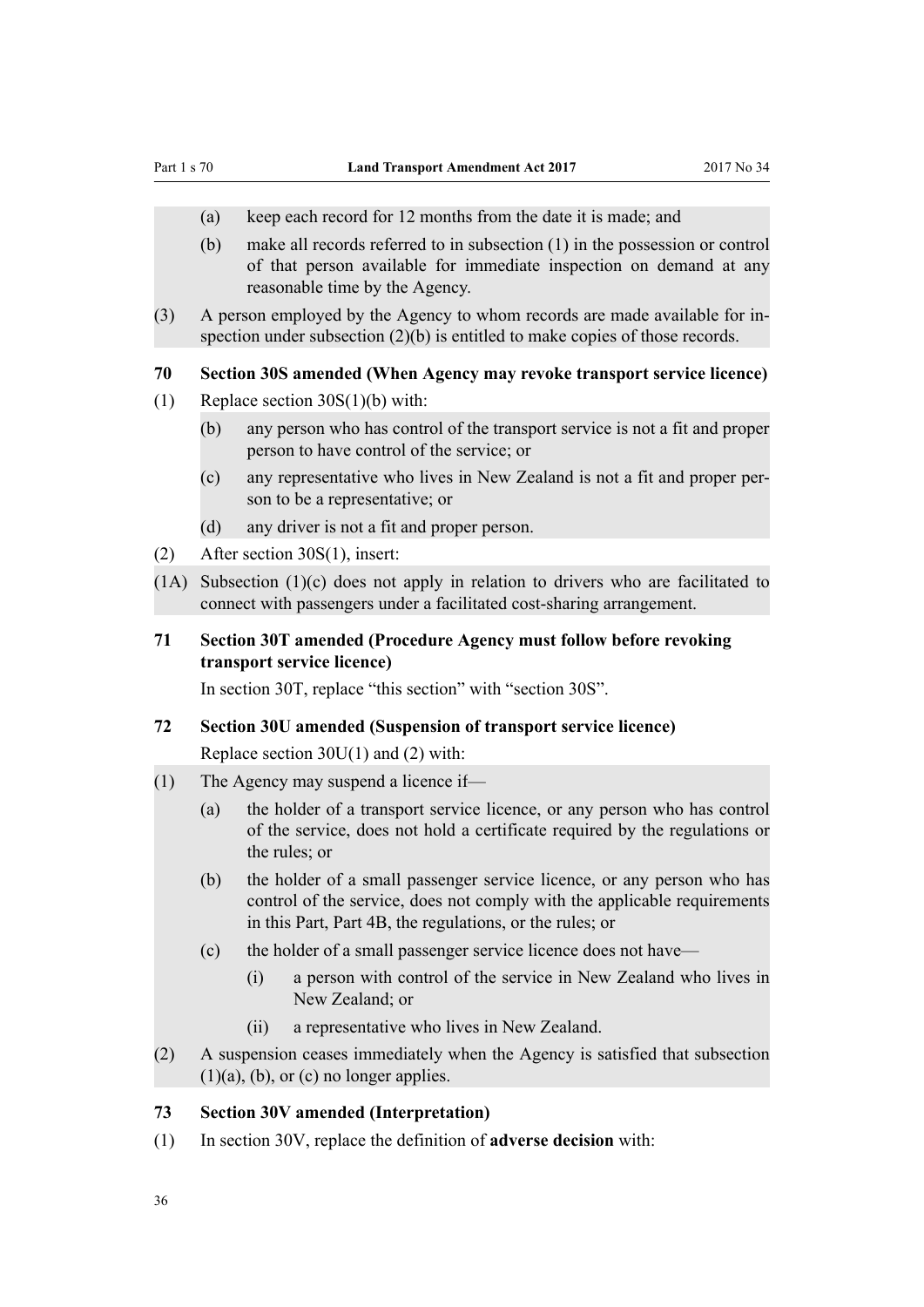<span id="page-36-0"></span>**adverse decision** means any decision of the Agency—

- (a) that a person is not a fit and proper person under subpart 2; or
- (b) to refuse to grant a transport service licence under section 30L; or
- (c) to grant a licence on conditions under section 30M; or
- (d) to revoke a transport service licence under section 30S; or
- (e) to suspend a transport service licence under section 30U; or
- (f) to disqualify—
	- (i) a transport service driver under section 87A; or
	- (ii) a transport service licence holder or person in control of a transport service under section 87B
- (2) In [section 30V](http://prd-lgnz-nlb.prd.pco.net.nz/pdflink.aspx?id=DLM434616), definition of **affected licence holder**, delete "or is or will be involved".
- **74 Section 30Z replaced (Application of Part)**

Replace [section 30Z](http://prd-lgnz-nlb.prd.pco.net.nz/pdflink.aspx?id=DLM434621) with:

#### **30Z Application of Part**

Nothing in this Part applies in relation to—

- (a) a vehicle used in a facilitated cost-sharing arrangement; or
- (b) any rail service vehicle.

## **75 Section 30ZB amended (Application of subpart)**

After [section 30ZB\(3\)](http://prd-lgnz-nlb.prd.pco.net.nz/pdflink.aspx?id=DLM434624), insert:

(4) This section is subject to section 30Z.

#### **76 Section 30ZD amended (Records must be kept)**

(1) Replace [section 30ZD\(1\)](http://prd-lgnz-nlb.prd.pco.net.nz/pdflink.aspx?id=DLM434626) with:

(1AA) Subsection (1) applies to—

- (a) a person who employs a person to drive a vehicle referred to in section 30ZB; and
- (b) a self-employed driver who drives a vehicle referred to in section 30ZB; and
- (c) a facilitator who facilitates a driver who drives a vehicle referred to in section 30ZB to connect with passengers.
- (1) A person to whom this section applies must keep all—
	- (a) time records, records of payments to the driver, and employment or contractual records relating to the driver; and
	- (b) accommodation records and receipts for the driver that are relevant to the driver's transport service or transport service vehicle; and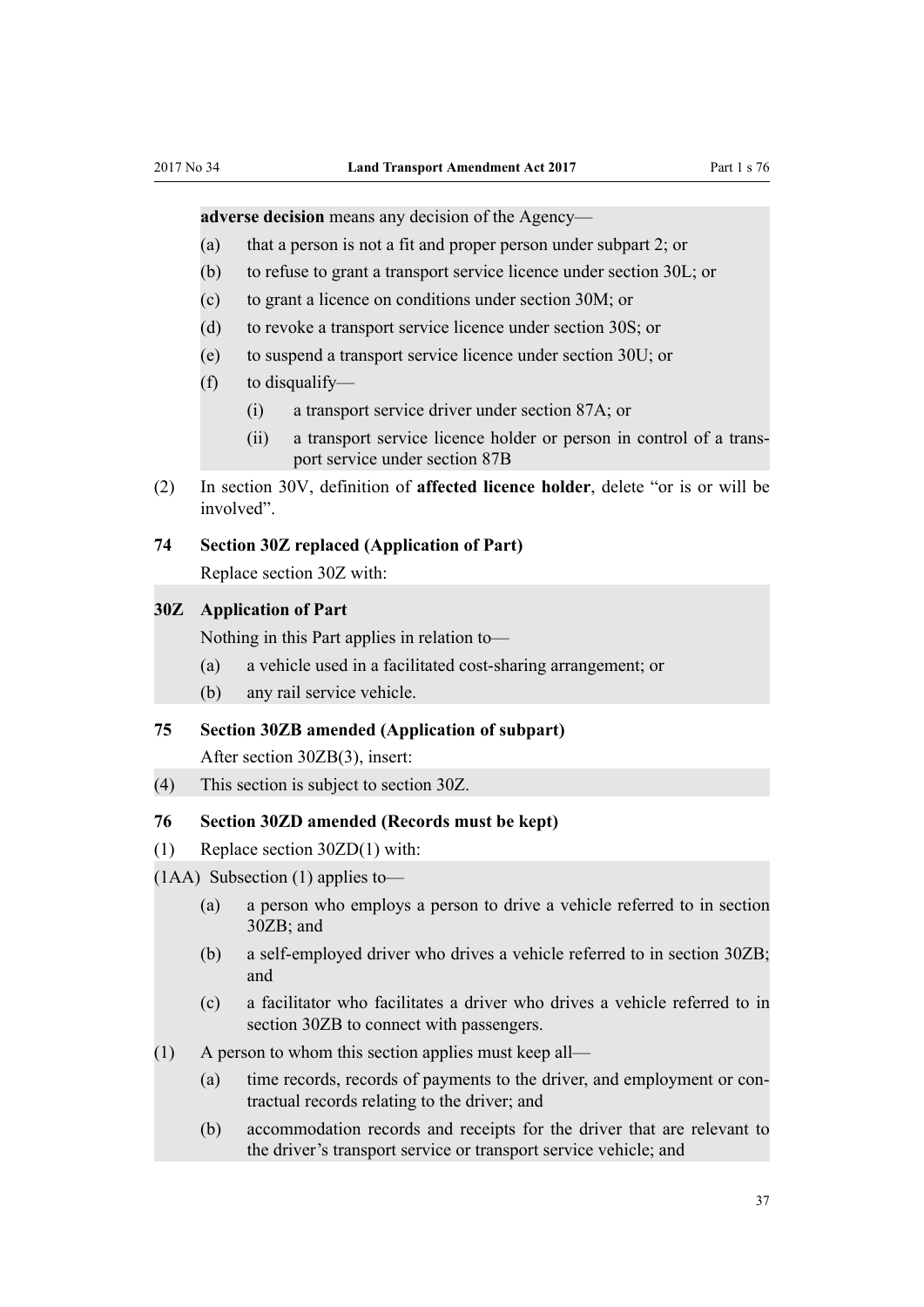- (c) fuel records and receipts for the relevant transport service vehicles.
- <span id="page-37-0"></span>(2) Replace [section 30ZD\(2\)\(b\)](http://prd-lgnz-nlb.prd.pco.net.nz/pdflink.aspx?id=DLM434626) with:
	- (b) make all relevant records referred to in subsection (1) in the possession or control of that person available for immediate inspection on demand at any reasonable time by an enforcement officer.

## **77 Section 30ZE amended (Application of subpart)**

After [section 30ZE\(2\),](http://prd-lgnz-nlb.prd.pco.net.nz/pdflink.aspx?id=DLM434628) insert:

(3) This section is subject to section 30Z.

# **78 Section 30ZH amended (Duties regarding logbooks)**

- (1) In section  $30ZH(1)(b)$ ,—
	- (a) after "an employee", insert ", or who is driving on behalf of a transport service operator, or who is facilitated to connect with passengers by a small passenger service operator,"; and
	- (b) after "driver's employer", insert "or transport service operator"; and
	- (c) after "the employer", insert "or transport service operator".
- (2) In [section 30ZH\(4\),](http://prd-lgnz-nlb.prd.pco.net.nz/pdflink.aspx?id=DLM434631) replace "wage records, and other related employment records" with "records of payments to the driver, and employment or contractual records relating to the driver".

# **79 Section 79A amended (Offence to carry on transport service without licence)**

- (1) Replace [section 79A\(1\)](http://prd-lgnz-nlb.prd.pco.net.nz/pdflink.aspx?id=DLM434858) with:
- (1) A person commits an offence if the person carries on (or, in relation to a small passenger service operator, facilitates) any transport service without the appropriate current licence.
- (2) In [section 79A\(3\)](http://prd-lgnz-nlb.prd.pco.net.nz/pdflink.aspx?id=DLM434858), replace "vehicle" with "transport service vehicle".

### **80 New section 79AB inserted (Offence to drive vehicle used in transport service without licence)**

After [section 79A,](http://prd-lgnz-nlb.prd.pco.net.nz/pdflink.aspx?id=DLM434858) insert:

#### **79AB Offence to drive vehicle used in transport service without licence**

- (1) A transport service driver commits an offence if the driver uses a vehicle in a transport service and there is no relevant transport service licence held by any of the following:
	- (a) the driver:
	- (b) a transport service operator on whose behalf the driver is driving:
	- (c) a facilitator who facilitated the driver to connect with passengers of the service.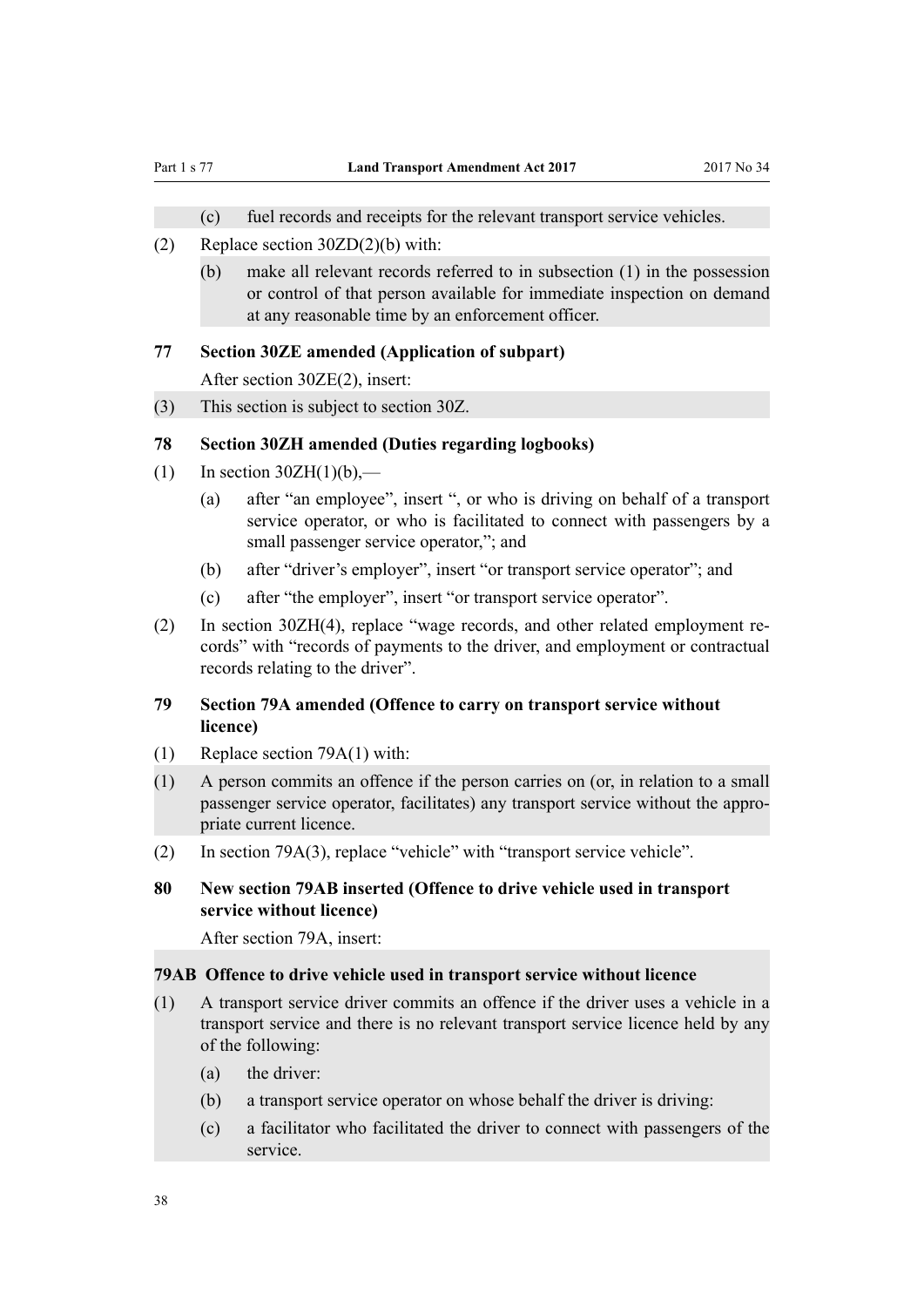- <span id="page-38-0"></span>(2) The maximum penalty on conviction for an offence against subsection (1) is a fine not exceeding \$10,000.
- **81 Section 79C amended (Failure to present vehicle for inspection)** Replace [section 79C\(1\)](http://prd-lgnz-nlb.prd.pco.net.nz/pdflink.aspx?id=DLM434860) with:
- (1) A transport service licence holder commits an offence if the holder fails to present a transport service vehicle used in the service for inspection when required to do so by the Agency.
- (1A) A driver of a small passenger service vehicle commits an offence if the driver fails to present the vehicle for inspection when required to do so by the Agency.

# **82 Section 79E amended (Liability of persons who use unlicensed transport service)**

After [section 79E\(1\),](http://prd-lgnz-nlb.prd.pco.net.nz/pdflink.aspx?id=DLM434862) insert:

(1A) Subsection (1) does not apply to an enforcement officer acting in the performance or intended performance of the officer's official duties as an employee or agent of the Agency.

## **83 Section 79H amended (Contravention of section 128A)**

In [section 79H\(1\),](http://prd-lgnz-nlb.prd.pco.net.nz/pdflink.aspx?id=DLM434865) replace "a passenger service licence" with "a small passenger service licence".

#### **84 New section 79HA inserted (Failure to keep or produce records)**

After [section 79H,](http://prd-lgnz-nlb.prd.pco.net.nz/pdflink.aspx?id=DLM434865) insert:

## **79HA Failure to keep or produce records**

- (1) A person commits an offence if the person fails or refuses to comply with any of the requirements of section 30Q.
- (2) The maximum penalty on conviction for an offence against subsection (1) is a fine not exceeding \$100,000.
- **85 Section 87B amended (Disqualification of holder of transport service licence from holding transport service licence)**

In [section 87B](http://prd-lgnz-nlb.prd.pco.net.nz/pdflink.aspx?id=DLM435000), delete "or involved in".

**86 Section 128A amended (Enforcement officer's powers in respect of noncomplying small passenger service vehicles)**

In [section 128A,](http://prd-lgnz-nlb.prd.pco.net.nz/pdflink.aspx?id=DLM435129) delete "section 30B or".

- **87 Section 158 amended (Rules concerning licensing, standard-setting, etc)**
- (1) In section  $158(b)(vi)(C)$ , replace "the fixing and advertising of fares" with "requirements relating to fares".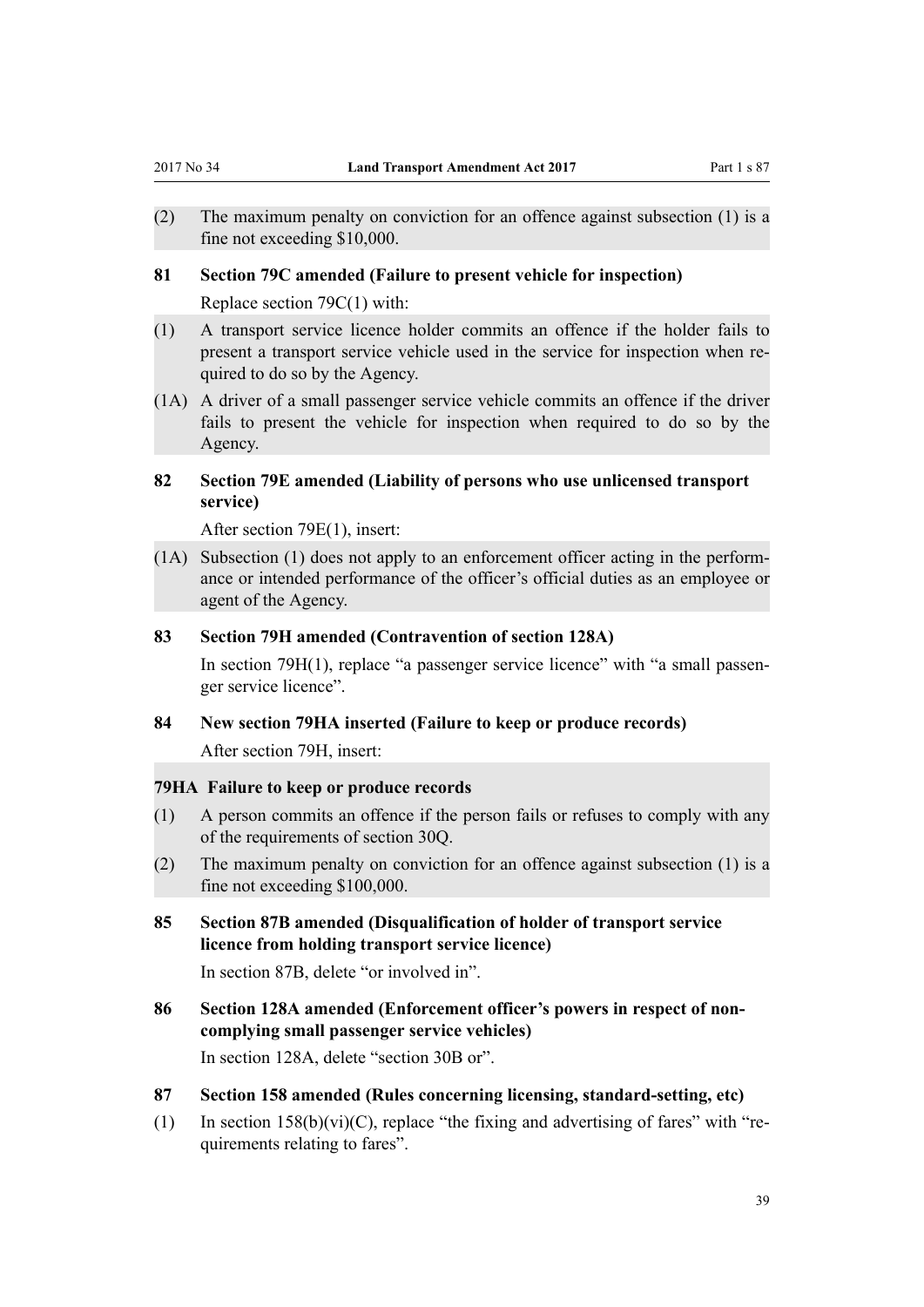- <span id="page-39-0"></span>(2) In [section 158\(b\)\(vii\),](http://prd-lgnz-nlb.prd.pco.net.nz/pdflink.aspx?id=DLM435188) delete "and approved taxi organisations".
- (3) In [section 158\(b\)\(viiic\),](http://prd-lgnz-nlb.prd.pco.net.nz/pdflink.aspx?id=DLM435188) delete "and approved taxi organisations".
- (4) In [section 158\(b\)\(viii\),](http://prd-lgnz-nlb.prd.pco.net.nz/pdflink.aspx?id=DLM435188) delete "area knowledge certificates or".
- (5) In [section 158\(b\)\(ix\)](http://prd-lgnz-nlb.prd.pco.net.nz/pdflink.aspx?id=DLM435188), delete "area knowledge certificates or".
- (6) Repeal [section 158\(b\)\(xi\).](http://prd-lgnz-nlb.prd.pco.net.nz/pdflink.aspx?id=DLM435188)

## **88 Section 199A amended (Register of transport service licences)**

- (1) Repeal [section 199A\(3\)](http://prd-lgnz-nlb.prd.pco.net.nz/pdflink.aspx?id=DLM435610).
- (2) Replace [section 199A\(4\)\(b\)](http://prd-lgnz-nlb.prd.pco.net.nz/pdflink.aspx?id=DLM435610) with:
	- (b) is, without the consent of the holder of the transport service licence named in the application, entitled only to the information stored in the register in respect of the licence holder that is specified in subsection  $(2)(a)$  and  $(g)$  to  $(l)$ .

# Subpart 6—Miscellaneous amendments

## **89 Section 2 amended (Interpretation)**

- (1) In [section 2\(1\)](http://prd-lgnz-nlb.prd.pco.net.nz/pdflink.aspx?id=DLM433619), definition of **assessment centre**, after "establishment", insert "or individual".
- (2) In [section 2\(1\)](http://prd-lgnz-nlb.prd.pco.net.nz/pdflink.aspx?id=DLM433619), replace the definition of **moped** with:

**moped** means a motor vehicle (other than a power-assisted pedal cycle) that has—

- (a) 2 or 3 wheels; and
- (b) a maximum speed not exceeding 50 kilometres per hour; and
- (c) either—
	- (i) an engine cylinder capacity not exceeding 50 cc; or
	- (ii) a power source other than a piston engine
- (3) In [section 2\(1\)](http://prd-lgnz-nlb.prd.pco.net.nz/pdflink.aspx?id=DLM433619), definition of **moving vehicle offence**, paragraph (b), after "traffic signal", insert "or a traffic sign that is a variable traffic or lane control sign".
- (4) In [section 2\(1\)](http://prd-lgnz-nlb.prd.pco.net.nz/pdflink.aspx?id=DLM433619), repeal the second definition of **parking warden**.

# **90 Section 22AB amended (Road controlling authorities may make certain bylaws)**

In [section 22AB\(1\)\(b\)](http://prd-lgnz-nlb.prd.pco.net.nz/pdflink.aspx?id=DLM2609705), replace "\$500" with "\$1,000".

# **91 Section 90 amended (Suspension of licence or disqualification from driving under demerit points system)**

(1) After [section 90\(1\),](http://prd-lgnz-nlb.prd.pco.net.nz/pdflink.aspx?id=DLM435012) insert: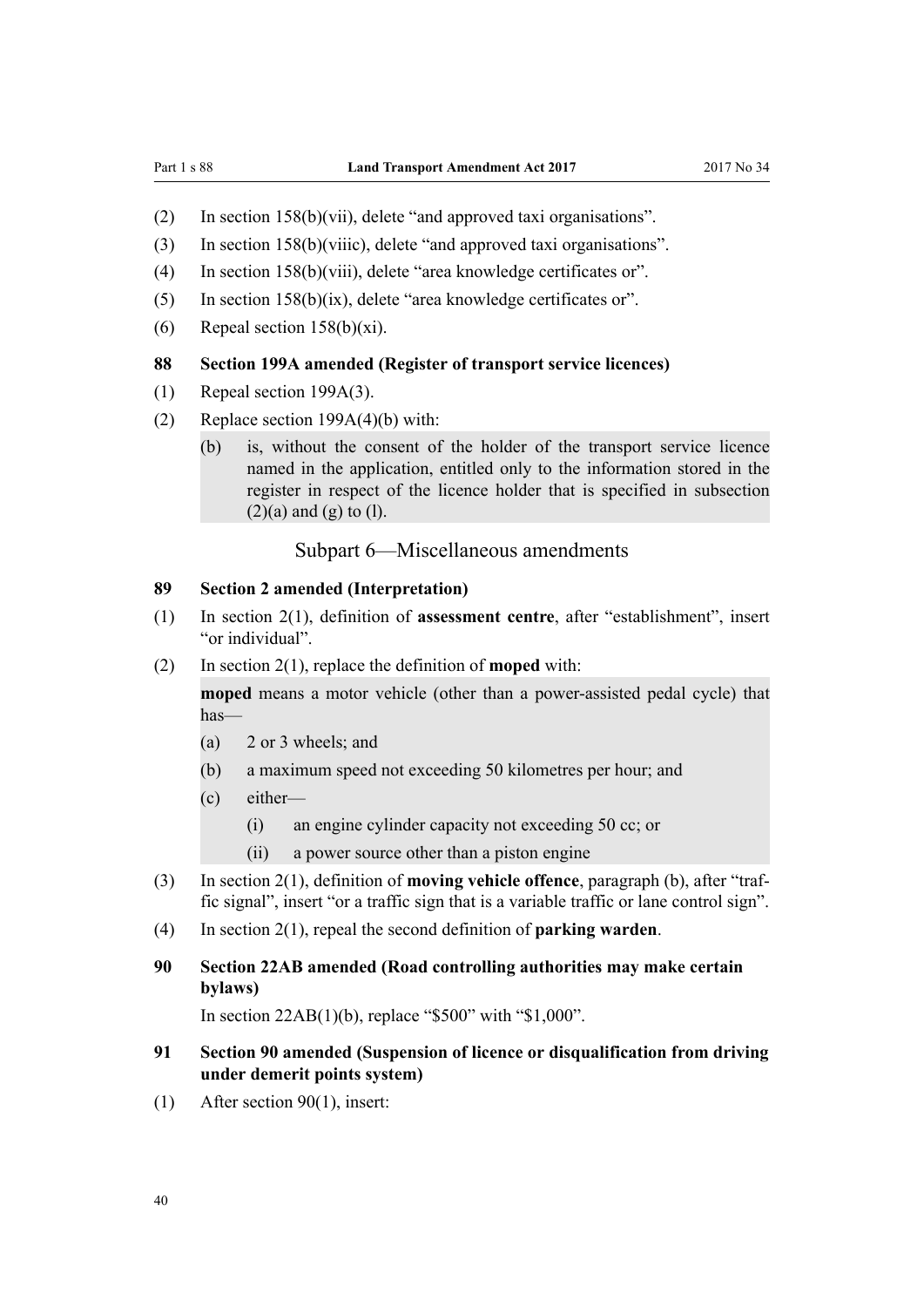- <span id="page-40-0"></span>(1A) An enforcement officer may also give a notice described in subsection (1) in the circumstances described in that subsection (whether or not the person has received a notice from the Agency).
- $(2)$  In section  $90(2)$ ,—
	- (a) after "subsection  $(1)$ ", insert "or  $(1A)$ "; and
	- (b) replace "served" with "served, including at the roadside,".
- (3) In [section 90\(3\)](http://prd-lgnz-nlb.prd.pco.net.nz/pdflink.aspx?id=DLM435012), after "subsection  $(1)$ ", insert "or  $(1A)$ ".
- (4) In [section 90\(3\) and \(5\),](http://prd-lgnz-nlb.prd.pco.net.nz/pdflink.aspx?id=DLM435012) delete "or, if longer than 3 months, the period calculated under section 90A".

# **92 Section 95 amended (Mandatory 28-day suspension of driver licence in certain circumstances)**

- (1) In [section 95\(2\)\(b\),](http://prd-lgnz-nlb.prd.pco.net.nz/pdflink.aspx?id=DLM435024) replace "his or her driver licence is suspended for 28 days" with "the person is suspended from holding or obtaining a driver licence for 28 days".
- (2) In [section 95\(2\)\(c\),](http://prd-lgnz-nlb.prd.pco.net.nz/pdflink.aspx?id=DLM435024) replace "his or her driver licence" with "any driver licence that the person has".

# **93 Section 121 amended (Enforcement officer may immobilise vehicle, etc, in specified circumstances)**

Replace section  $121(1)(a)(i)$  with:

- (i) a person who is for the time being in charge of a motor vehicle,—
	- (A) because of his or her physical or mental condition (however arising), is incapable of having proper control of the vehicle; or
	- (B) has not completed a compulsory impairment test in a manner satisfactory to an enforcement officer, who is trained to give the test, when required to do so by an enforcement officer under section 71A; or
	- (C) has failed or refused to undergo a compulsory impairment test when required to do so under section 71A; or

# **94 Section 129 amended (Vehicles may be inspected and directed to remain stopped for contravening dangerous goods rules)**

After [section 129\(2\)](http://prd-lgnz-nlb.prd.pco.net.nz/pdflink.aspx?id=DLM435132), insert:

(2A) An enforcement officer or a dangerous goods enforcement officer may give such reasonable directions as are necessary in relation to the loading or unloading of the vehicle or the packing or unpacking of any thing to ensure compliance with the rules or otherwise to ensure safety in relation to the transportation of dangerous goods.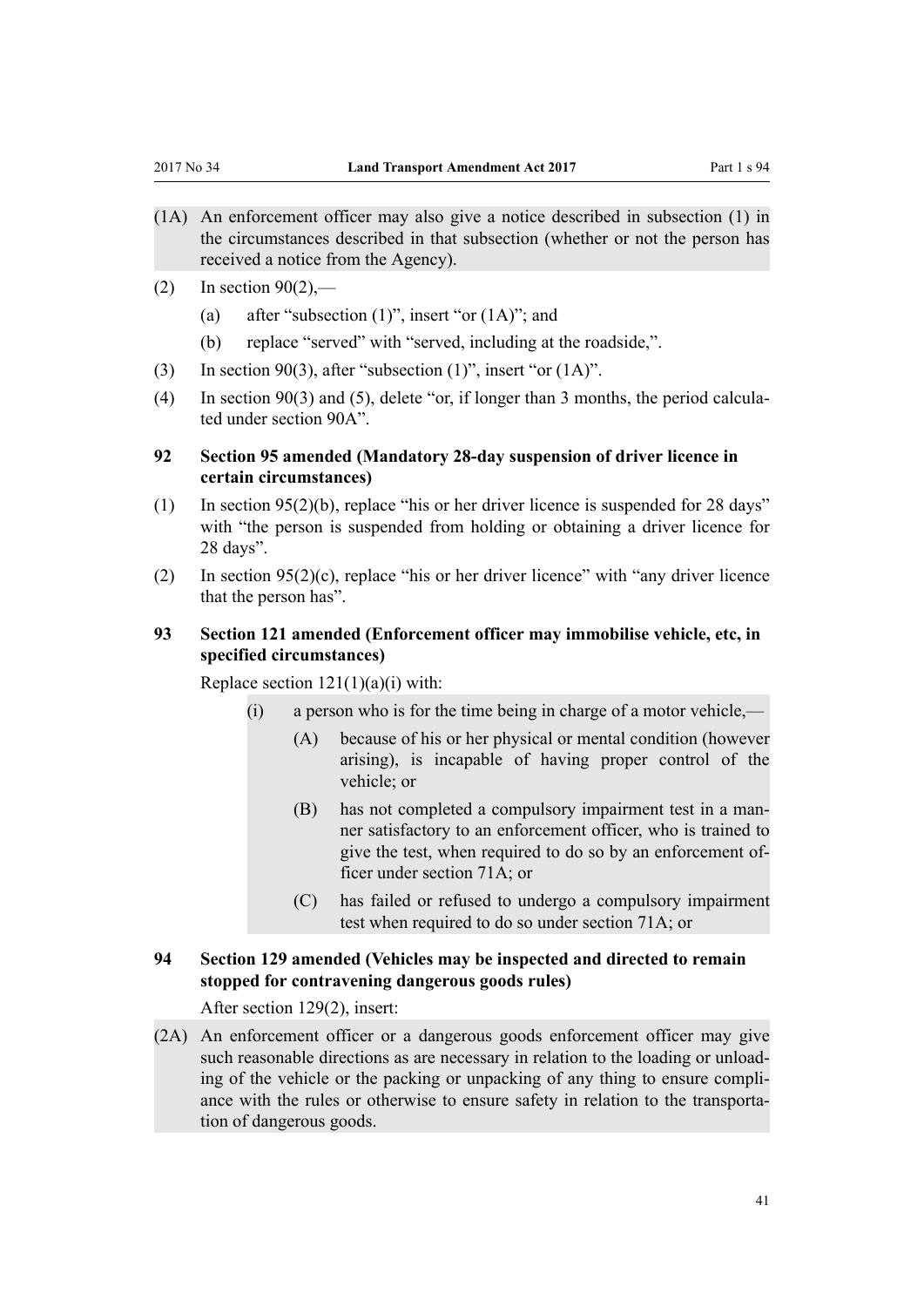- <span id="page-41-0"></span>(2B) Every enforcement officer or dangerous goods enforcement officer exercising any of the powers conferred under this section must, at the time of exercising that power, and thereafter on request, produce—
	- (a) evidence of that person's appointment as an officer; and
	- (b) evidence of that person's identity.
- (2C) An enforcement officer or a dangerous goods enforcement officer may, if authorised (either generally or specifically) in writing for the purpose by the Agency or the Commissioner, take a person or an animal to assist the officer with an inspection, and a person assisting the officer has the powers conferred on an officer by this section.

## **95 Section 132 amended (Inspection powers concerning dangerous goods)**

In [section 132,](http://prd-lgnz-nlb.prd.pco.net.nz/pdflink.aspx?id=DLM435143) replace "section 130(5) or section" with "section 129(2C),  $130(5)$ , or".

# **96 Section 139 amended (Issue of infringement notice)**

- (1) After [section 139\(2\)\(b\),](http://prd-lgnz-nlb.prd.pco.net.nz/pdflink.aspx?id=DLM435155) insert:
	- (ba) by delivering it, or a copy of it, personally to the person who appears to be in charge of the vehicle to which the notice relates; or
- (2) In section  $139(2)(c)$ , replace "him or her at his or her" with "the person who appears to have committed the infringement offence at the person's".
- (3) Replace [section 139\(3\)\(a\)](http://prd-lgnz-nlb.prd.pco.net.nz/pdflink.aspx?id=DLM435155) with:
	- (a) is attached to a vehicle under subsection  $(2)(a)$  or personally delivered under subsection (2)(ba) must be treated as having been served on every person liable in respect of the alleged offence when it is attached to the vehicle or personally delivered:

## **97 Section 140 amended (Contents of infringement and reminder notices)**

After [section 140\(1\)\(h\),](http://prd-lgnz-nlb.prd.pco.net.nz/pdflink.aspx?id=DLM435156) insert:

(ha) in the case of an alleged infringement offence that is a stationary vehicle offence, an outline of the process under section 133A for transferring liability in relation to the alleged offence; and

# **98 New section 166A inserted (Agency may grant exemptions to New Zealand Defence Force)**

After [section 166](http://prd-lgnz-nlb.prd.pco.net.nz/pdflink.aspx?id=DLM435404), insert:

## **166A Agency may grant exemptions to New Zealand Defence Force**

(1) The Agency may, if the Agency considers it appropriate and on the conditions the Agency considers appropriate, exempt the New Zealand Defence Force from a specified requirement in a rule made under this Part in relation to a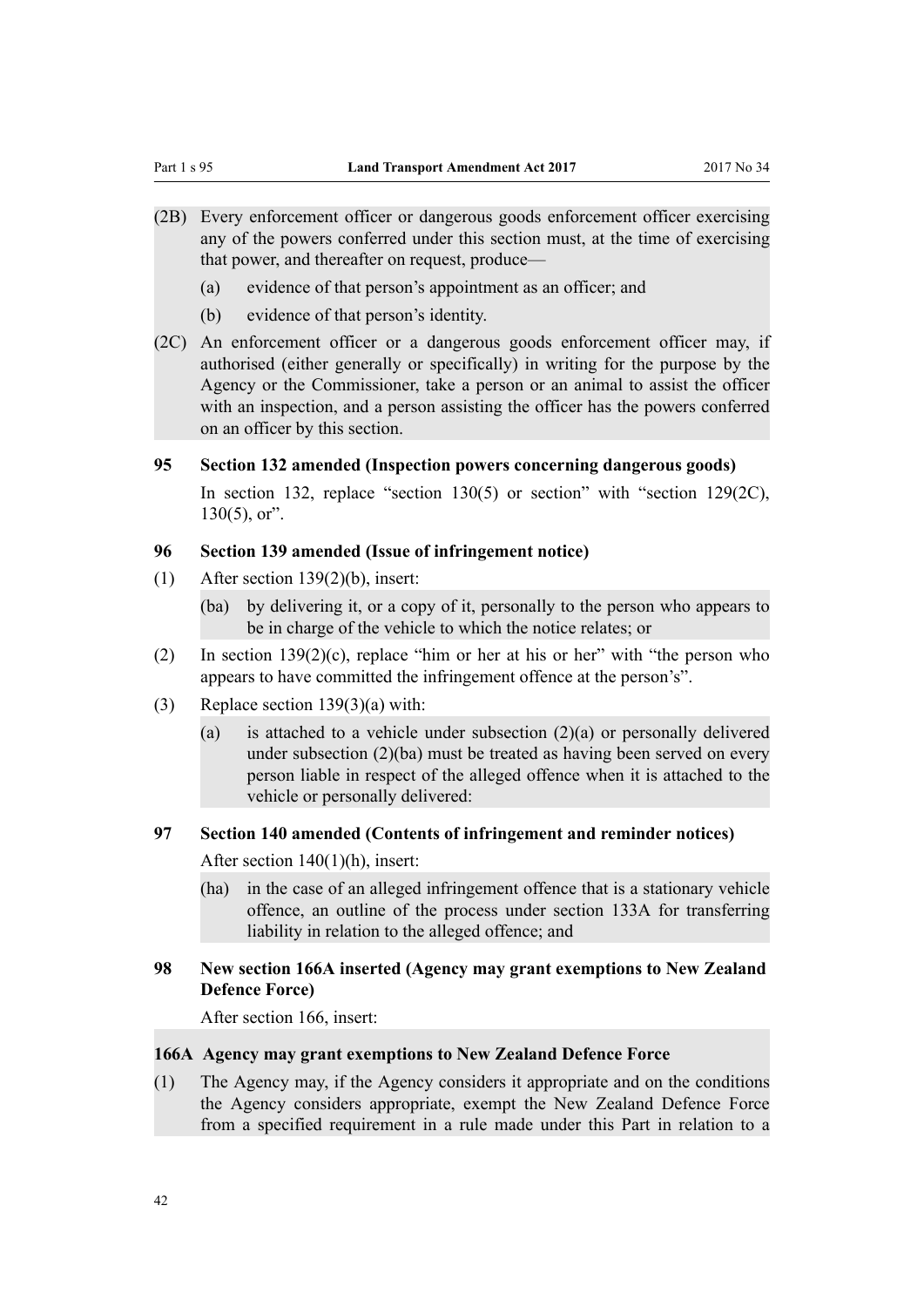<span id="page-42-0"></span>vehicle, a group of vehicles, or a type of vehicle belonging to the Defence Force.

(2) Section 166(2) to (4) applies to an exemption made under this section in the same way as section 166(2) to (4) applies to an exemption made under section 166(1).

# **99 Section 168 amended (Regulations relating to fees and charges for land transport)**

After [section 168\(4\)\(a\)](http://prd-lgnz-nlb.prd.pco.net.nz/pdflink.aspx?id=DLM435411), insert:

- (aa) prescribe fees and charges payable, or provide for their fixing (including a means by which they may be calculated and ascertained, or a rate at which they may be calculated or ascertained):
- (ab) provide for the imposition by the person to whom the fees are payable of reasonable charges in connection with the administration of any payment:

# **100 Section 242 amended (Motor vehicles must be registered and licensed)**

Replace [section 242\(1\)\(b\)](http://prd-lgnz-nlb.prd.pco.net.nz/pdflink.aspx?id=DLM3701427) with:

- (b) has affixed to it and displayed in the manner prescribed by regulations made under this Part the registration plates issued for it; and
- (c) has displayed in the manner prescribed by regulations made under this Part a current licence issued for it and appropriate for its use under section 244.

## **101 Section 269 amended (Regulations)**

- (1) Replace section  $269(1)(a)(iii)$  with:
	- (iii) the manufacture, issuing, cancellation, refusal to issue, or surrender of registration plates:
	- (iiia) the manufacture or production (including electronic production), issuing, cancellation, refusal to issue, or surrender of licences:
- (2) Replace section  $269(1)(h)$  with:
	- (h) prescribing, or authorising the Registrar to prescribe, in relation to registration plates,—
		- (i) the form, colour, and material of registration plates; and
		- (ii) the size, shape, and character of the numbers, letters, messages, symbols, distinguishing marks, or slogans to be shown on registration plates; and
		- (iii) the means to make registration plates easily visible; and
		- (iv) the number of registration plates to be displayed and the position and manner in which they are to be displayed; and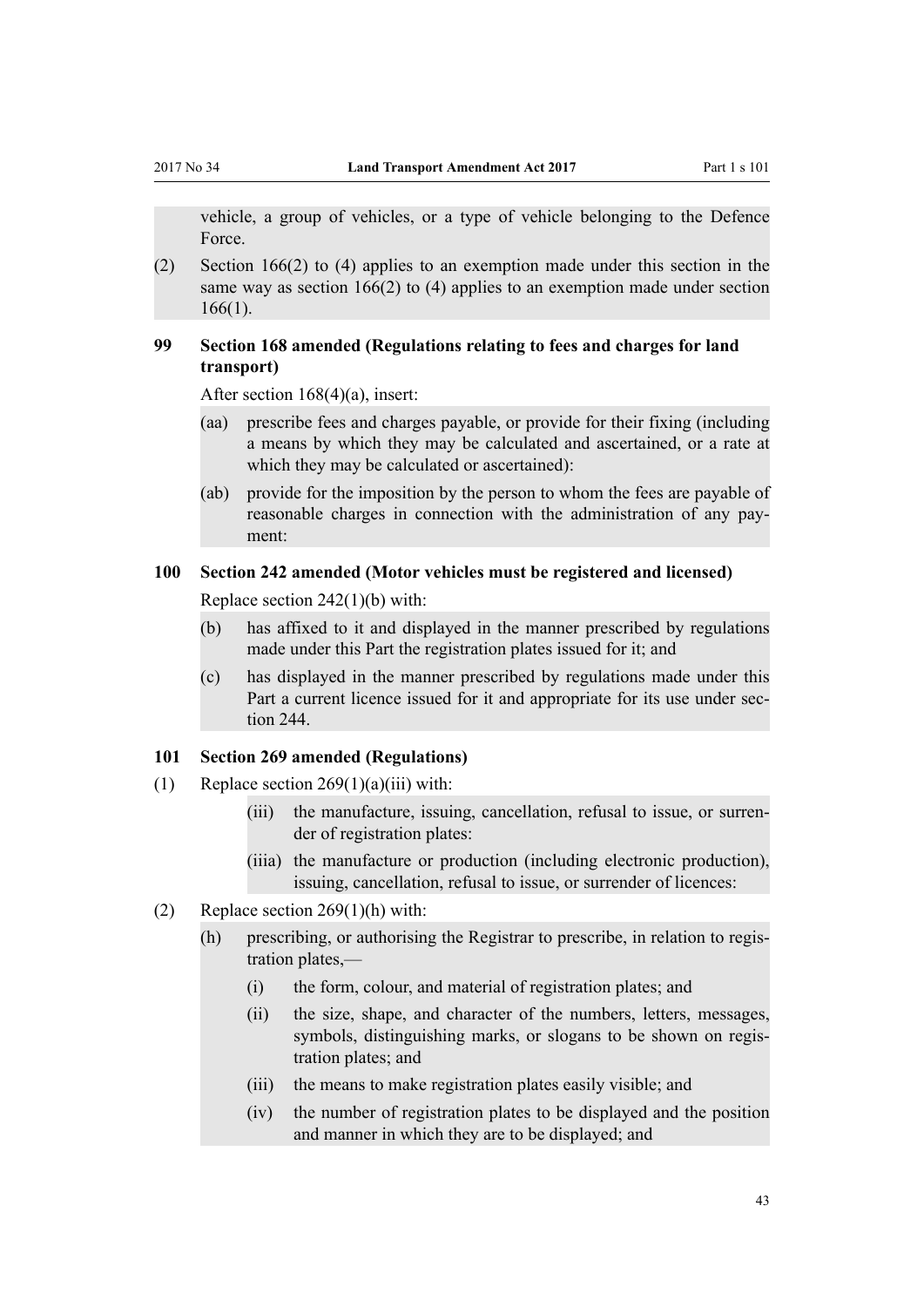- <span id="page-43-0"></span>(v) the eligibility requirements for registration plates; and
- (vi) the duration of registration plates:
- (ha) prescribing, or authorising the Registrar to prescribe, in relation to licences,—
	- (i) the form (including electronic form), colour, and material and design of licences; and
	- (ii) the size, shape, and character of the numbers, letters, messages, symbols, distinguishing marks, or slogans to be shown on licences; and
	- (iii) the means to make licences easily visible or electronically accessible; and
	- (iv) the number of licences to be displayed and the position and manner (which may include electronic manner) in which licences are to be displayed; and
	- (v) the eligibility requirements for licences and licence labels; and
	- (vi) the duration of licences:

# **Part 2**

# **Related and consequential amendments**

*Amendment to Government Roading Powers Act 1989*

#### **102 Amendment to Government Roading Powers Act 1989**

- (1) This section amends the [Government Roading Powers Act 1989](http://prd-lgnz-nlb.prd.pco.net.nz/pdflink.aspx?id=DLM173368).
- (2) In [section 109\(1\),](http://prd-lgnz-nlb.prd.pco.net.nz/pdflink.aspx?id=DLM175919) replace "\$500" with "\$1,000".

*Amendment to Land Transport (Road Safety and Other Matters) Amendment Act 2011*

# **103 Amendment to Land Transport (Road Safety and Other Matters) Amendment Act 2011**

- (1) This section amends the [Land Transport \(Road Safety and Other Matters\)](http://prd-lgnz-nlb.prd.pco.net.nz/pdflink.aspx?id=DLM3231100) [Amendment Act 2011.](http://prd-lgnz-nlb.prd.pco.net.nz/pdflink.aspx?id=DLM3231100)
- (2) Repeal [section 53\(2\)](http://prd-lgnz-nlb.prd.pco.net.nz/pdflink.aspx?id=DLM3231222).

*Amendment to Road User Charges Act 2012*

### **104 Amendment to Road User Charges Act 2012**

- (1) This section amends the [Road User Charges Act 2012](http://prd-lgnz-nlb.prd.pco.net.nz/pdflink.aspx?id=DLM3394800).
- (2) In [section 88\(4\)](http://prd-lgnz-nlb.prd.pco.net.nz/pdflink.aspx?id=DLM4075221), before paragraph (a), insert: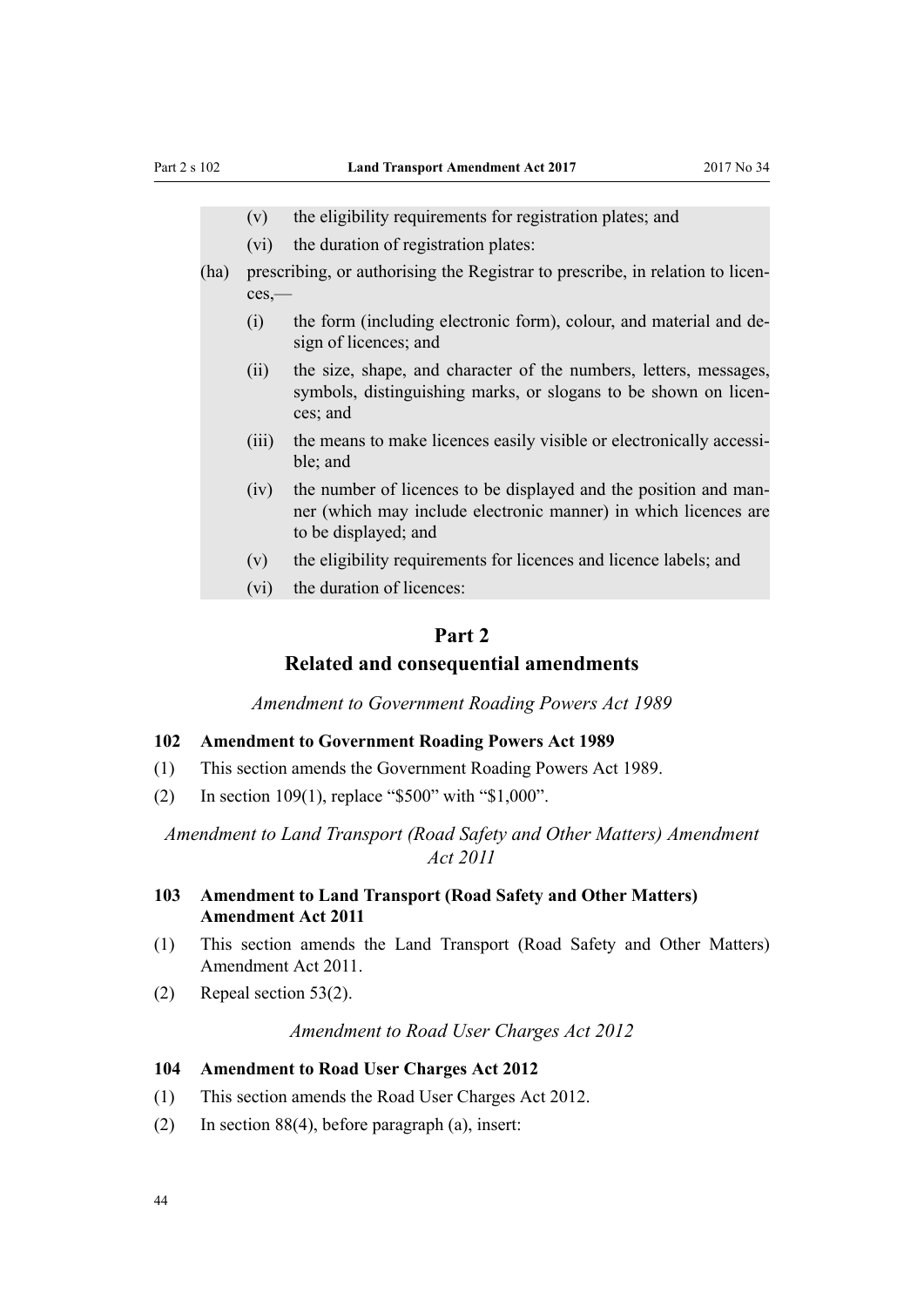- <span id="page-44-0"></span>(aaa) provide for the fixing of fees (including a means by which they may be calculated and ascertained, or a rate at which they may be calculated or ascertained):
- (aab) provide for the imposition by the person to whom the fees are payable of reasonable charges in connection with the administration of any payment:

## *Amendments to Sentencing Act 2002*

#### **105 Amendments to Sentencing Act 2002**

- (1) This section amends the [Sentencing Act 2002](http://prd-lgnz-nlb.prd.pco.net.nz/pdflink.aspx?id=DLM135341).
- (2) In section  $128(1)(b)$ , replace "52(1)(aa), 52(1)(c) (but only in relation to failing to stop in accordance with section 114(2) or failing to give particulars in accordance with section  $114(3)$ ," with "52(6), 52A(1),".
- (3) In the heading to [section 129](http://prd-lgnz-nlb.prd.pco.net.nz/pdflink.aspx?id=DLM136853), replace "**second**" with "**subsequent**".
- (4) In [section 129\(1\)\(a\),](http://prd-lgnz-nlb.prd.pco.net.nz/pdflink.aspx?id=DLM136853) after "39(1),", insert "52(6), 52A(1),".
- (5) In [section 129\(1\)\(b\)](http://prd-lgnz-nlb.prd.pco.net.nz/pdflink.aspx?id=DLM136853), replace "further offence (the **second offence**)" with "subsequent offence".
- (6) In [section 129\(2\),](http://prd-lgnz-nlb.prd.pco.net.nz/pdflink.aspx?id=DLM136853) replace "second" with "subsequent".
- (7) In [section 129\(3\),](http://prd-lgnz-nlb.prd.pco.net.nz/pdflink.aspx?id=DLM136853) replace "second" with "subsequent".

*Amendments to Heavy Motor Vehicle Regulations 1974*

# **106 Amendments to Heavy Motor Vehicle Regulations 1974**

- (1) This section amends the [Heavy Motor Vehicle Regulations 1974.](http://prd-lgnz-nlb.prd.pco.net.nz/pdflink.aspx?id=DLM43788)
- (2) After the heading to [regulation 11,](http://prd-lgnz-nlb.prd.pco.net.nz/pdflink.aspx?id=DLM44715) insert:
- (1) A person operating a heavy motor vehicle or combination of vehicles must comply with a mass limit or a speed limit fixed in accordance with this regulation (*see also* regulations 2A, 3(4), and 4(6) of the Land Transport (Offences and Penalties) Regulations 1999).
- (3) In Schedule 1, [form D,](http://prd-lgnz-nlb.prd.pco.net.nz/pdflink.aspx?id=DLM44778)
	- (a) replace "weight" with "mass" in each place; and
	- (b) replace "weights" with "mass"; and
	- (c) replace "infringement fees" with "penalties and infringement fees"; and
	- (d) replace "Schedule 1" with "Schedule 1A or Part 3 of Schedule 1B".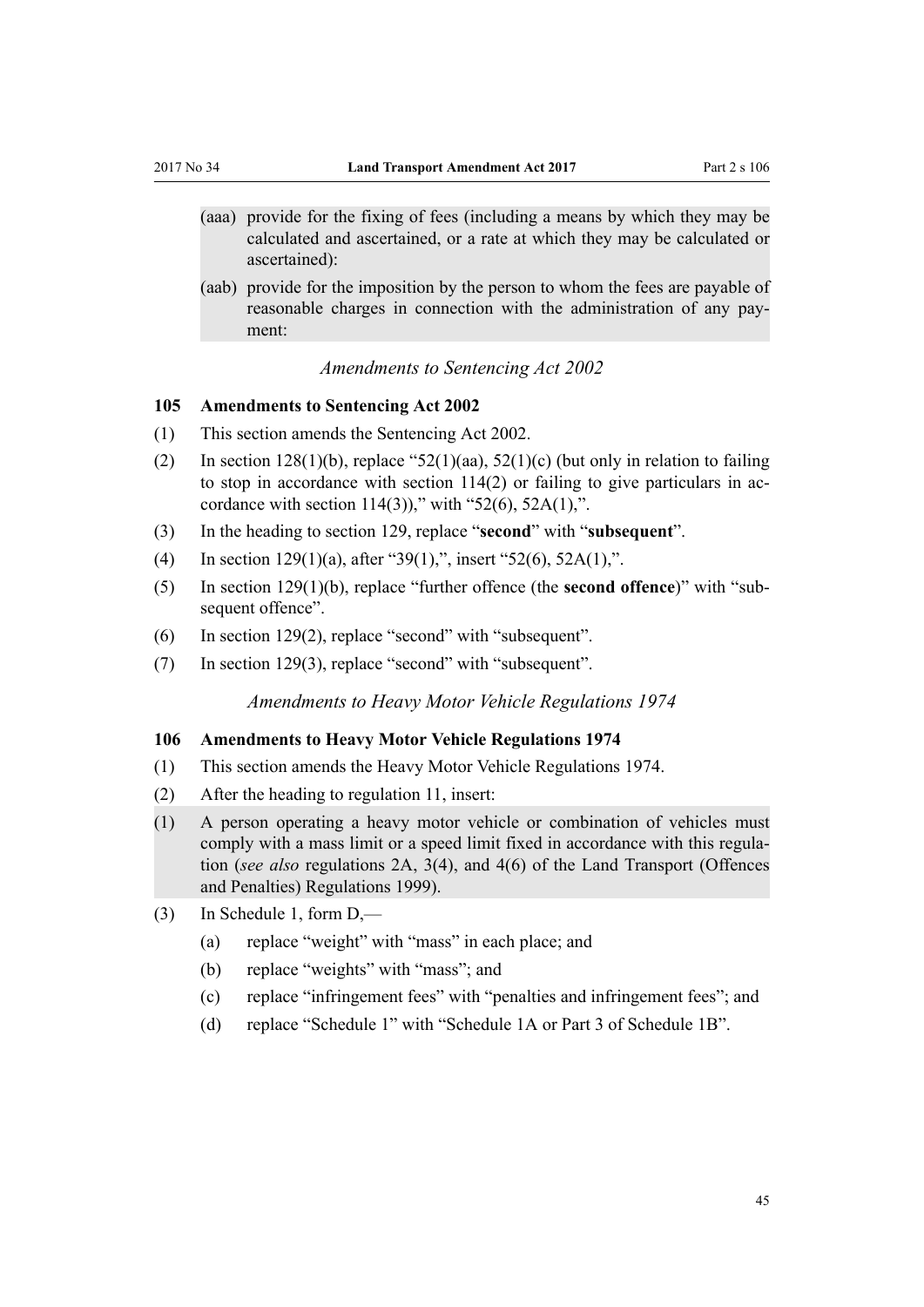<span id="page-45-0"></span>*Amendments to Land Transport (Offences and Penalties) Regulations 1999*

#### **107 Amendments to Land Transport (Offences and Penalties) Regulations 1999**

- (1) This section amends the [Land Transport \(Offences and Penalties\) Regulations](http://prd-lgnz-nlb.prd.pco.net.nz/pdflink.aspx?id=DLM280109) [1999](http://prd-lgnz-nlb.prd.pco.net.nz/pdflink.aspx?id=DLM280109).
- (2) In regulation  $2A(a)$ , replace "; or" with "; and".
- (3) Replace [regulation 2A\(b\)](http://prd-lgnz-nlb.prd.pco.net.nz/pdflink.aspx?id=DLM280124) with:

(b) for which a penalty is set in Schedule 1A or in Part 3 of Schedule 1B.

- (4) Replace [regulation 4\(6\)](http://prd-lgnz-nlb.prd.pco.net.nz/pdflink.aspx?id=DLM280135) with:
- (6) The infringement fee for a breach of section 43 of the Act, and for a breach of section 2 of Land Transport Rule: Vehicle Dimensions and Mass 2016 that is an overloading offence, is specified by the scale in the applicable table in Part 3 of Schedule 1B.
- (5) In [Schedule 1,](http://prd-lgnz-nlb.prd.pco.net.nz/pdflink.aspx?id=DLM280158) after the item relating to rule 11.6 of the Land Transport (Road User) Rule 2004, insert:

| 11.6A | Pedestrian washes or offers  | 1.000 | $\overline{\phantom{a}}$ | 150 |  |
|-------|------------------------------|-------|--------------------------|-----|--|
|       | to wash vehicle when vehicle |       |                          |     |  |
|       | not legally parked           |       |                          |     |  |

- (6) In [Schedule 1A](http://prd-lgnz-nlb.prd.pco.net.nz/pdflink.aspx?id=DLM280187), table 1, replace the heading with "**Overloading individual axles (table 1)**".
- (7) In [Schedule 1A,](http://prd-lgnz-nlb.prd.pco.net.nz/pdflink.aspx?id=DLM280187) table 2, replace the heading with "**Other overloading (table 2)**".
- (8) In [Schedule 1A,](http://prd-lgnz-nlb.prd.pco.net.nz/pdflink.aspx?id=DLM280187) after clause 4, insert:

#### **4A Gross vehicle mass**

For each vehicle, or combination of vehicles, the gross vehicle mass of which exceeds either the prescribed maximum gross mass limit or the gross vehicle mass, the appropriate overloading infringement fee shown in table 2 is payable.

## **4B Mass on bridges**

For each vehicle, or combination of vehicles, the gross vehicle mass or any other mass of which exceeds the gross vehicle mass or any other mass limit fixed in relation to a particular bridge by a notice under regulation 11 of the Heavy Motor Vehicle Regulations 1974, the appropriate overloading infringement fee shown in table 2 is payable.

- (9) In [Schedule 1B](http://prd-lgnz-nlb.prd.pco.net.nz/pdflink.aspx?id=DLM280197), Part 3, table 1, replace the heading with "**Overloading individual axles (table 1)**".
- (10) In [Schedule 1B,](http://prd-lgnz-nlb.prd.pco.net.nz/pdflink.aspx?id=DLM280197) Part 3, table 2, replace the heading with "**Other overloading (table 2)**".
- (11) In [Schedule 1B](http://prd-lgnz-nlb.prd.pco.net.nz/pdflink.aspx?id=DLM280197), Part 3, after clause 4, insert: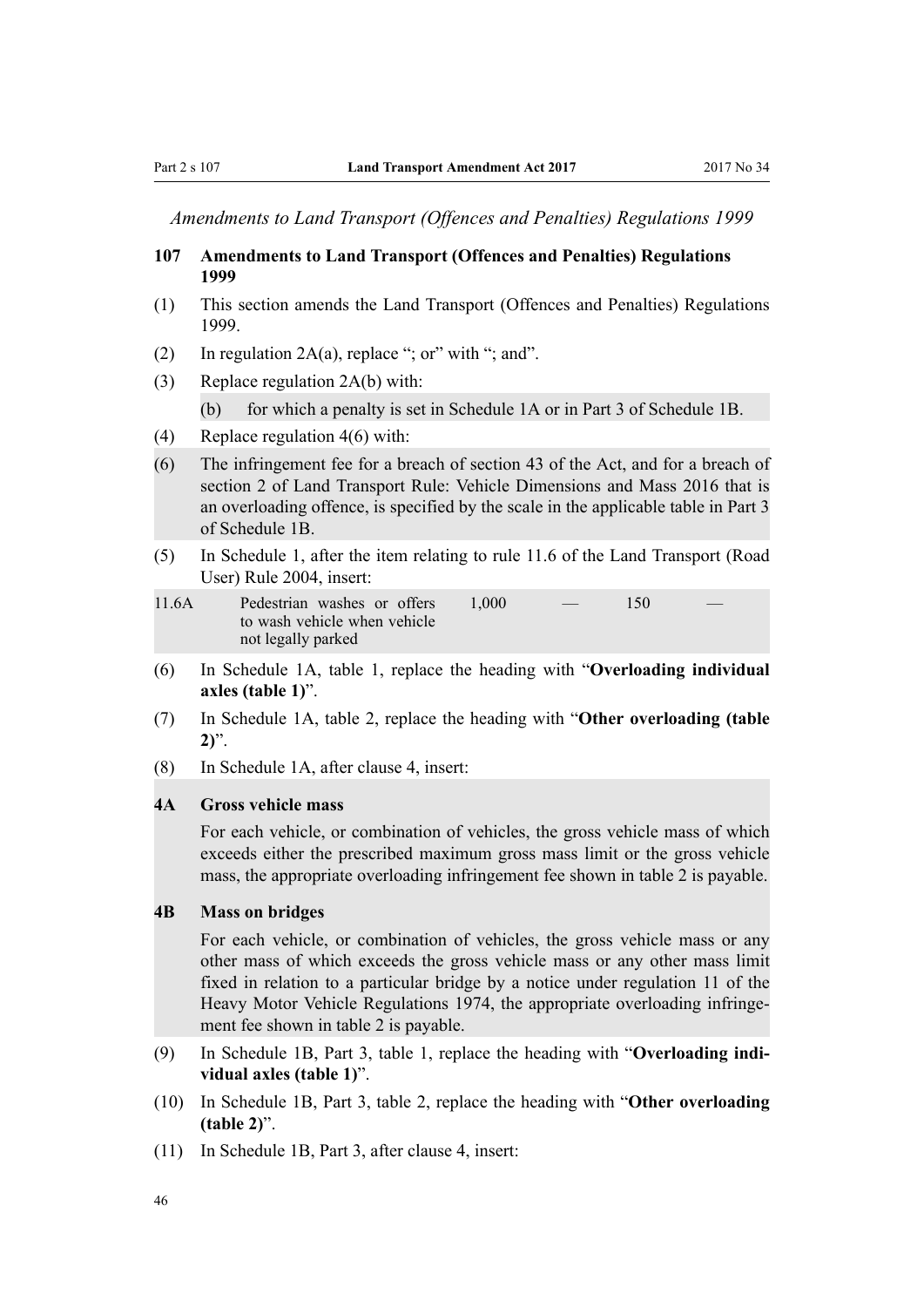# <span id="page-46-0"></span>**4A Gross vehicle mass**

For each vehicle, or combination of vehicles, the gross vehicle mass of which exceeds either the prescribed maximum gross mass limit or the gross vehicle mass, the appropriate overloading infringement fee shown in table 2 is payable.

#### **4B Mass on bridges**

For each vehicle, or combination of vehicles, the gross vehicle mass or any other mass of which exceeds the gross vehicle mass or any other mass limit fixed in relation to a particular bridge by a notice under regulation 11 of the Heavy Motor Vehicle Regulations 1974, the appropriate overloading infringement fee shown in table 2 is payable.

*Amendment to Land Transport (Road User) Rule 2004*

#### **108 Amendment to Land Transport (Road User) Rule 2004**

- (1) This section amends the [Land Transport \(Road User\) Rule 2004.](http://prd-lgnz-nlb.prd.pco.net.nz/pdflink.aspx?id=DLM302187)
- (2) After [rule 11.6,](http://prd-lgnz-nlb.prd.pco.net.nz/pdflink.aspx?id=DLM303672) insert:

#### **11.6A Washing of vehicles**

A pedestrian must not wash or offer to wash a vehicle, or part of a vehicle, on a road unless the vehicle is legally parked.

## *Transitional, savings, and related provisions*

#### **109 New Schedule 1 inserted and amended**

- (1) Insert the Schedule 1 set out in [Schedule 1](#page-50-0) of this Act as the first schedule to appear after the last section of the principal Act.
- (2) In Schedule 1 (as inserted by subsection (1)), insert in their appropriate numerical order:

## *Alcohol interlock sentences*

**2 Pre-existing alcohol interlock orders, licences, and applications for alcohol interlock licences unaffected by subpart 1 of Part 1 of amendment Act**

Except as provided in clauses 3 and 4, subpart 1 of Part 1 of the amendment Act does not affect an alcohol interlock order made under section 65A(2) before that subpart came into force, and does not affect—

- (a) the existing licensed status of a person who was issued with an alcohol interlock licence before that subpart came into force; or
- (b) any application for an alcohol interlock licence made before that subpart came into force, and the application must be processed as if that subpart had not come into force; or
- (c) the period of disqualification required by section  $65A(2)(a)$ ; or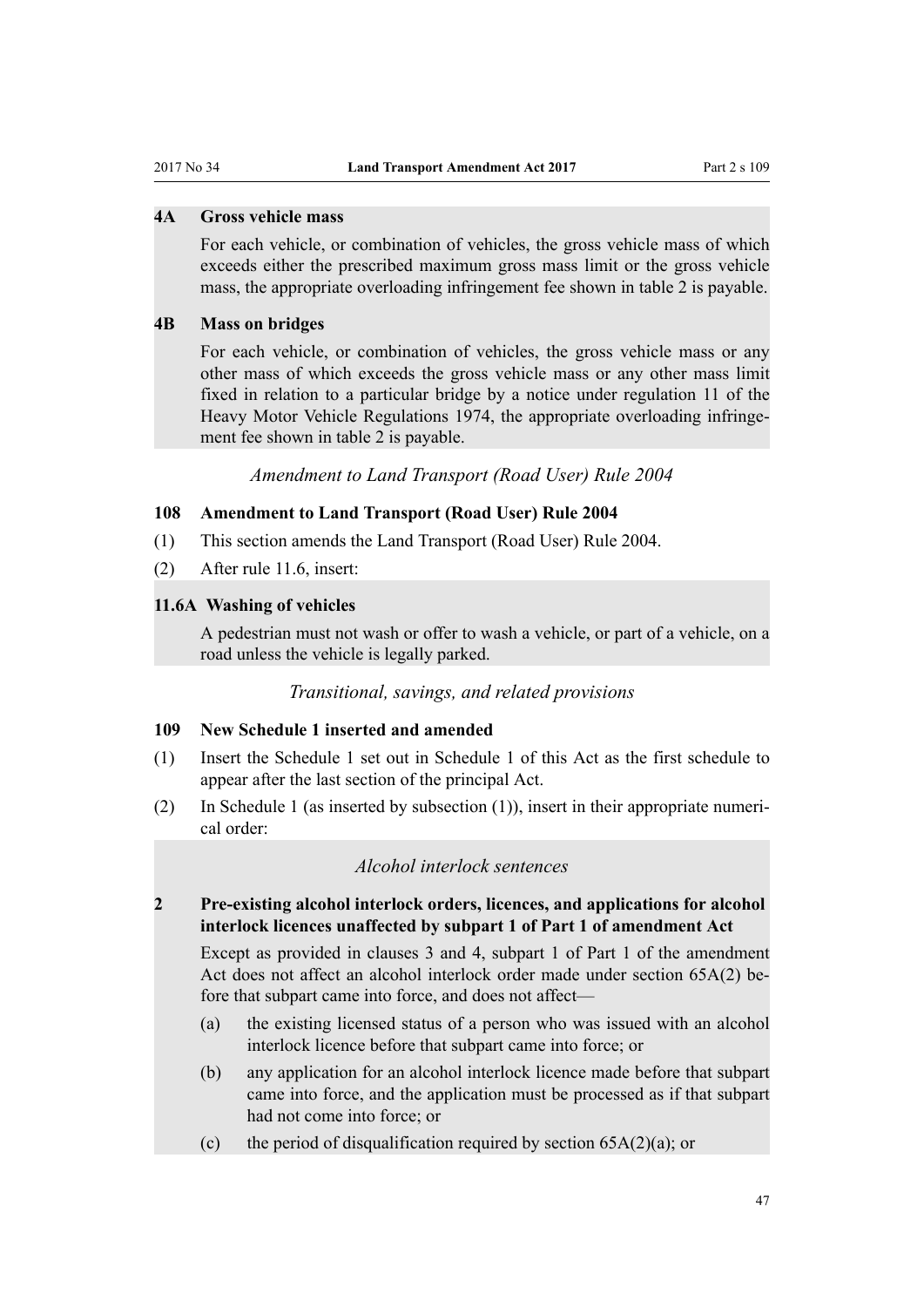(d) the requirement in section 65A(4) that a person who is subject to an order under section 65A(2) and who does not apply for an interlock licence is to be treated as a person with a licence of no effect.

#### **3 Pre-existing alcohol interlock order**

A person subject to an alcohol interlock order made under section 65A(2) before subpart 1 of Part 1 of the amendment Act came into force may apply for the order to be cancelled under section 100B as if the order were an alcohol interlock sentence ordered under that subpart.

#### **4 Effect of subsequent offence on pre-existing alcohol interlock licence**

- (1) This clause applies to a person who has an alcohol interlock licence that was issued before subpart 1 of Part 1 of the amendment Act came into force and who commits a subsequent offence after that subpart came into force.
- (2) Sections 65AJ and 65AK apply to the person as if the person had an alcohol interlock licence issued under section 65AC.

# **5 Existing zero alcohol licences and applications for zero alcohol licences unaffected by subpart 1 of Part 1 of amendment Act**

Subpart 1 of Part 1 of the amendment Act does not affect a zero alcohol licence order that was made under section 65B(2) before that subpart came into force, and does not affect—

- (a) the existing licensed status of a person who was issued with a zero alcohol licence before that subpart came into force; or
- (b) any application for a zero alcohol licence made before that subpart came into force, and the application must be processed as if that subpart had not come into force.
- (3) In Schedule 1 (as inserted by subsection (1)), insert in their appropriate numerical order:

# *Small passenger services*

### **7 Transitional arrangement for small passenger service operator**

- (1) Before the close of the 28th day after the commencement of this clause,—
	- (a) section 30J(d) does not apply to a small passenger service operator who is facilitating a small passenger service; and
	- (b) section 30U(1)(c) does not apply to a small passenger service operator.
- (2) A small passenger service operator who does not comply with section 30J(d) at the commencement of this clause must, before the close of the 28th day after the commencement of this clause, have a small passenger service licence.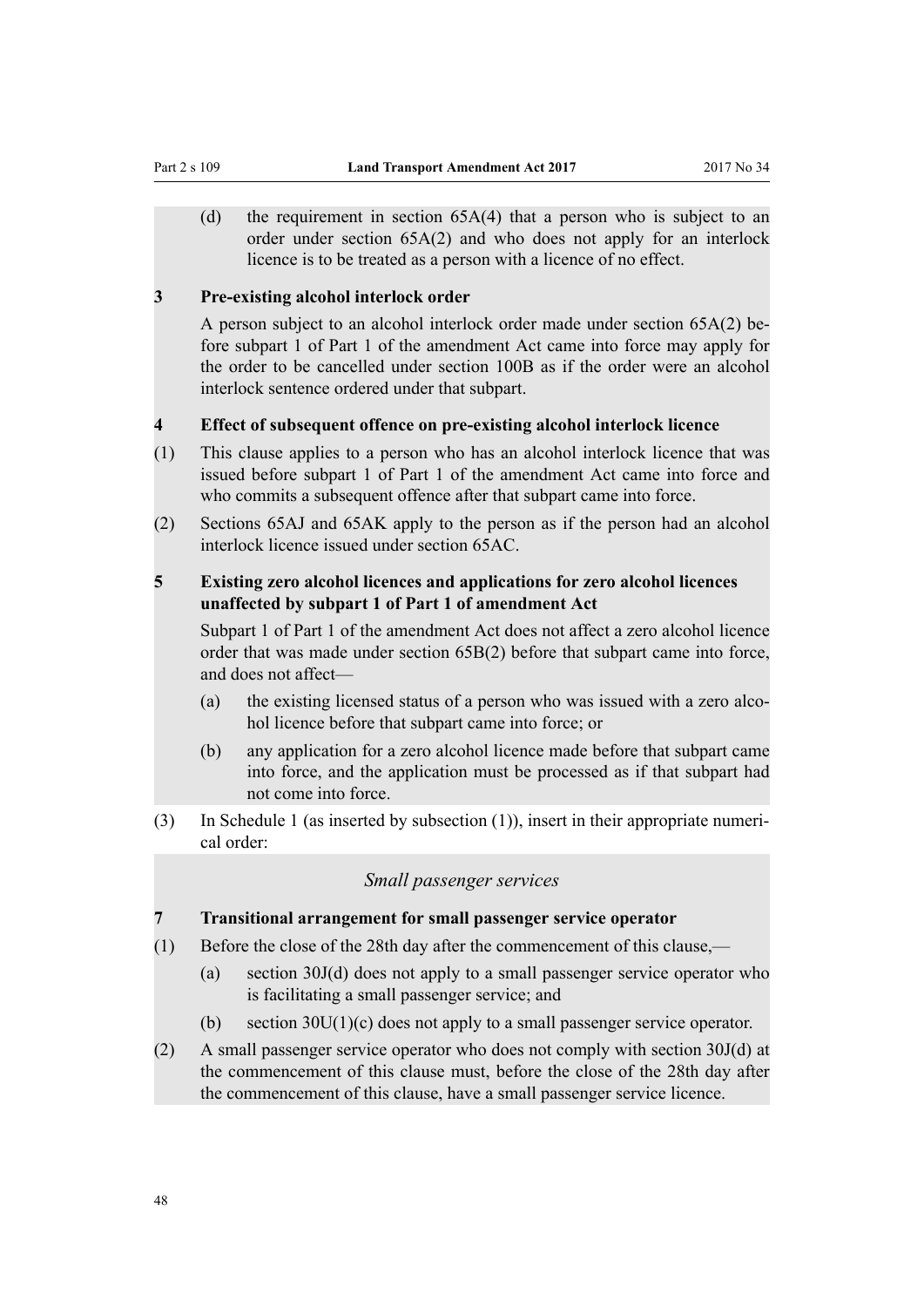- (3) A small passenger service operator whose licence may be suspended under section 30U(1)(c) must, before the close of the 28th day after the commencement of this clause,—
	- (a) ensure that—
		- (i) a person with control of the service in New Zealand lives in New Zealand; or
		- (ii) the operator has a representative who lives in New Zealand; and
	- (b) in the manner required by the Agency, notify the Agency—
		- (i) that the operator meets the requirements of paragraph (a); and
		- (ii) of any address information required under the rules in relation to that person or representative.

# **8 Transitional arrangement for driver using vehicle in small passenger service**

- (1) Before the close of the 28th day after the commencement of this clause, sections 30P(c) and 79AB(1)(c) do not apply to a driver using a vehicle in a small passenger service who has been facilitated to connect with passengers by a facilitator.
- (2) Before the close of the 28th day after the commencement of this clause, a driver using a vehicle in a small passenger service must—
	- (a) have a small passenger service licence; or
	- (b) drive on behalf of the holder of a small passenger service licence; or
	- (c) have been facilitated to connect with passengers by a facilitator who holds a small passenger service licence.

# **9 Transitional arrangement for taxi stands and transit lanes**

Taxi stands, shuttle stands, and transit lanes that may be used by any type of small passenger service vehicle before the commencement of this clause may be used by all small passenger service vehicles until the relevant road controlling authority changes the rules about the vehicles that may use the stands or lanes.

# **10 Existing passenger service licences and applications unaffected by subpart 5 of Part 1 of amendment Act**

- (1) A person who has an existing passenger service licence when subpart 5 of Part 1 of the amendment Act comes into force is deemed to have—
	- (a) a small passenger service licence (as defined in section 2 as amended by subpart 5 of Part 1 of the amendment Act); and
	- (b) a large passenger service licence (as defined in section 2 as amended by subpart 5 of Part 1 of the amendment Act).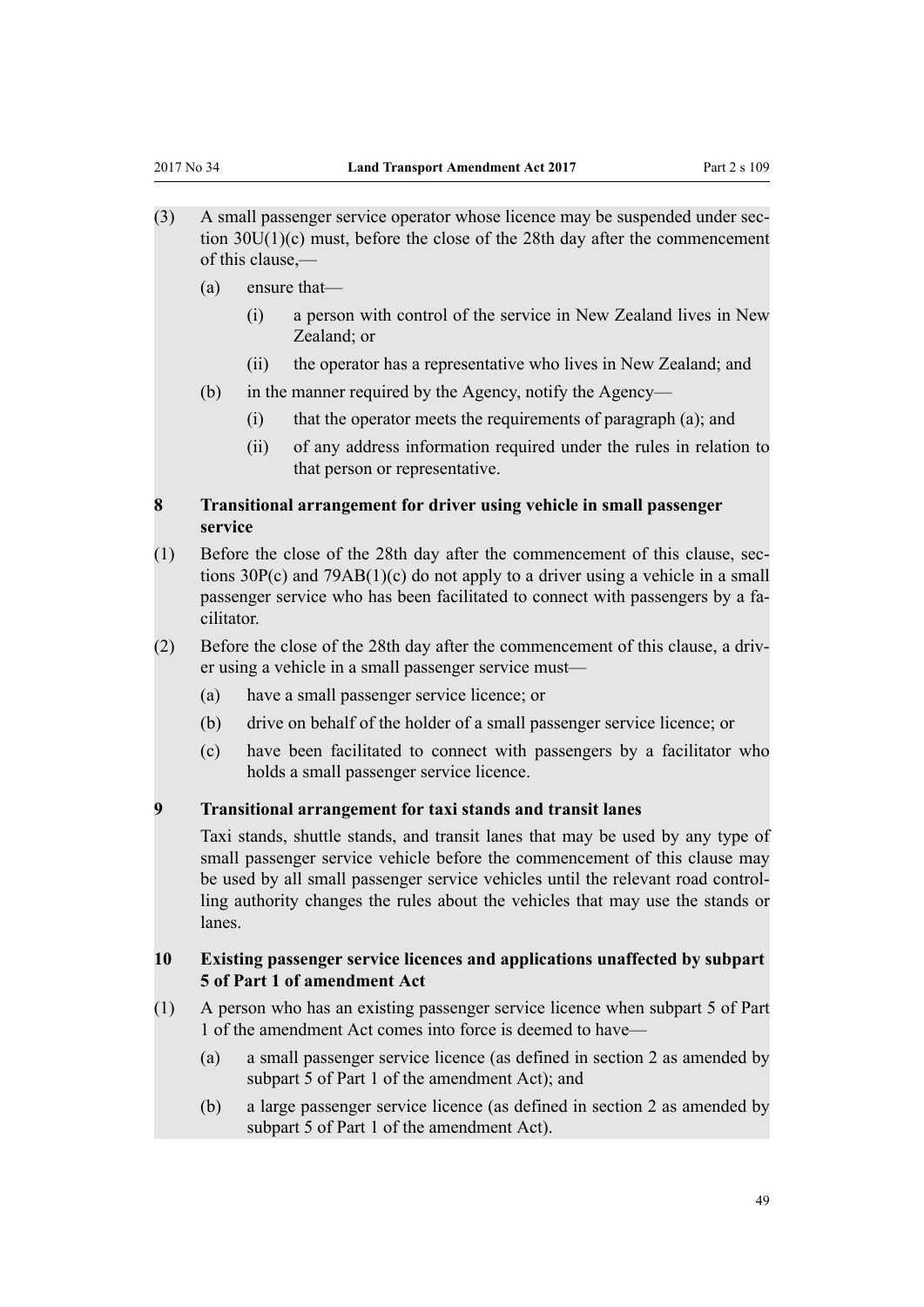- <span id="page-49-0"></span>(2) Except as required by clauses 7 and 8, subpart 5 of Part 1 of the amendment Act does not affect—
	- (a) the existing licensed status of a person who was granted a passenger service licence before that subpart came into force; or
	- (b) any application for a passenger service licence made before that subpart came into force, and the application must be processed as if that subpart had not come into force.

### *Consequential amendments to enactments*

# **110 Consequential amendments to enactments**

- (1) Amend the Acts specified in [Part 1](#page-51-0) of Schedule 2 as set out in that Part (being consequential amendments relating to alcohol interlock sentences).
- (2) Amend the Act specified in [Part 2](#page-51-0) of Schedule 2 as set out in that Part (being consequential amendments relating to heavy vehicles).
- (3) Amend the Acts specified in [Part 3](#page-52-0) of Schedule 2 as set out in that Part (being consequential amendments relating to small passenger services).
- (4) Amend the enactments specified in [Part 1](#page-54-0) of Schedule 3 as set out in that Part (being consequential amendments relating to alcohol interlock sentences).
- (5) Amend the enactment specified in [Part 2](#page-54-0) of Schedule 3 as set out in that Part (being a consequential amendment relating to fare evasion).
- (6) Amend the enactment specified in [Part 3](#page-54-0) of Schedule 3 as set out in that Part (being a consequential amendment relating to fleeing drivers).
- (7) Amend the enactments specified in [Part 4](#page-55-0) of Schedule 3 as set out in that Part (being consequential amendments relating to heavy vehicles).
- (8) Amend the enactments specified in [Part 5](#page-58-0) of Schedule 3 as set out in that Part (being consequential amendments relating to small passenger services).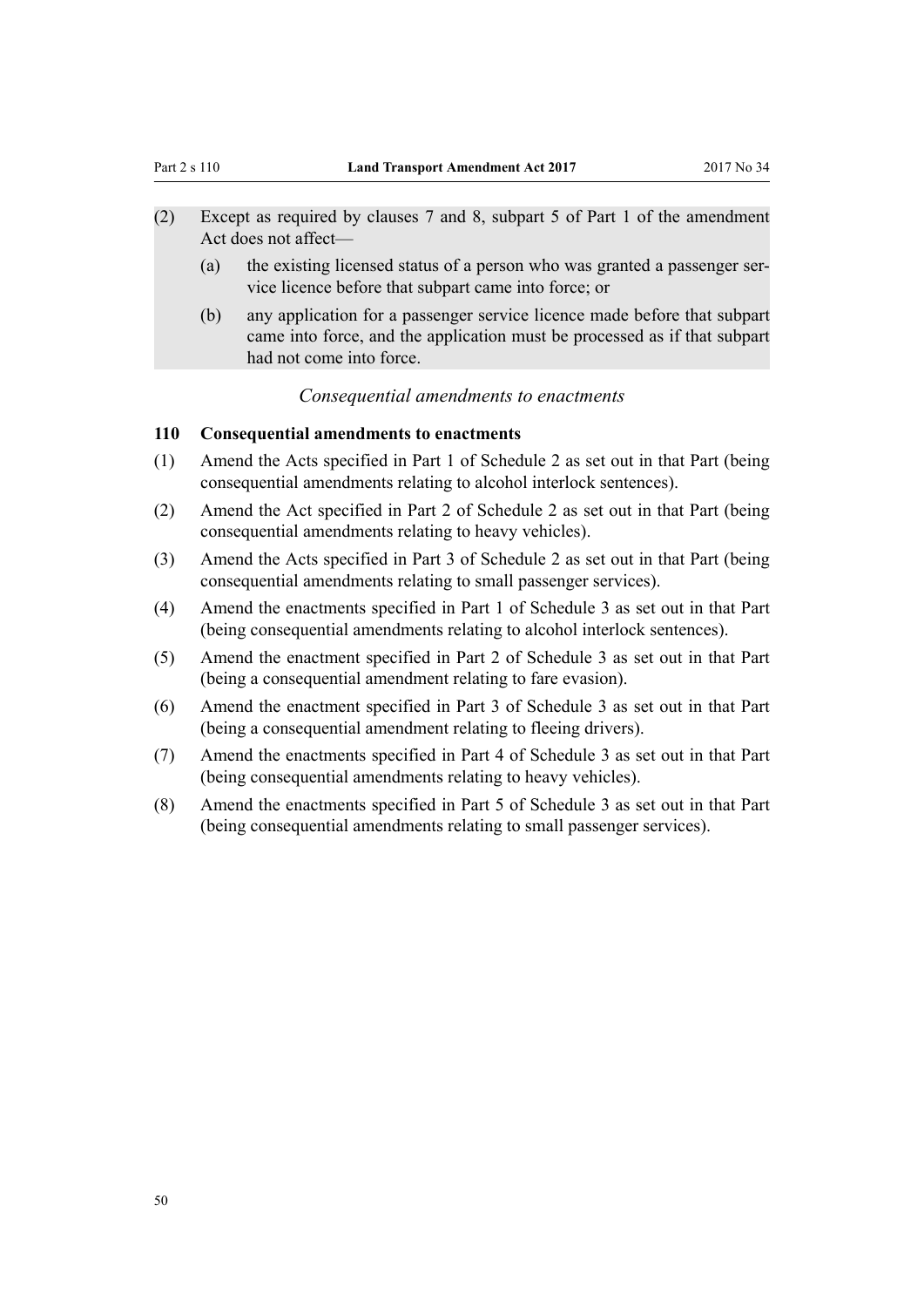# **Schedule 1 New Schedule 1 inserted**

[s 109\(1\)](#page-42-0)

# <span id="page-50-0"></span>**Schedule 1 Transitional, savings, and related provisions**

s 2A

# **Part 1**

# **Provisions relating to Land Transport Amendment Act 2017**

#### **1 Interpretation**

In this Part, **amendment Act** means the Land Transport Amendment Act 2017.

*Heavy vehicles*

# **6 Existing notices given under section 16A to have continuing effect**

- (1) Notices given under section 16A before subpart 4 of Part 1 of the amendment Act comes into force continue to have effect as if that subpart had not come into force.
- (2) Subclause (1) applies until the close of the day that is 12 months after subpart 4 of Part 1 of the amendment Act comes into force.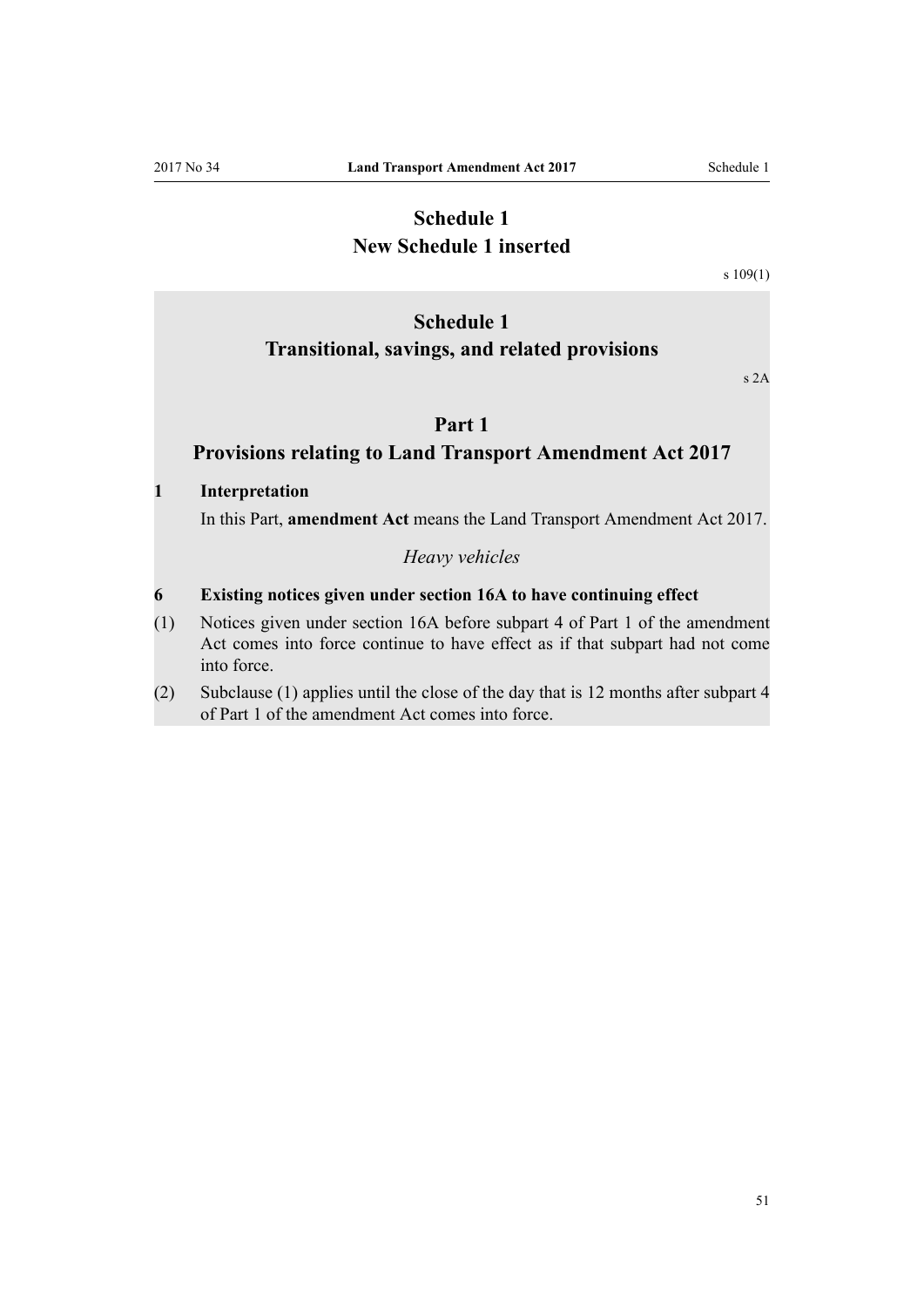# <span id="page-51-0"></span>**Schedule 2 Consequential amendments to Acts**

s  $110(1)–(3)$ 

## **Part 1**

# **Alcohol interlock sentences**

# **[Criminal Procedure Act 2011](http://prd-lgnz-nlb.prd.pco.net.nz/pdflink.aspx?id=DLM3359902) (2011 No 81)**

Replace [section 358\(1\)\(ga\)](http://prd-lgnz-nlb.prd.pco.net.nz/pdflink.aspx?id=DLM3360564) with:

(ga) must, if the offence is a qualifying offence as described in section 65AB(1) of the Land Transport Act 1998, impose an alcohol interlock sentence:

Repeal [section 358\(1\)\(gb\)](http://prd-lgnz-nlb.prd.pco.net.nz/pdflink.aspx?id=DLM3360564).

In section  $358(1)(\text{gc})$ , replace "if that offence is an offence to which section  $65B(1)$ " with "if section 65AI".

#### **[Criminal Records \(Clean Slate\) Act 2004](http://prd-lgnz-nlb.prd.pco.net.nz/pdflink.aspx?id=DLM280839) (2004 No 36)**

Replace section  $7(1)(g)$  with:

(g) no order has ever been made about him or her under section 65 of the Land Transport Act 1998 or under section 30A of the Transport Act 1962.

# **[Sentencing Act 2002](http://prd-lgnz-nlb.prd.pco.net.nz/pdflink.aspx?id=DLM135341) (2002 No 9)**

Replace section 126(ia) with:

(ja) section 65AC (court must impose alcohol interlock sentence):

Replace [section 129\(4\)](http://prd-lgnz-nlb.prd.pco.net.nz/pdflink.aspx?id=DLM136853) with:

- (4) Despite subsection (3), the court must not make an order under that subsection if—
	- (a) it will result in extreme hardship to the offender or undue hardship to any other person; or
	- (b) an interlock is or is to be fitted to the motor vehicle.

# **Part 2**

# **Heavy vehicles**

#### **[Road User Charges Act 2012](http://prd-lgnz-nlb.prd.pco.net.nz/pdflink.aspx?id=DLM3394800) (2012 No 1)**

In [section 5\(1\),](http://prd-lgnz-nlb.prd.pco.net.nz/pdflink.aspx?id=DLM3394838) definition of **gross vehicle mass**, replace "Part 2 of the VDAM Rule 2002" with "section 2(1) of the Land Transport Act 1998".

Replace [section 65\(3\)](http://prd-lgnz-nlb.prd.pco.net.nz/pdflink.aspx?id=DLM3395034) with: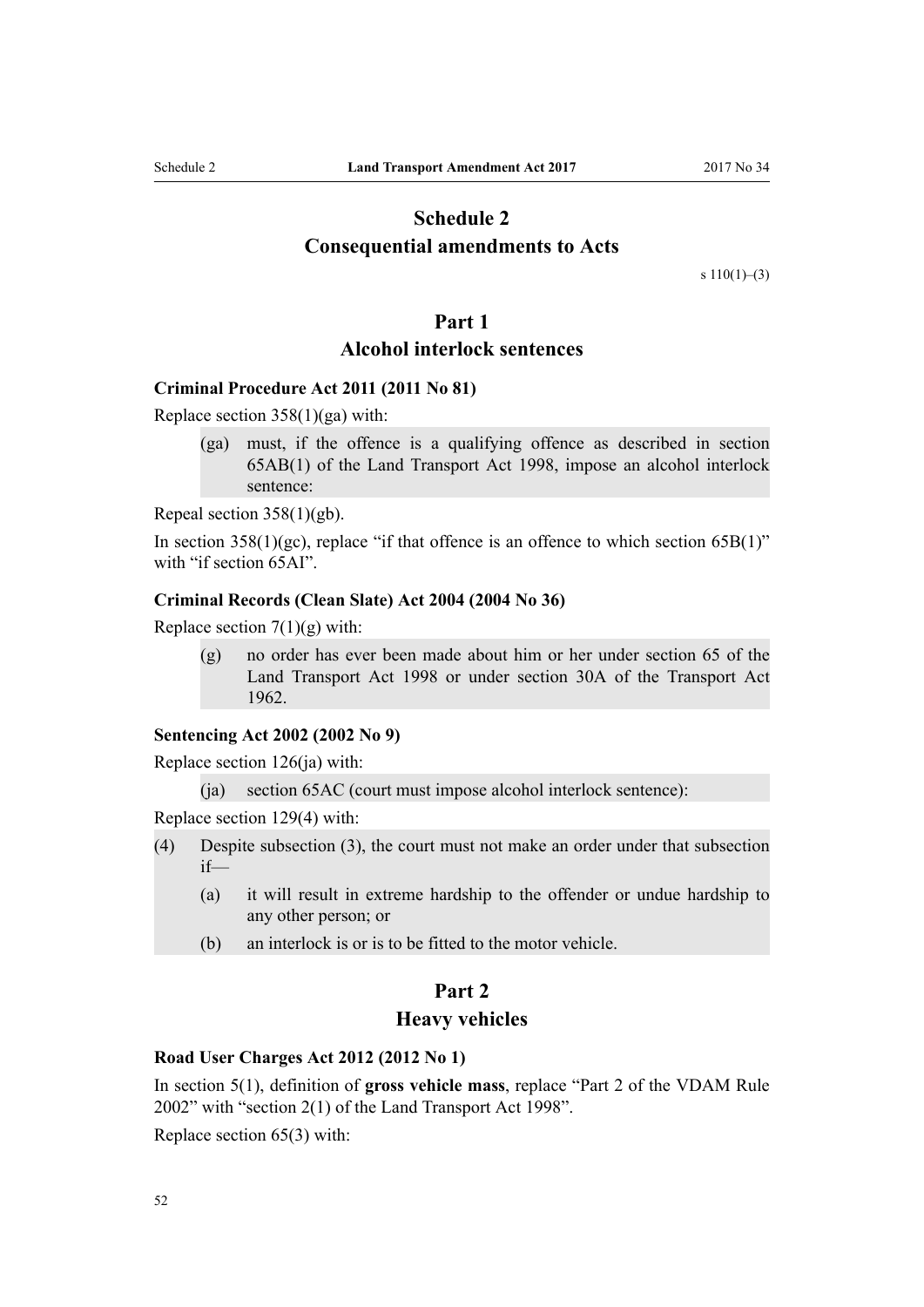#### <span id="page-52-0"></span>**Road User Charges Act 2012 (2012 No 1)***—continued*

- (3) Records required to be kept under subsection (2)—
	- (a) may be used as evidence in a prosecution relating to compliance with requirements in relation to heavy vehicles or heavy traffic in the Land Transport Act 1998 or in regulations or rules made under that Act; but
	- (b) may not be used as evidence in a prosecution for a work time or logbook offence under the Land Transport Act 1998, except as provided for under Part 4B of that Act.

# **Part 3**

#### **Small passenger services**

### **[Income Tax Act 2007](http://prd-lgnz-nlb.prd.pco.net.nz/pdflink.aspx?id=DLM1512300) (2007 No 97)**

In [section EE 29\(3\)\(c\),](http://prd-lgnz-nlb.prd.pco.net.nz/pdflink.aspx?id=DLM1514598) replace "taxi" with "small passenger service vehicle".

In [section YA 1](http://prd-lgnz-nlb.prd.pco.net.nz/pdflink.aspx?id=DLM1520575), definition of **car**, paragraph (b)(iii), replace "taxi" with "small passenger service vehicle".

In [section YA 1](http://prd-lgnz-nlb.prd.pco.net.nz/pdflink.aspx?id=DLM1520575), insert in its appropriate alphabetical order,—

**small passenger service vehicle** has the same meaning as in section 2(1) of the Land Transport Act 1998.

In [section YA 1](http://prd-lgnz-nlb.prd.pco.net.nz/pdflink.aspx?id=DLM1520575), repeal the definition of **taxi**.

#### **[Land Transport Management Act 2003](http://prd-lgnz-nlb.prd.pco.net.nz/pdflink.aspx?id=DLM226229) (2003 No 118)**

In [section 5\(1\)](http://prd-lgnz-nlb.prd.pco.net.nz/pdflink.aspx?id=DLM226238), repeal the definition of **taxi service**.

Replace [section 119\(1\)\(b\)](http://prd-lgnz-nlb.prd.pco.net.nz/pdflink.aspx?id=DLM5285418) with:

(b) provide any financial assistance to any operator or user of any other passenger service in a small passenger service vehicle.

In section  $120(1)(a)(vii)$ , replace "taxi services or shuttle services" with "passenger services in small passenger service vehicles".

#### **[Local Government Act 1974](http://prd-lgnz-nlb.prd.pco.net.nz/pdflink.aspx?id=DLM415531) (1974 No 66)**

In [section 339\(1\),](http://prd-lgnz-nlb.prd.pco.net.nz/pdflink.aspx?id=DLM420492) replace "taxi passengers" with "small passenger service vehicle passengers".

#### **[Smoke-free Environments Act 1990](http://prd-lgnz-nlb.prd.pco.net.nz/pdflink.aspx?id=DLM223190) (1990 No 108)**

In section  $2(1)$ ,—

- (a) repeal the definition of **operating taxi**; and
- (b) repeal the definition of **passenger service vehicle** and **small passenger service vehicle**.

Replace section  $9(1)$  to (3) with:

(1) This section applies to the following (**passenger service vehicles**):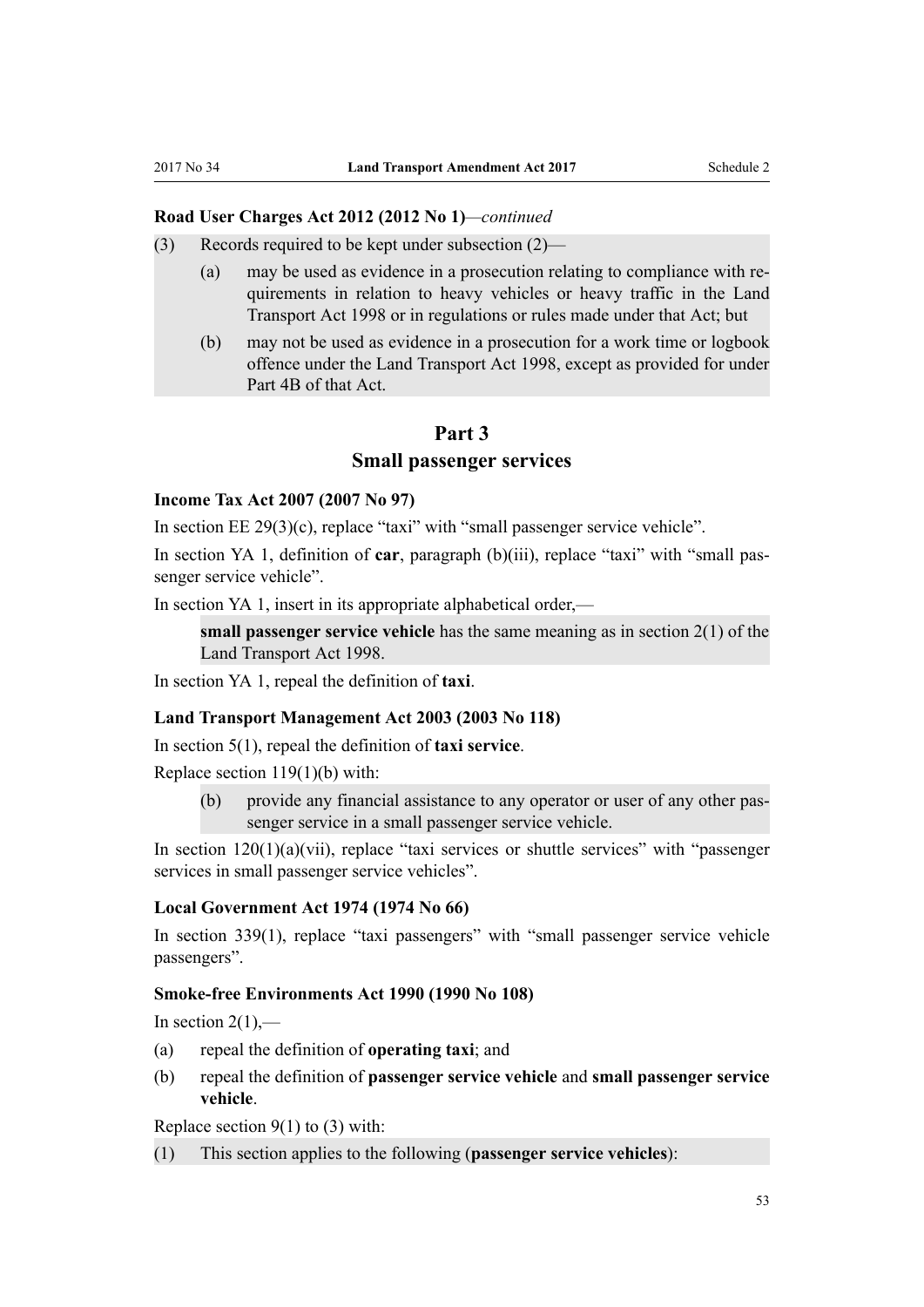#### **Smoke-free Environments Act 1990 (1990 No 108)***—continued*

- (a) a large passenger service vehicle while it is carrying passengers:
- (b) a small passenger service vehicle at all times except when it is returning from carrying a passenger at the end of a shift:
- (c) a vehicle being used in a small passenger service.
- (2) The operator of a passenger service vehicle must not permit any person to smoke in the vehicle.
- (3) No person may smoke in a passenger service vehicle.
- (4) In this section,—

**large passenger service vehicle** has the same meaning as in section 2(1) of the Land Transport Act 1998

**small passenger service** has the same meaning as in section 2(1) of the Land Transport Act 1998

**small passenger service vehicle** has the same meaning as in section 2(1) of the Land Transport Act 1998.

In [section 17\(4\),](http://prd-lgnz-nlb.prd.pco.net.nz/pdflink.aspx?id=DLM223968) replace "subsection  $(1)$  or subsection  $(1A)$  of section 9" with "section 9(2)".

#### **[Terrorism Suppression Act 2002](http://prd-lgnz-nlb.prd.pco.net.nz/pdflink.aspx?id=DLM151490) (2002 No 34)**

In [section 4\(1\)](http://prd-lgnz-nlb.prd.pco.net.nz/pdflink.aspx?id=DLM152400), definition of **public transportation system**, replace "taxis" with "small passenger vehicles".

In [section 4\(1\),](http://prd-lgnz-nlb.prd.pco.net.nz/pdflink.aspx?id=DLM152400) definition of **State or government facility**, replace "taxi" with "small passenger vehicle".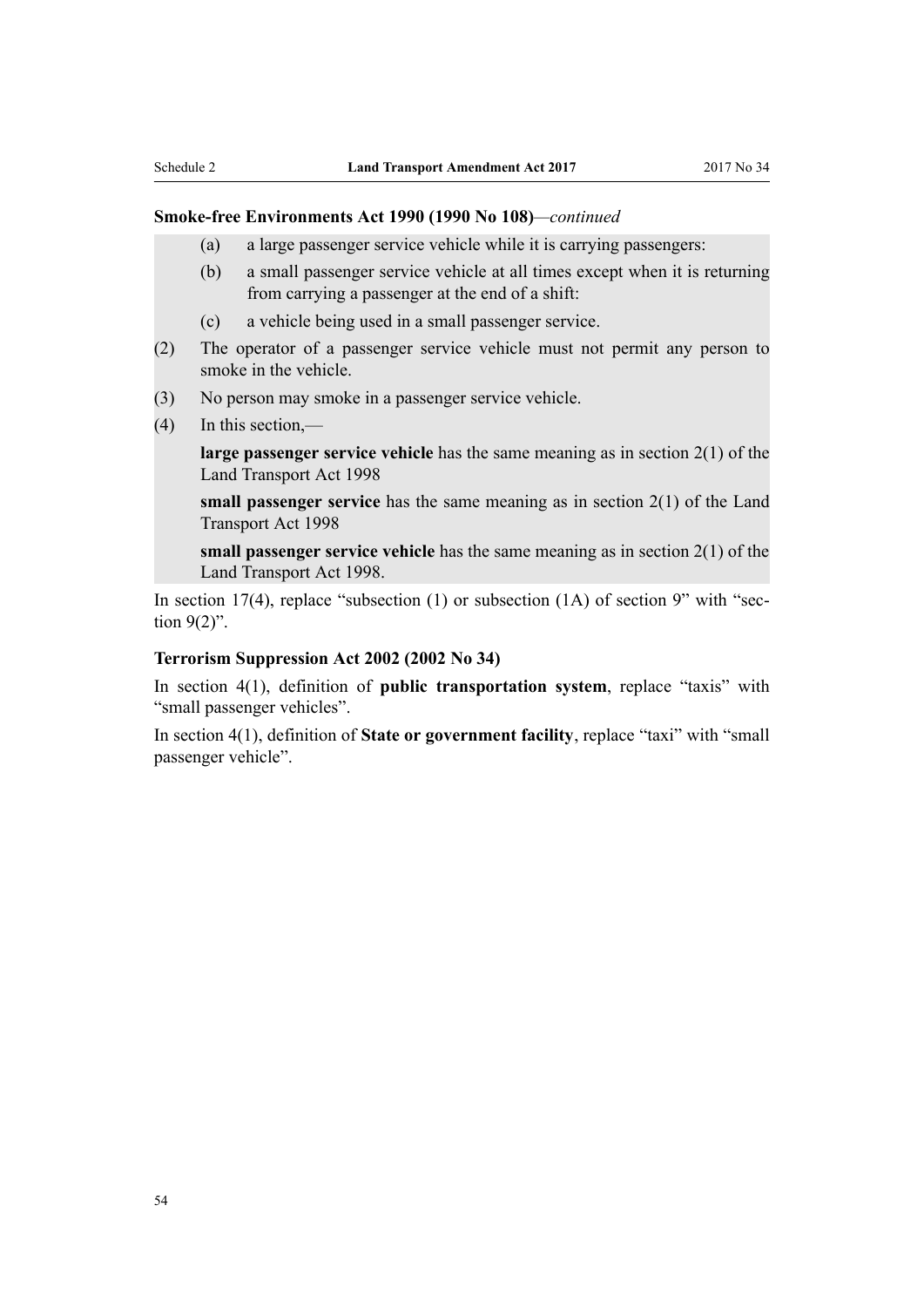# **Schedule 3**

# <span id="page-54-0"></span>**Consequential amendments to other enactments**

s  $110(4)–(8)$ 

## **Part 1**

# **Alcohol interlock sentences**

## **[Land Transport \(Alcohol Interlock\) Regulations 2012](http://prd-lgnz-nlb.prd.pco.net.nz/pdflink.aspx?id=DLM4629300) (SR 2012/202)**

In [regulation 4\(1\)](http://prd-lgnz-nlb.prd.pco.net.nz/pdflink.aspx?id=DLM4629315), definition of **driver**, paragraph (a), replace "an order made under section  $65A(2)(b)(i)$ " with "an alcohol interlock sentence".

After regulation  $5(2)(b)(ix)$ , insert:

(x) is serving a prison sentence; or

# **[Land Transport \(Driver Licensing and Driver Testing Fees\) Regulations 1999](http://prd-lgnz-nlb.prd.pco.net.nz/pdflink.aspx?id=DLM279069) (SR 1999/93)**

In [regulation 7\(1\)](http://prd-lgnz-nlb.prd.pco.net.nz/pdflink.aspx?id=DLM279512), replace "section 65A(2)" with "section 65AC".

In [regulation 7\(2\),](http://prd-lgnz-nlb.prd.pco.net.nz/pdflink.aspx?id=DLM279512) replace "section  $65B(2)$ " with "section  $65AC(2)(d)$ ,  $65AI(c)$ , or  $100B(2)(b)$ ".

# **Part 2**

#### **Fare evasion**

## **[Land Transport \(Offences and Penalties\) Regulations 1999](http://prd-lgnz-nlb.prd.pco.net.nz/pdflink.aspx?id=DLM280109) (SR 1999/99)**

In [Schedule 1,](http://prd-lgnz-nlb.prd.pco.net.nz/pdflink.aspx?id=DLM280158) replace the item relating to section 79M of the Land Transport Act 1998 with:

| $79M(1)$ or<br>(2)(a) | Failing to pay passenger<br>service fare or public transport<br>service fare                                                                                                        |  | 150 |  |
|-----------------------|-------------------------------------------------------------------------------------------------------------------------------------------------------------------------------------|--|-----|--|
| 79M(2)(b)             | Failing to provide evidence of<br>having paid public transport<br>service fare (in response to<br>enforcement officer's direction<br>made in accordance with<br>section $128F(1)$ ) |  | 150 |  |

# **Part 3 Fleeing drivers**

## **[Land Transport \(Offences and Penalties\) Regulations 1999](http://prd-lgnz-nlb.prd.pco.net.nz/pdflink.aspx?id=DLM280109) (SR 1999/99)**

In [Schedule 2](http://prd-lgnz-nlb.prd.pco.net.nz/pdflink.aspx?id=DLM280512), revoke the first 2 items relating to section  $52(1)(c)$  of the Land Transport Act 1998.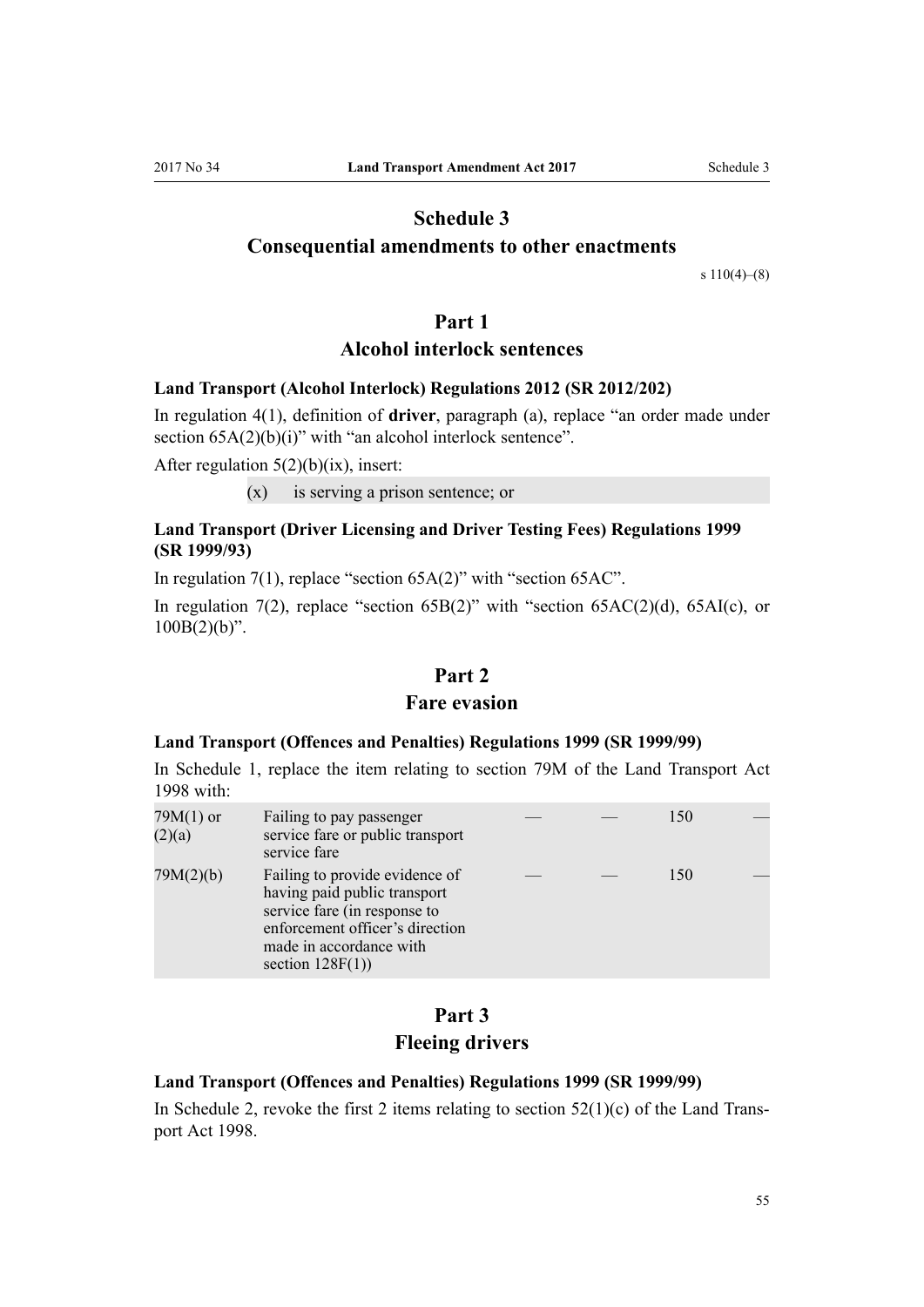<span id="page-55-0"></span>**Land Transport (Offences and Penalties) Regulations 1999 (SR 1999/99)***—continued*

In [Schedule 4,](http://prd-lgnz-nlb.prd.pco.net.nz/pdflink.aspx?id=DLM280543) form, Part 1, replace "**Advice to driver (***or* **operator)**" with "**Advice to driver** *or* **operator** *or* **owner** *or* **registered person**".

In [Schedule 4,](http://prd-lgnz-nlb.prd.pco.net.nz/pdflink.aspx?id=DLM280543) form, Part 1, replace "that you drove the vehicle on a road" with "the vehicle was driven on a road".

In [Schedule 4,](http://prd-lgnz-nlb.prd.pco.net.nz/pdflink.aspx?id=DLM280543) form, Part 1, replace "**The vehicle driven (***or* **operated) by you**" with "**The vehicle**".

In [Schedule 4](http://prd-lgnz-nlb.prd.pco.net.nz/pdflink.aspx?id=DLM280543), form, Part 1, replace "your rights" with "rights".

In [Schedule 4,](http://prd-lgnz-nlb.prd.pco.net.nz/pdflink.aspx?id=DLM280543) form, Part 1, replace " $\qquad$  (d) you failed to stop" with " $\qquad$  (d) the driver failed to stop or to remain stopped".

In [Schedule 4,](http://prd-lgnz-nlb.prd.pco.net.nz/pdflink.aspx?id=DLM280543) form, Part 2, paragraph 4(b)(iv), replace "stop" with "stop (or remain stopped)".

In [Schedule 4](http://prd-lgnz-nlb.prd.pco.net.nz/pdflink.aspx?id=DLM280543), form, Part 2, paragraph  $4(b)(iv)$ , replace "section 114(1) or (2)" with "section 114".

In [Schedule 4,](http://prd-lgnz-nlb.prd.pco.net.nz/pdflink.aspx?id=DLM280543) form, Part 2, paragraph 4(d), replace "section 114(1) or (2)" with "section 114".

In [Schedule 4,](http://prd-lgnz-nlb.prd.pco.net.nz/pdflink.aspx?id=DLM280543) form, Part 2, paragraph  $4(e)$ , replace "section  $114(1)$  or  $(2)$ " with "section 114".

In [Schedule 4](http://prd-lgnz-nlb.prd.pco.net.nz/pdflink.aspx?id=DLM280543), form, Part 2, paragraph 4(e), after "(whichever applies)", insert "; or". In [Schedule 4](http://prd-lgnz-nlb.prd.pco.net.nz/pdflink.aspx?id=DLM280543), form, Part 2, after paragraph 4(e), insert:

- (f) if section 96(1AB) of the Act applies, the registered person (not being the driver who failed to stop (or remain stopped)) either—
	- (i) did not know, and could not reasonably have been expected to know, the identity of the driver; or
	- (ii) has otherwise provided the information requested under section 118(4) of the Act.

# **Part 4**

#### **Heavy vehicles**

#### **[Heavy Motor Vehicle Regulations 1974](http://prd-lgnz-nlb.prd.pco.net.nz/pdflink.aspx?id=DLM43788) (SR 1974/218)**

In [regulation 2\(1\),](http://prd-lgnz-nlb.prd.pco.net.nz/pdflink.aspx?id=DLM43793) definition of **heavy motor vehicle**, replace "gross laden weight" with "gross vehicle mass".

In [regulation 11](http://prd-lgnz-nlb.prd.pco.net.nz/pdflink.aspx?id=DLM44715), replace "weight" with "mass" in each place.

#### **[Land Transport \(Offences and Penalties\) Regulations 1999](http://prd-lgnz-nlb.prd.pco.net.nz/pdflink.aspx?id=DLM280109) (SR 1999/99)**

In [Schedule 1A,](http://prd-lgnz-nlb.prd.pco.net.nz/pdflink.aspx?id=DLM280187) table 1, replace "weight" with "mass" in each place.

In [Schedule 1A,](http://prd-lgnz-nlb.prd.pco.net.nz/pdflink.aspx?id=DLM280187) table 2, replace "weights" with "mass" in each place.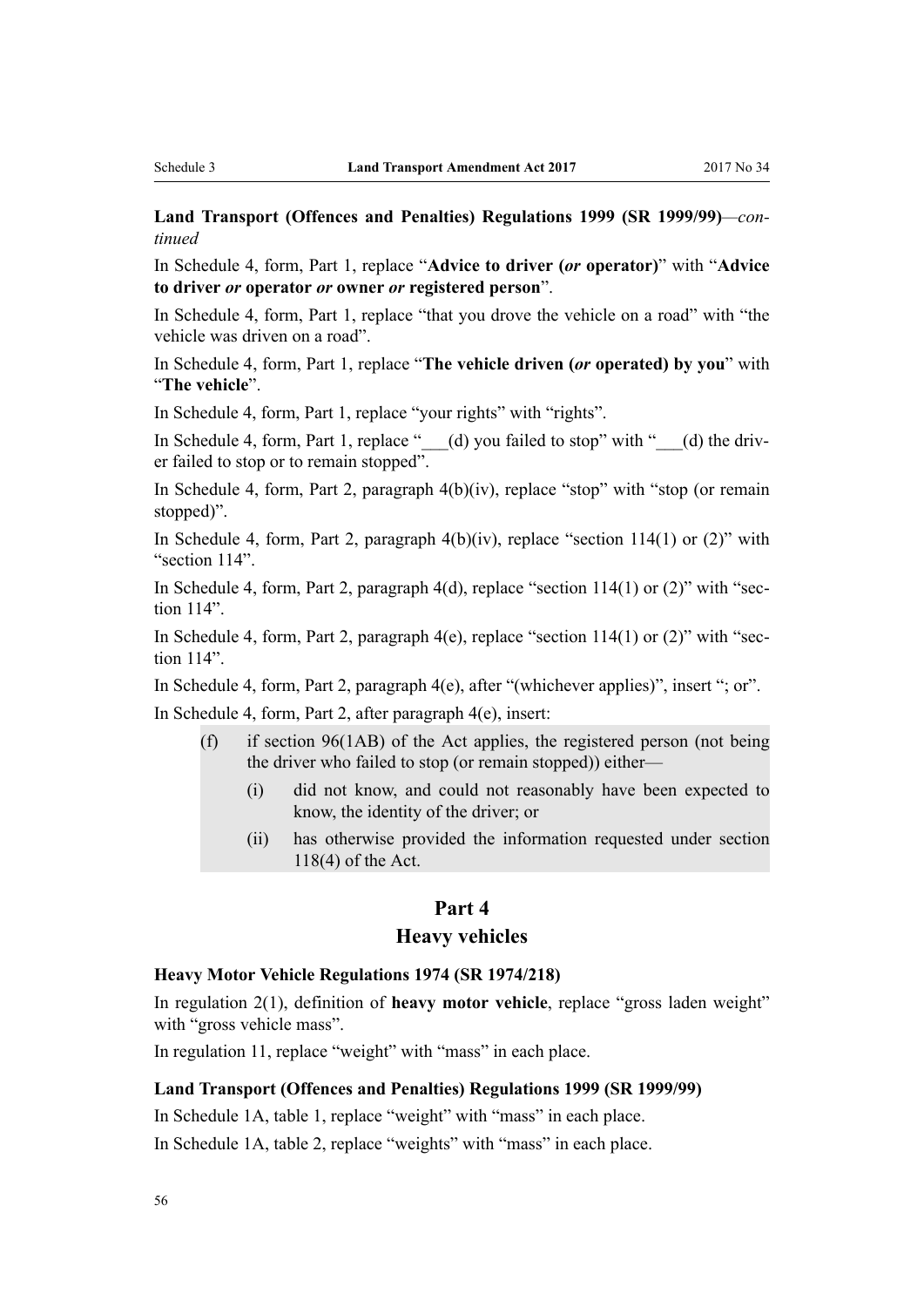# **Land Transport (Offences and Penalties) Regulations 1999 (SR 1999/99)***—continued*

In [Schedule 1A,](http://prd-lgnz-nlb.prd.pco.net.nz/pdflink.aspx?id=DLM280187) table 2, replace "weight" with "mass".

In [Schedule 1A,](http://prd-lgnz-nlb.prd.pco.net.nz/pdflink.aspx?id=DLM280187) replace the heading to clause 1 with "**Mass on individual axles**".

In [Schedule 1A,](http://prd-lgnz-nlb.prd.pco.net.nz/pdflink.aspx?id=DLM280187) clause 1, replace "weight" with "mass" in each place.

In [Schedule 1A,](http://prd-lgnz-nlb.prd.pco.net.nz/pdflink.aspx?id=DLM280187) replace the heading to clause 2 with "**Sum of axle mass on 2 or more consecutive axles**".

In [Schedule 1A,](http://prd-lgnz-nlb.prd.pco.net.nz/pdflink.aspx?id=DLM280187) clause 2, replace "total" with "sum" in each place.

In [Schedule 1A,](http://prd-lgnz-nlb.prd.pco.net.nz/pdflink.aspx?id=DLM280187) clause 2, replace "weights" with "mass" in each place.

In [Schedule 1A,](http://prd-lgnz-nlb.prd.pco.net.nz/pdflink.aspx?id=DLM280187) heading to clause 3, replace "**weight**" with "**mass**".

In [Schedule 1A,](http://prd-lgnz-nlb.prd.pco.net.nz/pdflink.aspx?id=DLM280187) clause 3, replace "weight" with "mass".

In [Schedule 1A,](http://prd-lgnz-nlb.prd.pco.net.nz/pdflink.aspx?id=DLM280187) clause 3, replace "total of axle weights" with "total axle mass".

In [Schedule 1A,](http://prd-lgnz-nlb.prd.pco.net.nz/pdflink.aspx?id=DLM280187) heading to clause 4, replace "**weight**" with "**mass**".

In [Schedule 1A,](http://prd-lgnz-nlb.prd.pco.net.nz/pdflink.aspx?id=DLM280187) clause 4, replace "weight" with "mass".

In [Schedule 1A,](http://prd-lgnz-nlb.prd.pco.net.nz/pdflink.aspx?id=DLM280187) clause 4, replace "weights" with "mass".

In [Schedule 1A,](http://prd-lgnz-nlb.prd.pco.net.nz/pdflink.aspx?id=DLM280187) replace clause 5 with:

## **5 Weighing tolerances**

The axle mass measured (or, in the case of an offence referred to in table 2, the total of the mass measured on the axles) is to be reduced by the following amounts:

- (a) 0.5 tonnes for any mass measured on any axle:
- (b) 0.5 tonnes for any mass measured on any twin-steer axle set:
- (c) 1.0 tonne for any mass measured on any other axle set (except in a case to which paragraph (d) applies):
- $(d)$  0.5 tonnes.—
	- (i) in the case of a single vehicle that is not part of a combination vehicle, for any mass measured on all axles of that vehicle:
	- (ii) in the case of a combination vehicle, for any mass measured on all axles of that combination vehicle.

In [Schedule 1B](http://prd-lgnz-nlb.prd.pco.net.nz/pdflink.aspx?id=DLM280197), Part 3, table 1, replace "weight" with "mass" in each place.

In [Schedule 1B](http://prd-lgnz-nlb.prd.pco.net.nz/pdflink.aspx?id=DLM280197), Part 3, table 2, replace "weights" with "mass" in each place.

In [Schedule 1B](http://prd-lgnz-nlb.prd.pco.net.nz/pdflink.aspx?id=DLM280197), Part 3, table 2, replace "weight" with "mass".

In [Schedule 1B](http://prd-lgnz-nlb.prd.pco.net.nz/pdflink.aspx?id=DLM280197), Part 3, replace the heading to clause 1 with "**Mass on individual axles**".

In [Schedule 1B](http://prd-lgnz-nlb.prd.pco.net.nz/pdflink.aspx?id=DLM280197), Part 3, clause 1, replace "weight" with "mass" in each place.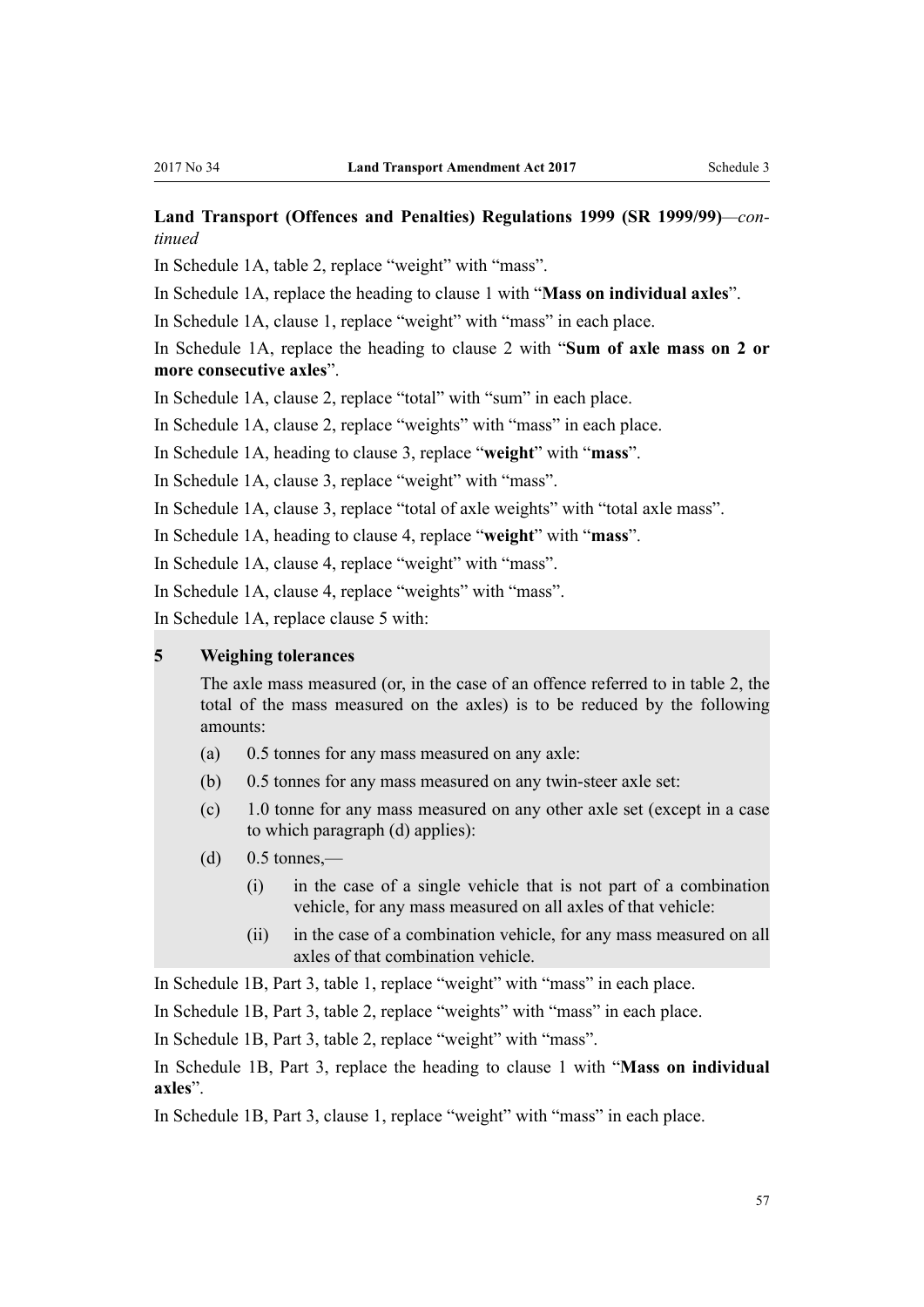# **Land Transport (Offences and Penalties) Regulations 1999 (SR 1999/99)***—continued*

In [Schedule 1B,](http://prd-lgnz-nlb.prd.pco.net.nz/pdflink.aspx?id=DLM280197) Part 3, replace the heading to clause 2 with "**Sum of axle mass on 2 or more consecutive axles**".

In [Schedule 1B](http://prd-lgnz-nlb.prd.pco.net.nz/pdflink.aspx?id=DLM280197), Part 3, clause 2, replace "total of the weights" with "sum of the mass" in each place.

In [Schedule 1B](http://prd-lgnz-nlb.prd.pco.net.nz/pdflink.aspx?id=DLM280197), Part 3, heading to clause 3, replace "**weight**" with "**mass**".

In [Schedule 1B](http://prd-lgnz-nlb.prd.pco.net.nz/pdflink.aspx?id=DLM280197), Part 3, clause 3, replace "weight" with "mass".

In [Schedule 1B](http://prd-lgnz-nlb.prd.pco.net.nz/pdflink.aspx?id=DLM280197), Part 3, clause 3, replace "total of axle weights" with "total axle mass".

In [Schedule 1B](http://prd-lgnz-nlb.prd.pco.net.nz/pdflink.aspx?id=DLM280197), Part 3, heading to clause 4, replace "**weight**" with "**mass**".

In [Schedule 1B](http://prd-lgnz-nlb.prd.pco.net.nz/pdflink.aspx?id=DLM280197), Part 3, clause 4, replace "weight" with "mass".

In [Schedule 1B](http://prd-lgnz-nlb.prd.pco.net.nz/pdflink.aspx?id=DLM280197), Part 3, clause 4, replace "weights" with "mass".

In [Schedule 1B](http://prd-lgnz-nlb.prd.pco.net.nz/pdflink.aspx?id=DLM280197), Part 3, replace clause 5 with:

### **5 Weighing tolerances**

The axle mass measured (or, in the case of an offence referred to in table 2, the total of the mass measured on the axles) is to be reduced by the following amounts:

- (a) 0.5 tonnes for any mass measured on any axle:
- (b) 0.5 tonnes for any mass measured on any twin-steer axle set:
- (c) 1.0 tonne for any mass measured on any other axle set (except in a case to which paragraph (d) applies):
- $(d)$  0.5 tonnes.—
	- (i) in the case of a single vehicle that is not part of a combination vehicle, for any mass measured on all axles of that vehicle:
	- (ii) in the case of a combination vehicle, for any mass measured on all axles of that combination vehicle.

## **[Land Transport Rule: Heavy Vehicle Brakes 2006](https://www.nzta.govt.nz/resources/rules/heavy-vehicle-brakes-2006-index/)**

In Part 2, replace the definition of **gross vehicle mass** with:

**gross vehicle mass** has the same meaning as in the Land Transport Act 1998

## **[Land Transport Rule: Heavy Vehicles 2004](https://nzta.govt.nz/resources/rules/heavy-vehicles-2004-index/)**

In Part 2, replace the definition of **gross vehicle mass** with:

**gross vehicle mass** has the same meaning as in the Land Transport Act 1998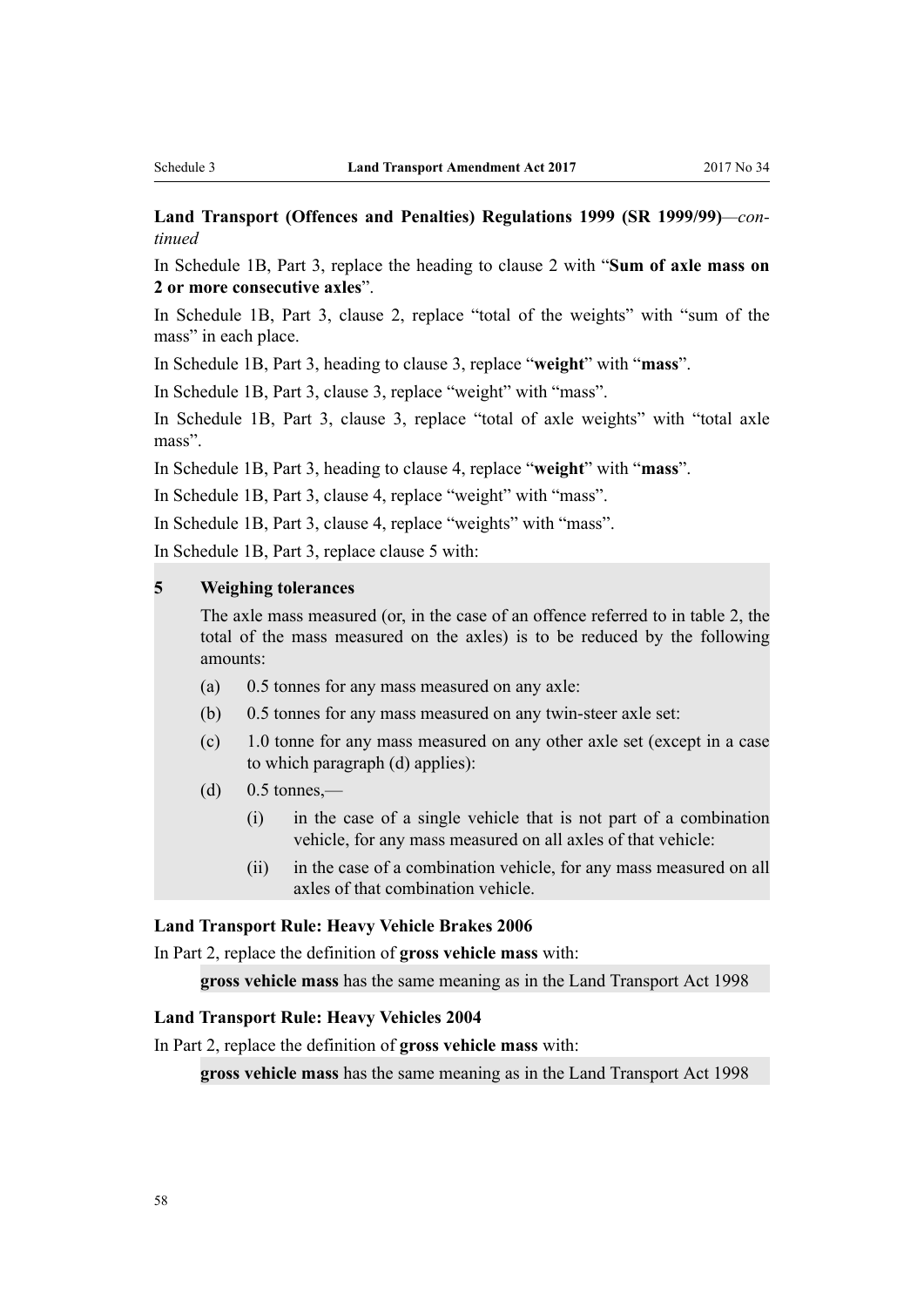## <span id="page-58-0"></span>**[Land Transport Rule: Operator Licensing 2007](https://www.nzta.govt.nz/resources/rules/operator-licensing-2007/)**

In Part 2, definition of **goods service**, paragraphs (a) and (b), replace "gross laden weight" with "gross vehicle mass".

In Part 2, revoke the definition of **gross laden weight**.

In Part 2, replace the definition of **gross vehicle mass** with:

**gross vehicle mass** has the same meaning as in the Land Transport Act 1998

In Part 2, definition of **rental service**, paragraph (b), replace "gross laden weight" with "gross vehicle mass".

#### **[Land Transport Rule: Vehicle Dimensions and Mass 2016](https://www.nzta.govt.nz/resources/rules/vehicle-dimensions-and-mass-2016/)**

In Part 2, replace the definition of **gross vehicle mass** with:

**gross vehicle mass** has the same meaning as in the Land Transport Act 1998

#### **[Land Transport Rule: Vehicle Standards Compliance 2002](https://www.nzta.govt.nz/resources/rules/vehicle-standards-compliance-2002-index/)**

In Part 2, definition of **all-terrain vehicle**, paragraph (d), replace "gross laden weight" with "gross vehicle mass".

In Part 2, revoke the definition of **gross laden weight**.

In Part 2, replace the definition of **gross vehicle mass** with:

**gross vehicle mass** has the same meaning as in the Land Transport Act 1998

## **Part 5**

#### **Small passenger vehicles**

#### **[Accident Compensation \(Ancillary Services\) Regulations 2002](http://prd-lgnz-nlb.prd.pco.net.nz/pdflink.aspx?id=DLM109328) (SR 2002/13)**

In [regulation 11\(1\)](http://prd-lgnz-nlb.prd.pco.net.nz/pdflink.aspx?id=DLM109358), replace ", hire car, non-scheduled shuttle, or non-scheduled water taxi" with "or other non-scheduled passenger service".

#### **[Jury Rules 1990](http://prd-lgnz-nlb.prd.pco.net.nz/pdflink.aspx?id=DLM140657) (SR 1990/226)**

In [rule 28\(4\)](http://prd-lgnz-nlb.prd.pco.net.nz/pdflink.aspx?id=DLM141224), replace "taxi" with "small passenger service vehicle" in each place.

#### **[Land Transport \(Driver Licensing\) Rule 1999](http://prd-lgnz-nlb.prd.pco.net.nz/pdflink.aspx?id=DLM280561) (SR 1999/100)**

In [rule 2\(1\),](http://prd-lgnz-nlb.prd.pco.net.nz/pdflink.aspx?id=DLM280567) replace the definition of **large passenger service vehicle** with:

**large passenger service vehicle** has the same meaning as in the Land Transport Act 1998

In [rule 2\(1\),](http://prd-lgnz-nlb.prd.pco.net.nz/pdflink.aspx?id=DLM280567) replace the definition of **passenger service** with:

**passenger service** has the same meaning as in the Land Transport Act 1998

In [rule 2\(1\),](http://prd-lgnz-nlb.prd.pco.net.nz/pdflink.aspx?id=DLM280567) replace the definition of **small passenger service vehicle** with:

**small passenger service vehicle** has the same meaning as in section 2(1) of the Land Transport Act 1998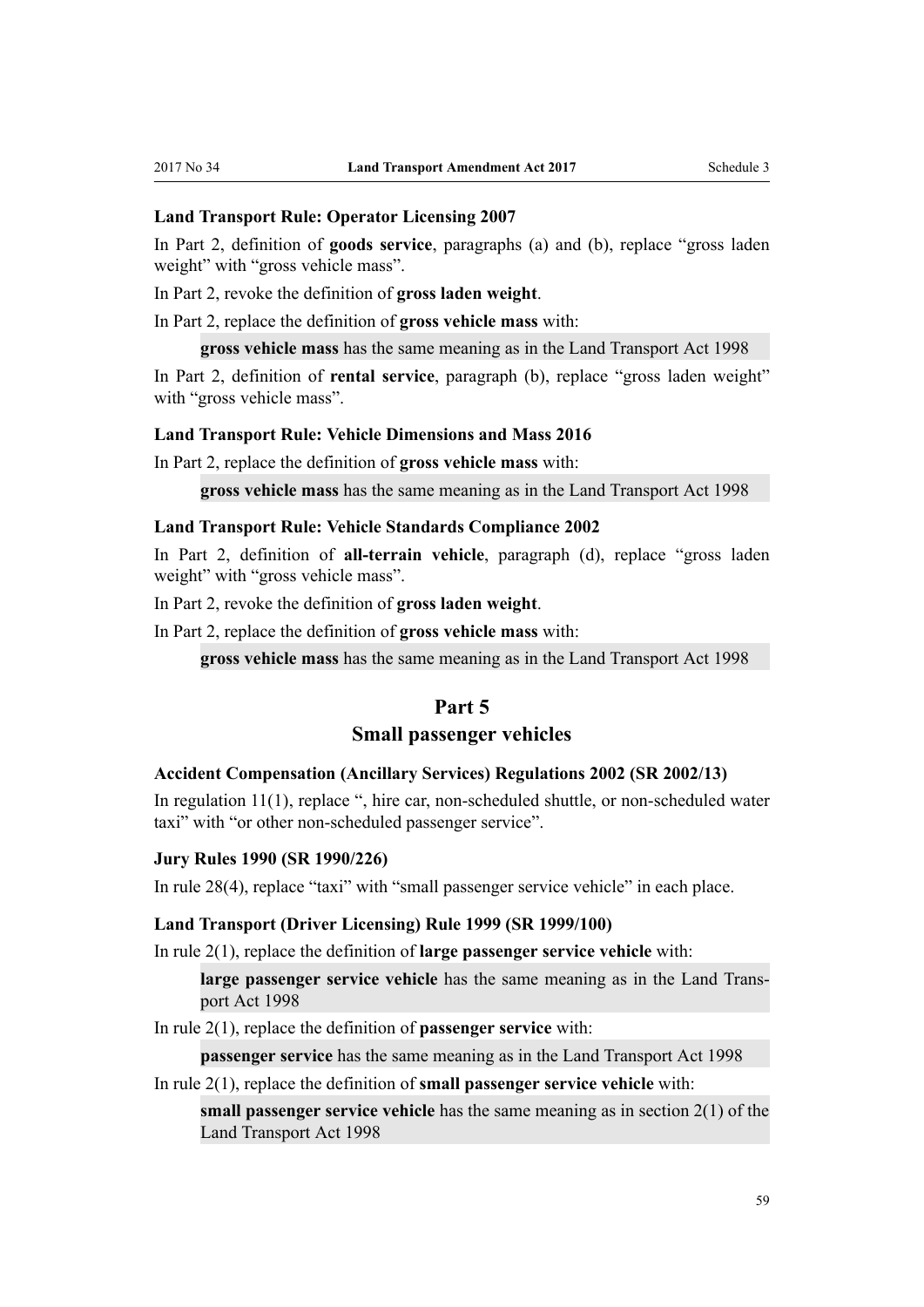#### **Land Transport (Driver Licensing) Rule 1999 (SR 1999/100)***—continued*

In [rule 26\(2\)\(h\),](http://prd-lgnz-nlb.prd.pco.net.nz/pdflink.aspx?id=DLM281374) after "chauffeur", insert "; or".

After [rule 26\(2\)\(h\)](http://prd-lgnz-nlb.prd.pco.net.nz/pdflink.aspx?id=DLM281374), insert:

(i) when the motor vehicle is being used in a facilitated cost-sharing arrangement.

Revoke [rule 27\(1\)\(d\)](http://prd-lgnz-nlb.prd.pco.net.nz/pdflink.aspx?id=DLM281383).

Revoke [rule 93\(b\)\(i\).](http://prd-lgnz-nlb.prd.pco.net.nz/pdflink.aspx?id=DLM281990)

#### **[Land Transport \(Road User\) Rule 2004](http://prd-lgnz-nlb.prd.pco.net.nz/pdflink.aspx?id=DLM302187) (SR 2004/427)**

In [rule 7.11\(3\)\(c\)](http://prd-lgnz-nlb.prd.pco.net.nz/pdflink.aspx?id=DLM303629), replace "taxi" with "small passenger vehicle".

#### **[Land Transport Rule: Traffic Control Devices 2004](https://www.nzta.govt.nz/resources/rules/traffic-control-devices-index/)**

In Part 2, definition of **standing**, replace "taxi stand" with "small passenger service vehicle stand".

In Schedule 1, item relating to R6–2B Text or symbols that may appear below or beside symbol R6-1B, revoke the item relating to shuttle stands.

In Schedule 1, item relating to R6–2B Text or symbols that may appear below or beside symbol R6-1B, item relating to small passenger service vehicle (PSV) stands, after "*used in a*", insert "*small*".

In Schedule 1, item relating to R6–2B Text or symbols that may appear below or beside symbol R6-1B, item relating to small passenger service vehicle (PSV) stands, delete "*(e.g. taxis, shuttles, private hire)*".

In Schedule 1, item relating to R6–2B Text or symbols that may appear below or beside symbol R6-1B, revoke the item relating to taxi stands.

In Schedule 1, item relating to R6–2C Text or symbols that may appear below or beside symbol R6-1C or R6-1D, item relating to small PSV parking, after "*used in a*", insert "*small*".

In Schedule 1, item relating to R6–2C Text or symbols that may appear below or beside symbol R6-1C or R6-1D, item relating to small PSV parking, delete "*(e.g. taxis, shuttles, private hire)*".

In Schedule 1, item relating to R6-2S Symbols used with appropriate R6 signs, revoke the item relating to shuttles.

## **[Witnesses and Interpreters Fees Regulations 1974](http://prd-lgnz-nlb.prd.pco.net.nz/pdflink.aspx?id=DLM42088) (SR 1974/124)**

In the Schedule, clause 8(b), replace "taxi" with "small passenger service vehicle".